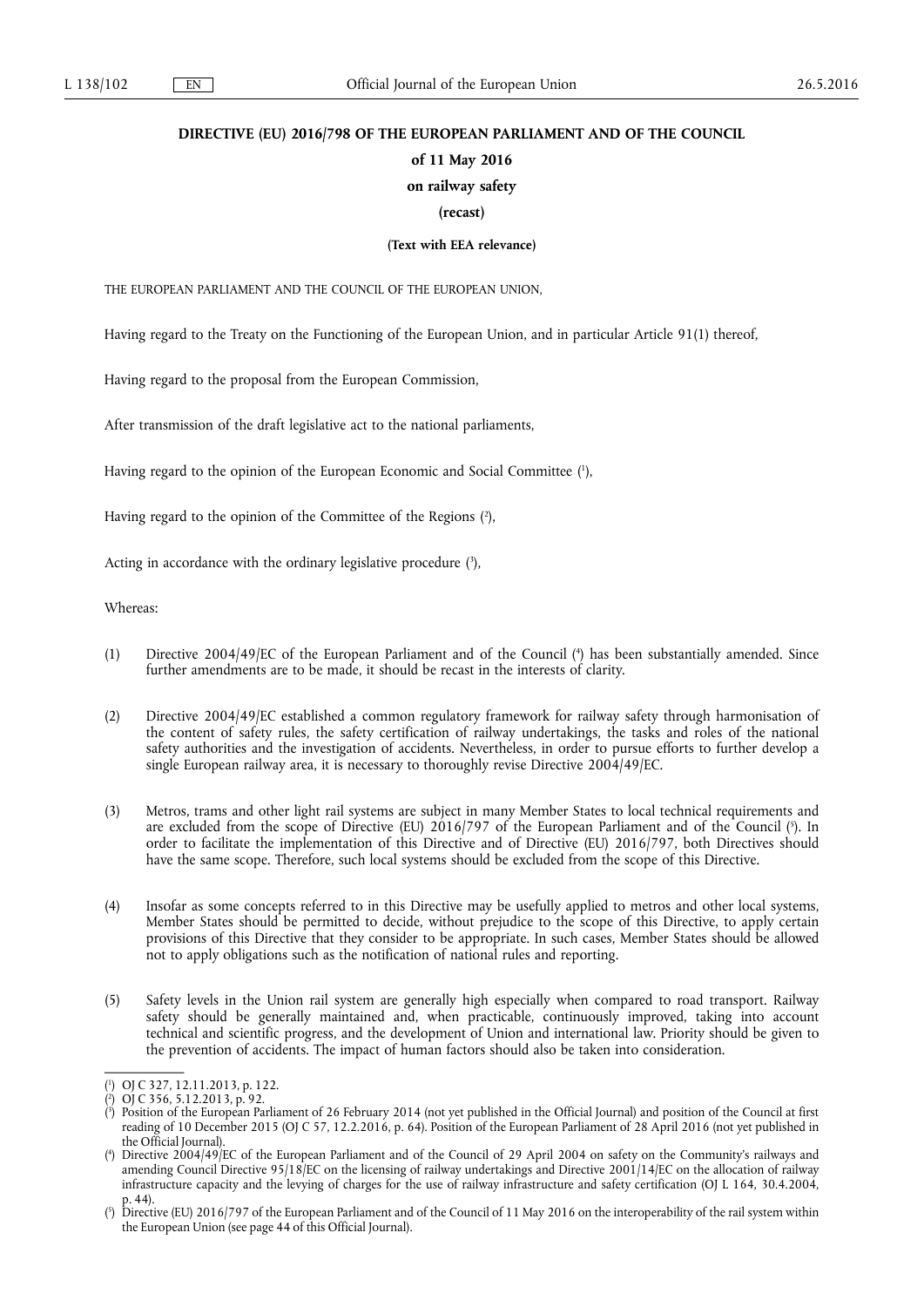- (6) If a Member State introduces a higher level of safety, it should ensure that the rule adopted does not create a barrier to interoperability or result in discrimination.
- (7) The main actors in the Union rail system, infrastructure managers and railway undertakings should bear full responsibility for the safety of the system, each for their own part. Whenever appropriate, they should cooperate in implementing risk control measures.
- (8) Without prejudice to the responsibility of infrastructure managers and railway undertakings for developing and improving railway safety, the other actors, such as entities in charge of maintenance, manufacturers, carriers, consignors, consignees, fillers, unfillers, loaders, unloaders, maintenance suppliers, keepers, service providers and contracting entities, should not be precluded from assuming responsibility for their products, services and processes. Each actor in the Union rail system should be responsible, vis-à-vis the other actors, for complete and truthful communication of all relevant information to check whether vehicles are fit to run. This concerns, in particular, information on the status and history of a given vehicle, maintenance files, traceability of loading operations, and consignment notes.
- (9) Each railway undertaking, infrastructure manager and entity in charge of maintenance should ensure that its contractors and other parties implement risk control measures. To that end, each railway undertaking, infrastructure manager and entity in charge of maintenance should apply the methods for monitoring set out in the common safety methods ('CSMs'). Their contractors should apply this process through contractual arrangements. In view of the fact that such arrangements are an essential part of the safety management system of railway undertakings and infrastructure managers, railway undertakings and infrastructure managers should disclose their contractual arrangements on request of the European Union Agency for Railways ('the Agency') established by Regulation (EU) 2016/796 of the European Parliament and of the Council ( 1 ) or the national safety authority in the context of supervision activities.
- (10) Member States should promote a culture of mutual trust, confidence and learning in which the staff of railway undertakings and infrastructure managers are encouraged to contribute to the development of safety while confidentiality is ensured.
- (11) Common safety targets ('CSTs') and CSMs have been gradually introduced to ensure that safety is maintained at a high level and, when necessary and where reasonably practicable, improved. They should provide tools for the assessment of the safety and performance of operators at Union level as well as in the Member States. Common safety indicators ('CSIs') have been established in order to assess whether systems comply with the CSTs and to facilitate the monitoring of railway safety performance.
- (12) National rules, which are often based on national technical standards, are being gradually replaced by rules based on common standards, established by CSTs, CSMs and technical specifications for interoperability ('TSIs'). In order to eliminate the obstacles to interoperability, the volume of national rules, including operating rules, should be reduced as a consequence of extending the scope of the TSIs to the whole of the Union rail system and of closing open points in the TSIs. For that purpose, Member States should keep their system of national rules updated, delete obsolete rules and inform the Commission and the Agency thereof without delay.
- (13) National rules should be drafted and published in such a way that any potential user of a national network can understand them. However, such rules often refer to other documents such as national standards, European standards, international standards or other technical specifications which might be partly or fully protected by intellectual property rights. It is appropriate, therefore, that the obligation of publication should not apply to any documents referred to directly or indirectly in the national rule.
- (14) National rules often include requirements which are partly relevant for both interoperability and safety purposes. Safety being an essential requirement of Directive (EU) 2016/797, a national rule may be relevant for Directive (EU) 2016/797 and for this Directive. The distinction between the terms 'national safety rules' and 'national technical rules' as defined in Directive 2004/49/EC and Directive 2008/57/EC of the European Parliament and of

<sup>(</sup> 1 ) Regulation (EU) 2016/796 of the European Parliament and of the Council of 11 May 2016 on the European Union Agency for Railways and repealing Regulation (EC) No 881/2004 (see page 1 of this Official Journal).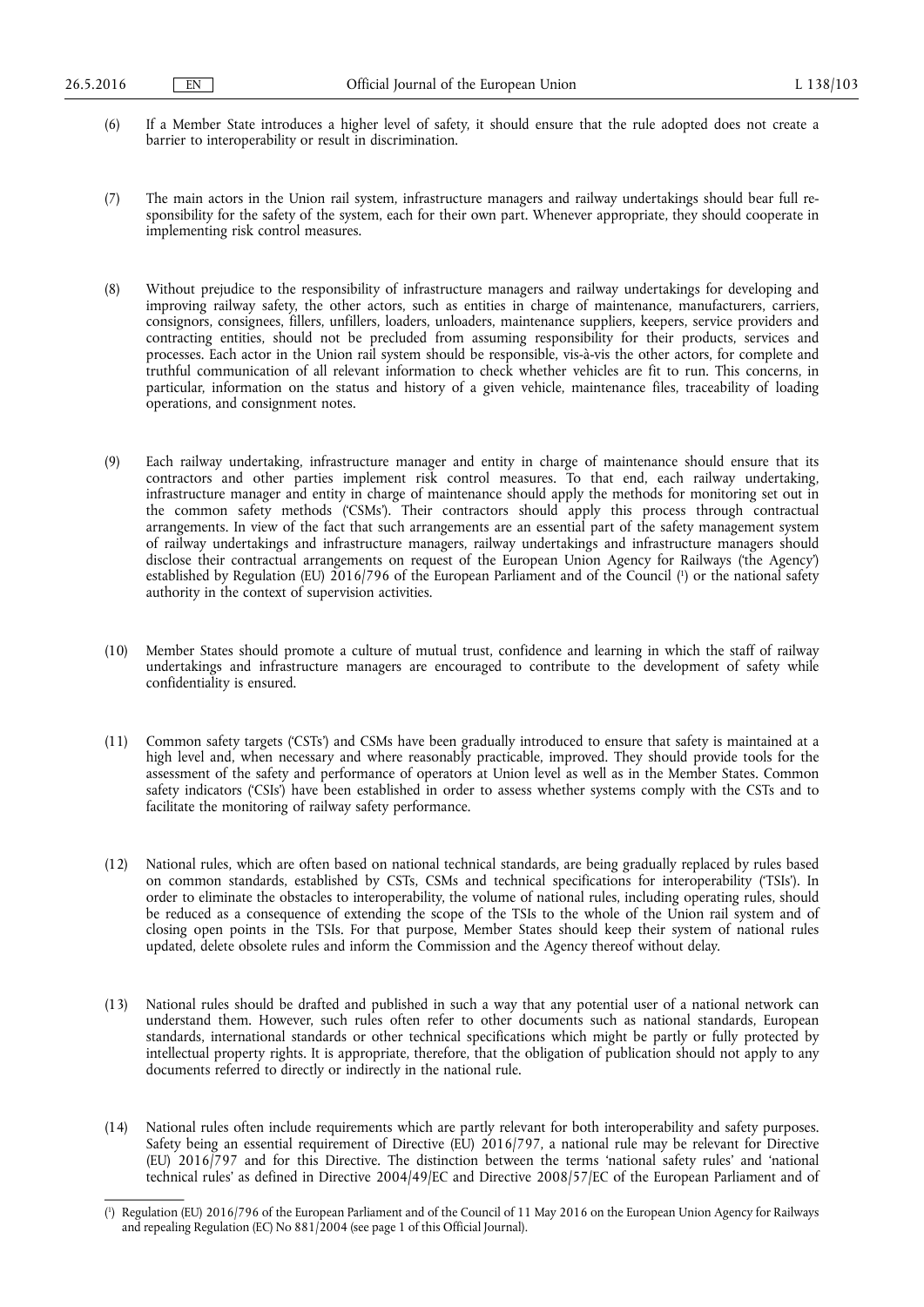the Council ( 1 ) respectively should therefore be removed and replaced by the concept of 'national rules' which are to be notified under Directive (EU) 2016/797 and/or this Directive. National rules are to be notified under Directive (EU) 2016/797 mainly when they relate to the placing on the market or placing in service of structural subsystems. They should be notified under this Directive when they relate to the operation of the Union rail system, or to the specific subjects of this Directive, including the role of the actors, safety certification, safety authorisation and accident investigation.

- (15) In view of the gradual approach to eliminating obstacles to the interoperability of the Union rail system and of the time consequently required for the adoption of TSIs, steps should be taken to avoid a situation where Member States adopt new national rules or undertake projects that increase the diversity of the present system except in the specific situations as provided for in this Directive. The safety management system is the recognised tool for controlling risks, whereas infrastructure managers and railway undertakings are responsible for taking immediate corrective action to prevent recurrence of accidents. Member States should avoid establishing new national rules immediately after an accident, unless such new rules are required as an urgent preventive measure.
- (16) Train control and signalling systems play a critical role in ensuring railway safety. In this regard, the deployment of the European Rail Traffic Management System (ERTMS) on the Union railway network constitutes an important contribution to improving safety levels.
- (17) In carrying out their duties and fulfilling their responsibilities, infrastructure managers and railway undertakings should implement a safety management system meeting Union requirements and containing common elements. Information on safety and on the implementation of the safety management system should be submitted to the Agency and to the national safety authority in the Member State concerned.
- (18) Through its processes, the safety management system should ensure that human capabilities and limitations and the influences on human performance are addressed by applying human factors knowledge and using recognised methods.
- (19) Rail freight services should also encompass the transport of dangerous goods. However, a distinction should be made between the objective of this Directive, which is to maintain and, where possible, improve the safety of the Union rail system, and that of Directive 2008/68/EC of the European Parliament and of the Council ( 2 ), which is, mainly, to regulate the classification of substances and the specification of their containments, including the safe loading, unloading and use of the containments within the existing railway system. Consequently, without prejudice to Directive 2008/68/EC, the safety management system of the railway undertakings and of the infrastructure managers should duly take into consideration the potential additional risks generated by carrying dangerous goods containments.
- (20) All railway undertakings should be subject to the same safety requirements in order to ensure a high level of railway safety and equal conditions. A railway undertaking should hold a safety certificate as a condition of being allowed to obtain access to the railway infrastructure. The safety certificate should provide evidence that the railway undertaking has established its safety management system and that it is able to comply with the relevant safety standards and rules for the relevant area of operation. When the Agency issues a single safety certificate to a railway undertaking having an area of operation in one or more Member States, it should be the only authority to assess whether the railway undertaking has correctly established its safety management system. The national safety authorities concerned by the intended area of operation should be involved in assessing the requirements laid down in the relevant national rules.
- (21) Harmonised methods based on Directive 2004/49/EC have been established, to be applied to the actors in the Union rail system and the national safety authorities, on monitoring, conformity assessment, supervision and risk evaluation and assessment. That regulatory framework is sufficiently mature to move progressively towards a 'single safety certificate' valid within the area of operation of the railway undertaking concerned.

<sup>(</sup> 1 ) Directive 2008/57/EC of the European Parliament and of the Council of 17 June 2008 on the interoperability of the rail system within the Community (OJ L 191, 18.7.2008, p. 1).

<sup>(</sup> 2 ) Directive 2008/68/EC of the European Parliament and of the Council of 24 September 2008 on the inland transport of dangerous goods (OJ L 260, 30.9.2008, p. 13).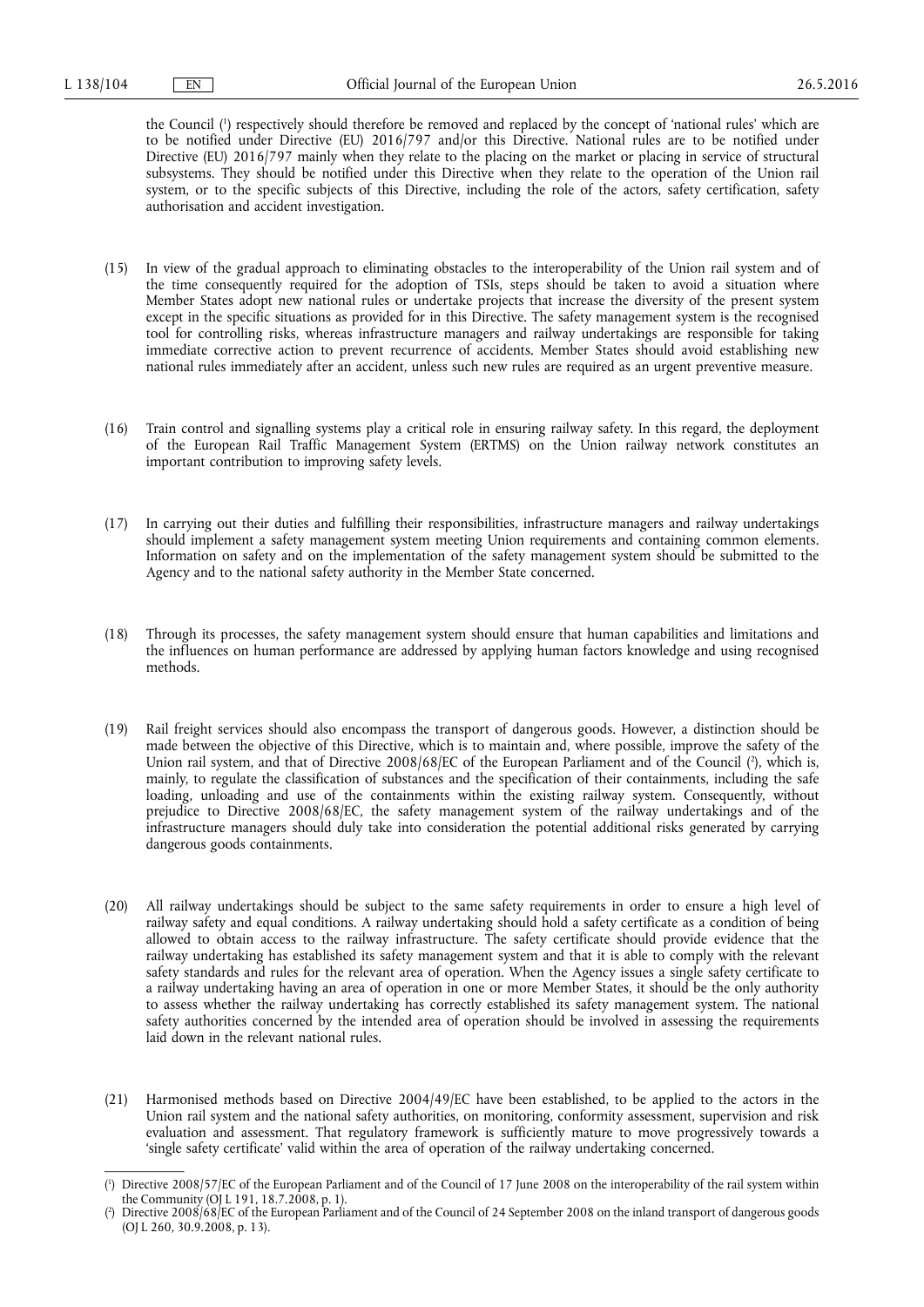- (22) In order to make the procedures for issuing single safety certificates to railway undertakings more efficient and coherent, it is necessary to assign the Agency a central role in the issuing of such certificates. Where the area of operation is limited to one Member State, the applicant should have the possibility of choosing whether to submit its application for a single safety certificate, through the one-stop shop referred to in Regulation (EU) 2016/796, to the national safety authority of that Member State or to the Agency. The choice made by the applicant should be binding until the application is completed or terminated. This new regime should make the Union rail system more effective and efficient by reducing administrative burdens for railway undertakings.
- (23) The Agency and the national safety authorities should cooperate and share competences as appropriate for the issuing of single safety certificates. Clear procedural and arbitration provisions should be established to address situations where the Agency and the national safety authorities disagree on assessments made in relation to the issuing of single safety certificates.
- (24) The new allocation of functions and tasks between national safety authorities and the Agency concerning the issuing of safety certificates should be done efficiently. To that end, cooperation agreements between the Agency and the national safety authorities should be established.
- (25) In particular, cooperation agreements are required to take account of the specific geographical and historical situation of certain Member States, while ensuring the proper functioning of the internal market. Where operation is limited to networks requiring specific expertise for geographical or historical reasons, and where such networks are isolated from the rest of the Union rail system, it should be possible for the applicant to fulfil the necessary formalities locally by interacting with the relevant national safety authorities. To that end, for the purposes of reducing administrative burdens and costs, it should be possible for the cooperation agreements to be concluded between the Agency and the relevant national safety authorities to provide for an appropriate allocation of tasks, without prejudice to the ultimate responsibility of the Agency in issuing the single safety certificate.
- (26) The railway networks located in the Baltic States (Estonia, Latvia and Lithuania) have 1520 mm track gauge, which is the same as in neighbouring third countries, but different from that of the main rail network within the Union. These Baltic networks have inherited common technical and operational requirements which provide de facto interoperability between them, and, in this respect, the safety certificate issued in one of these Member States might be extended to the rest of these networks. To facilitate the efficient and proportionate allocation of resources for safety certification, and to reduce the financial and administrative burden for the applicant in such cases, the specific cooperation arrangements between the Agency and relevant national safety authorities should include, where necessary, the possibility of contracting tasks to these national safety authorities.
- (27) This Directive should not lead to a reduced level of safety and should not increase costs in the Union's railway sector. To that end, the Agency and the national safety authorities should take full responsibility for the single safety certificates they issue, assuming in particular contractual and non-contractual liabilities in that regard. In the event of a judicial inquiry involving the Agency or its staff, the Agency should cooperate fully with the competent authorities of the Member State or States concerned.
- (28) A clear distinction should be drawn between, on the one hand, the immediate responsibility of the Agency and the national safety authorities for safety deriving from the issuing of the safety certificates and safety authorisations and, on the other, the national safety authorities' task of providing a national regulatory framework and supervising the performance of all parties concerned on a continuous basis. Each national safety authority should oversee continued compliance with the legal obligation imposed on a railway undertaking or infrastructure manager to establish a safety management system. Establishing evidence of such compliance may require not only on-site inspections of the railway undertaking or infrastructure manager concerned, but also supervision tasks to be carried out by the national safety authorities in order to assess that the railway undertaking or infrastructure manager continue to duly apply their safety management system after having been granted a safety certificate or a safety authorisation. National safety authorities should coordinate their supervision activities in relation to railway undertakings established in different Member States, and should share information among themselves and, where appropriate, with the Agency. The Agency should assist the national safety authorities in their cooperation. In that context, necessary arrangements should be established by the Agency and the national safety authorities to facilitate the exchange of information between them.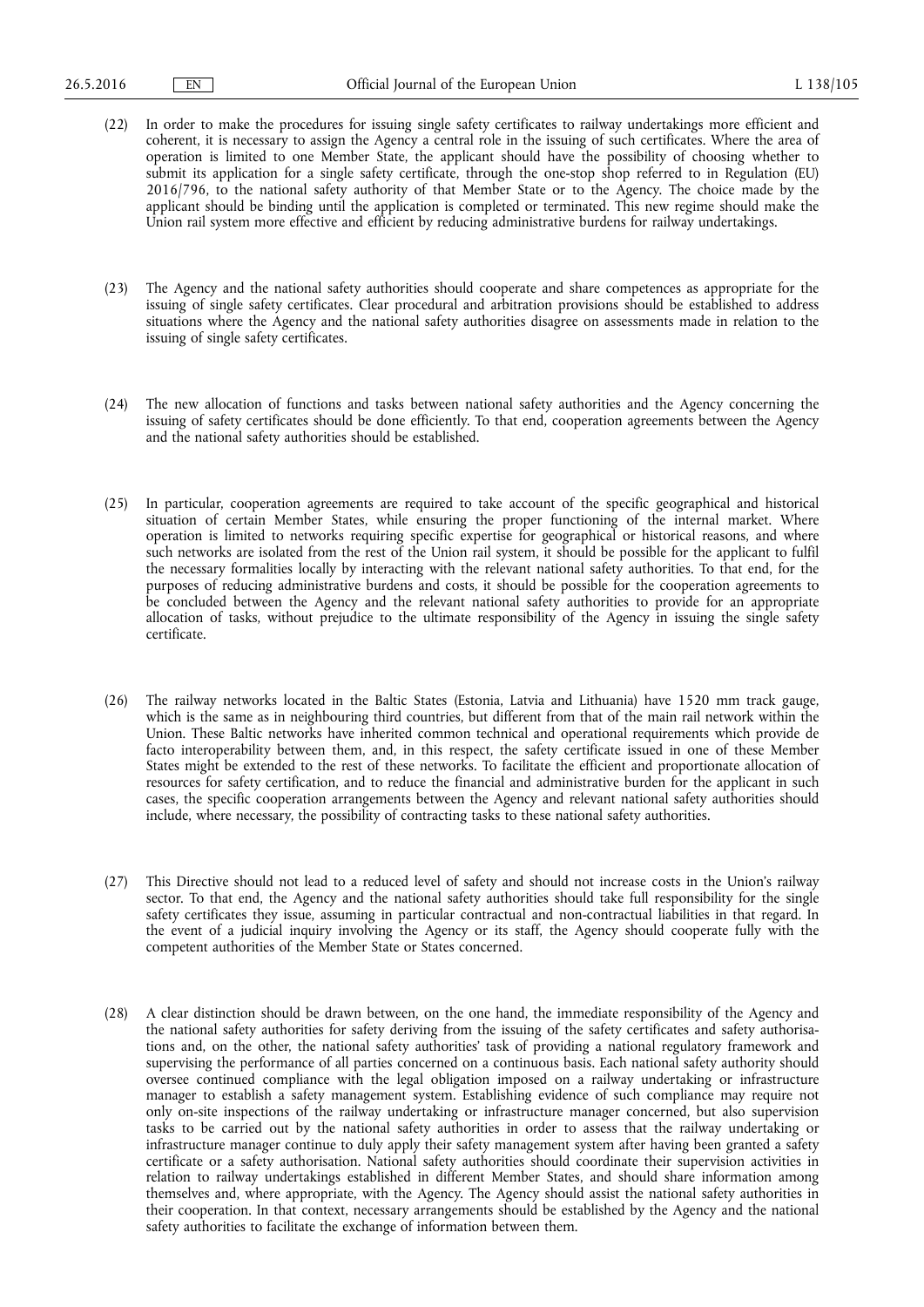- (29) The Agency and the national safety authorities should cooperate closely in cases where a national safety authority concludes that a holder of a single safety certificate issued by the Agency no longer satisfies the conditions for certification. In such a case, it should ask the Agency to restrict or revoke that certificate. An arbitration procedure should be established to deal with cases of disagreement between the Agency and the national safety authority. If a national safety authority identifies a serious safety risk during supervision, it should inform the Agency and any other national safety authority concerned in the area of operation of the railway undertaking. The national safety authorities concerned should be allowed to apply temporary safety measures, including immediately restricting or suspending the relevant operations. A serious safety risk in this context should be understood as being a serious instance of non-compliance with legal obligations or safety requirements that may in itself, or in a series of consequential events, cause an accident or a serious accident.
- (30) The Agency should be able to establish a tool that facilitates the exchange of information among the relevant actors who identify or are informed of a safety risk relating to defects and construction non-conformities or malfunctions of technical equipment.
- (31) The single safety certificate should be issued on the basis of evidence that a railway undertaking has established its safety management system.
- (32) Infrastructure managers should have a key responsibility for the safe design, maintenance and operation of their rail network. Infrastructure managers should be subject to a safety authorisation by the national safety authority concerning their safety management system and to other provisions so as to meet safety requirements.
- (33) The certification of train staff might create difficulties for new entrants. Member States should ensure that facilities for the training and certification of train staff necessary to meet requirements under national rules are available to railway undertakings intending to operate on the relevant network.
- (34) The entity in charge of maintenance should be certified for freight wagons. Where the entity in charge of maintenance is an infrastructure manager, this certification should be included in the procedure for safety authorisation. The certificate issued to such an entity should guarantee that the maintenance requirements of this Directive are met for any freight wagon for which it is responsible. That certificate should be valid throughout the Union and should be issued by a body able to audit the maintenance system established by the entity. As freight wagons are frequently used in international traffic, and as the entity in charge of maintenance may want to use workshops established in more than one Member State, the certification body should be able to implement its controls throughout the Union. The Agency should evaluate the system of certification of the entity in charge of maintenance for freight wagons and should, if appropriate, recommend its extension to all rail vehicles.
- (35) The national safety authorities should be fully independent in their organisation, legal structure and decisionmaking from any railway undertaking, infrastructure manager, applicant, contracting entity or entity which awards public service contracts. They should carry out their tasks in an open and non-discriminatory way and should cooperate with the Agency to create a single European railway area and coordinate their decision-making criteria. It should be possible, where necessary, for Member States to decide to include their national safety authority within the national ministry responsible for transport matters, provided that the independence of the national safety authority is respected. In order to fulfil their tasks, the national safety authorities should have the necessary internal and external organisational capacity in terms of human and material resources.
- (36) The national investigating bodies play a core role in the safety investigation process. Their work is of the utmost importance in determining the causes of an accident or incident. It is therefore essential that they should possess the financial and human resources required to conduct effective and efficient investigations. The national investigating bodies should cooperate with a view to exchanging information and best practices. They should establish a programme of peer reviews in order to monitor the effectiveness of their investigations. The peer-review reports should be provided to the Agency in order to allow it to monitor the overall safety performance of the Union rail system.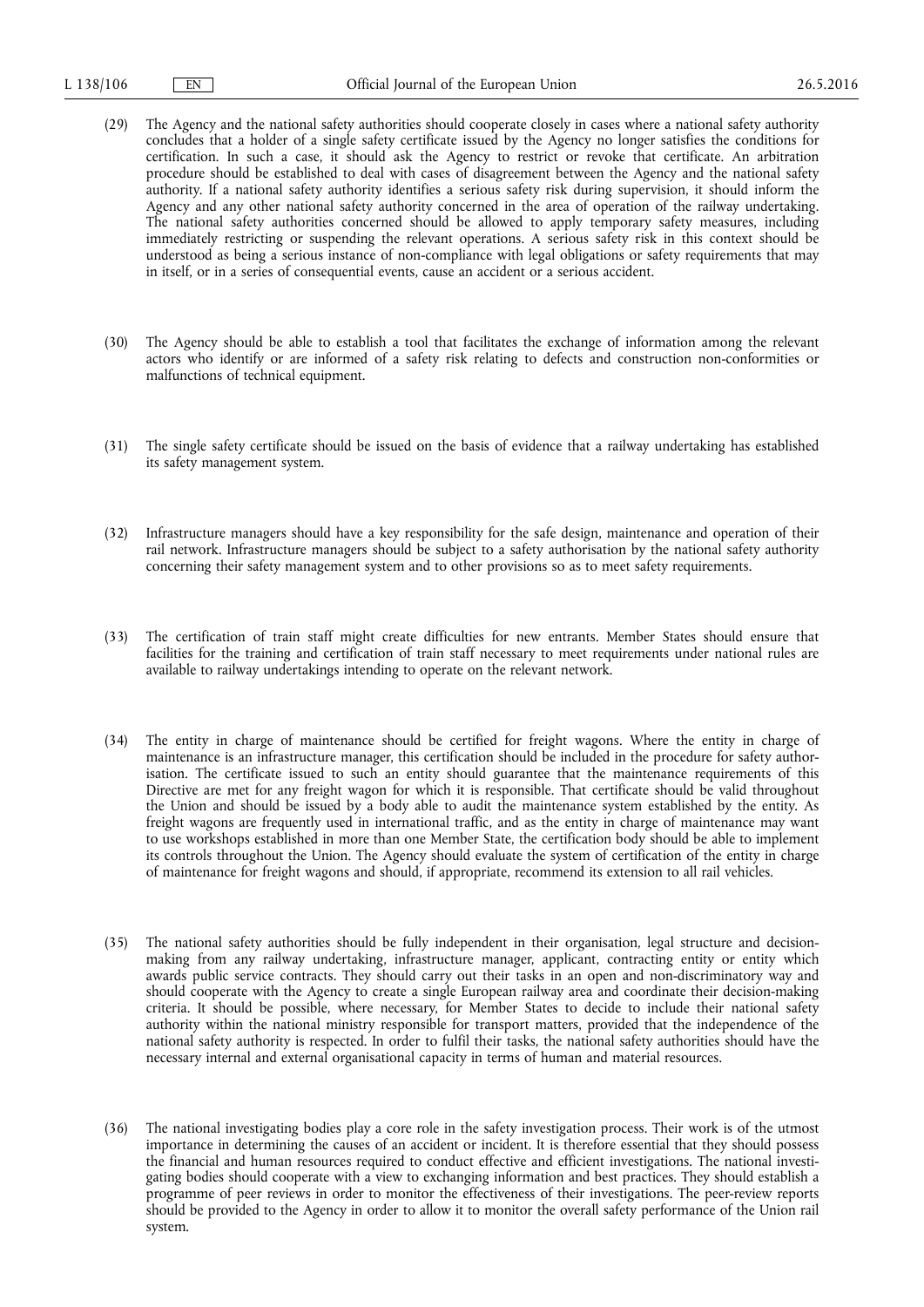- (37) Serious accidents on the railways are rare. However, they can have disastrous consequences and raise concern among the public about the safety performance of the Union rail system. All such accidents should therefore be investigated from a safety perspective to avoid recurrence with the results of the investigations being made publicly available. Other accidents and incidents should also be subject to safety investigations when they involve significant precursors to a serious accident.
- (38) A safety investigation should be kept separate from any judicial inquiry into the same incident, and those conducting it should be granted access to evidence and witnesses. It should be carried out by a permanent body that is independent of the actors in the Union rail system. The body should function in a way which avoids any conflict of interest and any possible involvement in the causes of the occurrences that are investigated. In particular, its functional independence should not be affected if it is closely linked, for organisational and legal structure purposes, to the national safety authority, the Agency or the regulator of railways. Its investigations should be carried out with as much openness as possible. For each occurrence, the investigating body should establish the relevant investigation group possessing the expertise needed to find the immediate and underlying causes.
- (39) An investigation after a serious accident should be carried out in such a way that all parties are given the possibility to be heard and to share the results. In particular, during the investigation, the investigating body should update the parties whom it judges as having safety-related responsibility on the progress of the investigation, and should take account of their views and opinions. This will allow the investigating body to receive any additional relevant information and to be aware of different opinions on its work so that it can complete its investigation in the most appropriate manner. Such consultation should in no case lead to apportioning blame or liability but, rather, to collecting factual evidence and learning lessons for the future improvement of safety. The investigating body should, however, be free to choose the information it intends to share with such parties in order to avoid any undue pressure, except when this is requested by those conducting the judicial procedure. The investigating body should also take account of the reasonable information needs of any victims and of their relatives.
- (40) In order to improve the efficiency of their activities and to facilitate the discharge of their duties, investigating bodies should have timely access to the site of an accident, where necessary in good cooperation with any judicial authority involved in the matter. The reports on investigations and any findings and recommendations provide crucial information for the further improvement of railway safety and should be made publicly available at Union level. Safety recommendations should be acted upon by the addressees and actions reported back to the investigating body.
- (41) In the event that the direct cause of an accident or incident seems to be related to human actions, attention should be paid to the particular circumstances and the manner in which routine activities are performed by staff during normal operations, including the design of the man-machine interface, the suitability of procedures, conflicting objectives, workload and any other circumstances which may have influence on the occurrence, including physical and work-related stress, fatigue or psychological fitness.
- (42) Efforts should be made to ensure that a high level of training and advanced qualifications is available across the Union.
- (43) In order to supplement and amend certain non-essential elements of this Directive, the power to adopt acts in accordance with Article 290 of the Treaty on the Functioning of the European Union should be delegated to the Commission in respect of CSMs and CSTs, and their revision. It is of particular importance that the Commission carry out appropriate consultations during its preparatory work, including at expert level. The Commission, when preparing and drawing up delegated acts, should ensure a simultaneous, timely and appropriate transmission of relevant documents to the European Parliament and to the Council.
- (44) Implementing powers should be conferred on the Commission in order to ensure uniform conditions for the implementation of this Directive with regard to the mandate of the Agency to draft CSMs and CSTs and their amendments and to make the relevant recommendations to the Commission; practical arrangements for the purpose of safety certification; detailed provisions identifying which of the requirements set out in Annex III are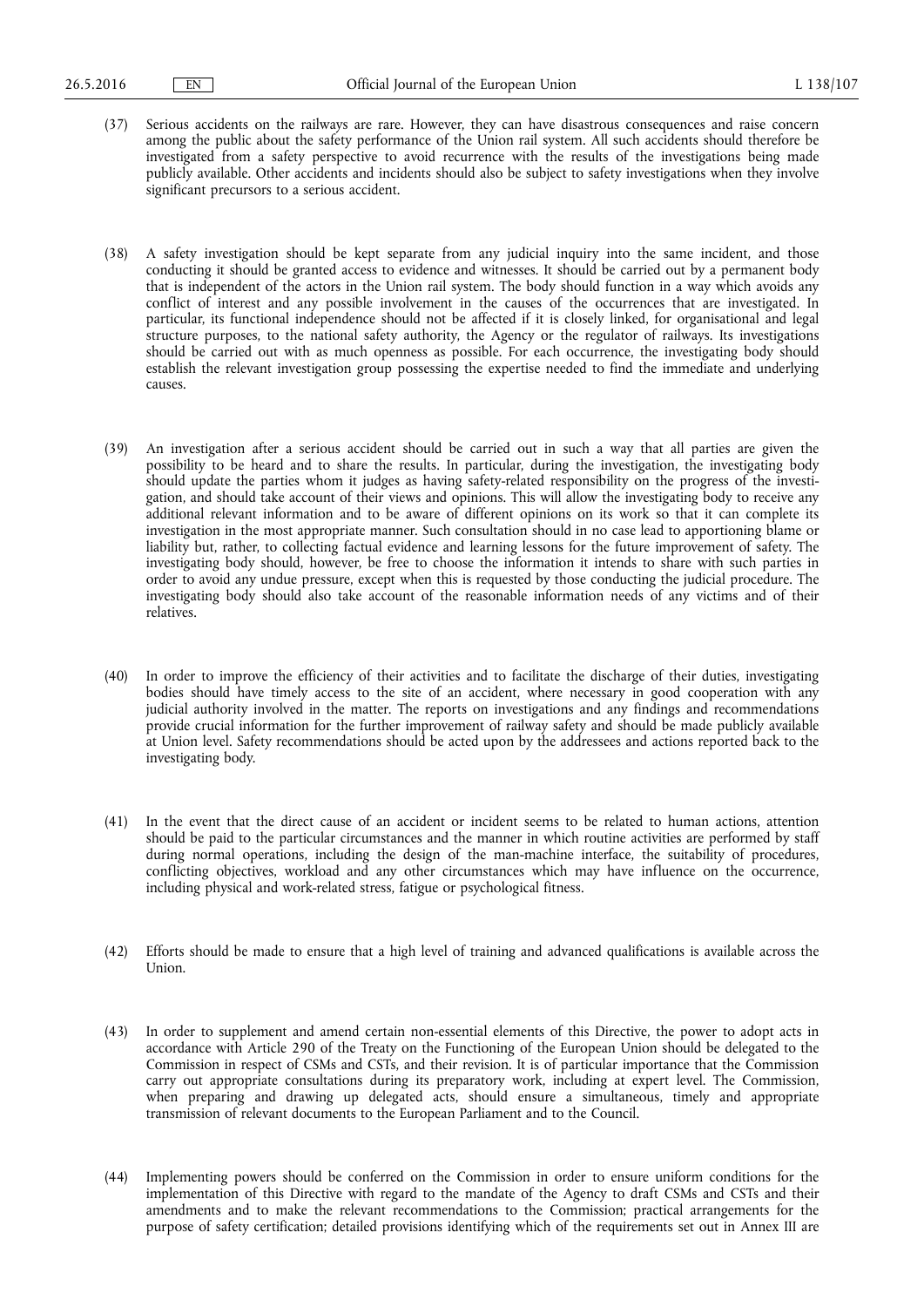to apply for the purpose of maintenance functions carried out by maintenance workshops, including detailed provisions to ensure the uniform implementation of certification of maintenance workshops, in compliance with the relevant CSM and TSIs; detailed provisions identifying which of the requirements set out in Annex III are to apply for the purpose of certification of entities in charge of maintenance of the vehicles other than freight wagons, on the basis of the technical characteristics of such vehicles, including detailed provisions to ensure uniform implementation of certification conditions for the entity in charge of maintenance for vehicles other than freight wagons, in compliance with the relevant CSM and TSIs and the reporting structure of the accident and incident investigation report. Those powers should be exercised in accordance with Regulation (EU) No 182/2011 of the European Parliament and of the Council ( 1 ).

- (45) The Member States should lay down rules on penalties applicable to infringements of the national provisions adopted pursuant to this Directive and ensure that they are implemented. Those penalties should be effective, proportionate and dissuasive.
- (46) Since the objectives of this Directive, namely coordinating activities in the Member States in order to regulate and supervise safety, investigating accidents and establishing CSTs, CSMs, CSIs and common requirements for single safety certificates, cannot be sufficiently achieved by the Member States but can rather, by reason of their scale and effects, be better achieved at Union level, the Union may adopt measures in accordance with the principle of subsidiarity as set out in Article 5 of the Treaty on European Union. In accordance with the principle of proportionality, as set out in that Article, this Directive does not go beyond what is necessary in order to achieve those objectives.
- (47) The obligation to transpose this Directive into national law should be confined to those provisions representing a substantive amendment as compared to Directive 2004/49/EC. The obligation to transpose the provisions that are unchanged arises under that Directive.
- (48) This Directive should be without prejudice to the obligation of the Member States relating to the time limits for transposition into national law of the Directives set out in Part B of Annex IV,

HAVE ADOPTED THIS DIRECTIVE:

# CHAPTER I

#### GENERAL PROVISIONS

## *Article 1*

#### **Subject matter**

This Directive lays down provisions to ensure the development and improvement of the safety of the Union rail system and improved access to the market for rail transport services by:

- (a) harmonising the regulatory structure in the Member States;
- (b) defining responsibilities between the actors in the Union rail system;
- (c) developing common safety targets ('CSTs') and common safety methods ('CSMs') with a view to gradually removing the need for national rules;
- (d) setting out the principles for issuing, renewing, amending and restricting or revoking safety certificates and authorisations;
- (e) requiring the establishment, for each Member State, of a national safety authority and an accident and incident investigating body; and
- (f) defining common principles for the management, regulation and supervision of railway safety.
- ( 1 ) Regulation (EU) No 182/2011 of the European Parliament and of the Council of 16 February 2011 laying down the rules and general principles concerning mechanisms for control by Member States of the Commission's exercise of implementing powers (OJ L 55, 28.2.2011, p. 13).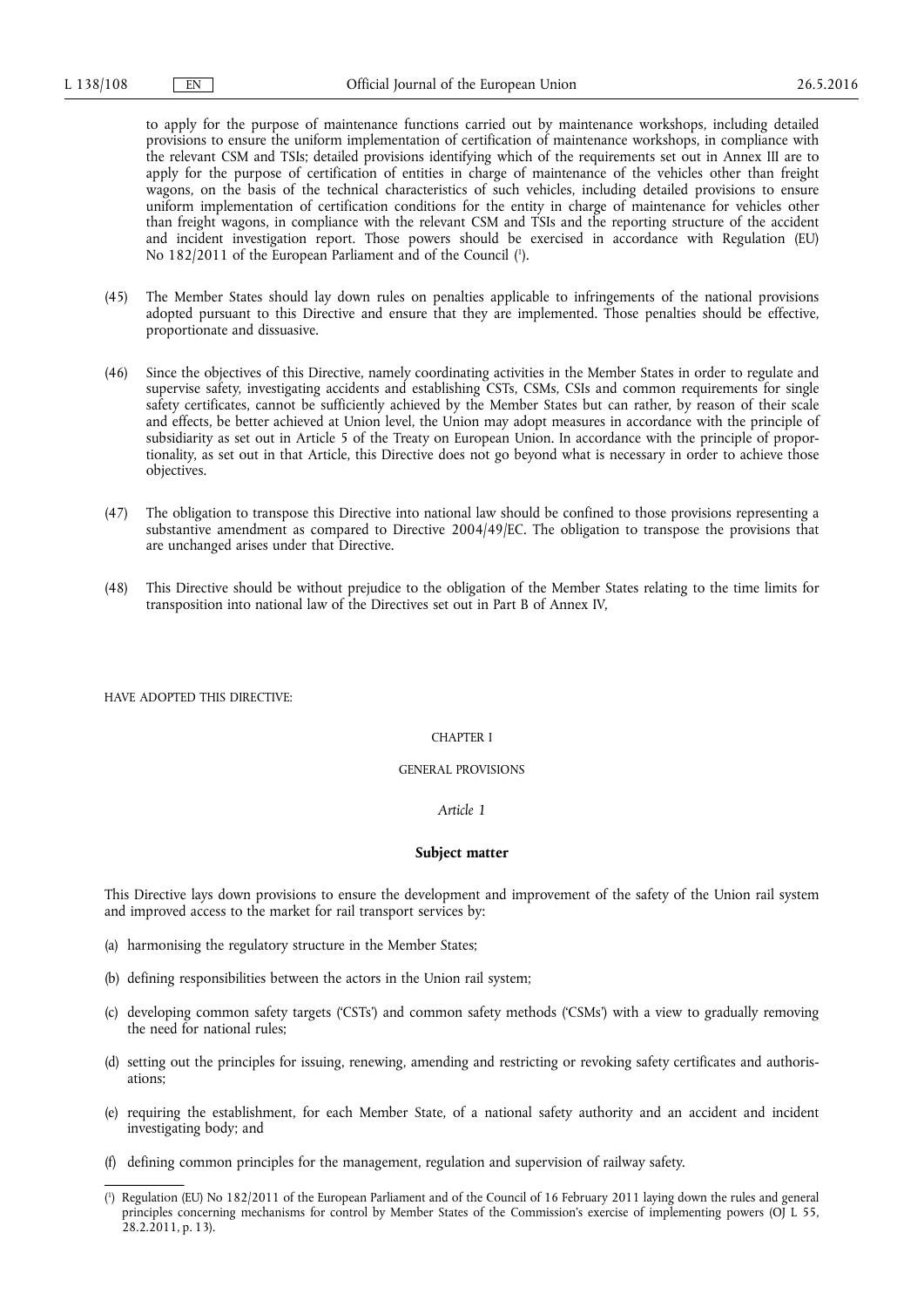#### *Article 2*

#### **Scope**

1. This Directive applies to the rail system in the Member States, which may be broken down into subsystems for structural and functional areas. It covers safety requirements for the system as a whole, including the safe management of infrastructure and of traffic operation and the interaction between railway undertakings, infrastructure managers and other actors in the Union rail system.

- 2. This Directive shall not apply to:
- (a) metros;
- (b) trams and light rail vehicles, and infrastructure used exclusively by those vehicles; or
- (c) networks that are functionally separate from the rest of the Union rail system and intended only for the operation of local, urban or suburban passenger services, as well as undertakings operating solely on those networks.
- 3. Member States may exclude from the scope of the measures implementing this Directive:
- (a) privately owned railway infrastructure, including sidings, used by the owner or by an operator for the purpose of their respective freight activities or for the transport of persons for non-commercial purposes, and vehicles used exclusively on such infrastructure;
- (b) infrastructure and vehicles reserved for strictly local, historical or tourist use;
- (c) light rail infrastructure occasionally used by heavy rail vehicles under the operational conditions of the light rail system, where it is necessary for the purposes of connectivity of those vehicles only; and
- (d) vehicles primarily used on light rail infrastructure but equipped with some heavy rail components necessary to enable transit to be effected on a confined and limited section of heavy rail infrastructure for connectivity purposes only.

4. Notwithstanding paragraph 2, Member States may decide to apply, where appropriate, provisions of this Directive to metros and other local systems in accordance with national law.

# *Article 3*

# **Definitions**

For the purposes of this Directive, the following definitions apply:

- (1) 'Union rail system' means the Union rail system as defined in point (1) of Article 2 of Directive (EU) 2016/797;
- (2) 'infrastructure manager' means an infrastructure manager as defined in point (2) of Article 3 of Directive  $2012/34/EU$  of the European Parliament and of the Council  $(1)$ ;
- (3) 'railway undertaking' means a railway undertaking as defined in point (1) of Article 3 of Directive 2012/34/EU, and any other public or private undertaking, the activity of which is to provide transport of goods and/or passengers by rail on the basis that the undertaking is to ensure traction, including undertakings which provide traction only;
- (4) 'technical specification for interoperability' (TSI) means a specification adopted in accordance with Directive (EU) 2016/797 by which each subsystem or part of a subsystem is covered in order to meet the essential requirements and ensure the interoperability of the Union rail system;
- (5) 'common safety targets' (CSTs) means the minimum safety levels that are to be reached by the system as a whole, and where feasible, by different parts of the Union rail system (such as the conventional rail system, the high-speed rail system, long railway tunnels or lines solely used for freight transport);

<sup>(</sup> 1 ) Directive 2012/34/EU of the European Parliament and of the Council of 21 November 2012 establishing a single European railway area (OJ L 343, 14.12.2012, p. 32).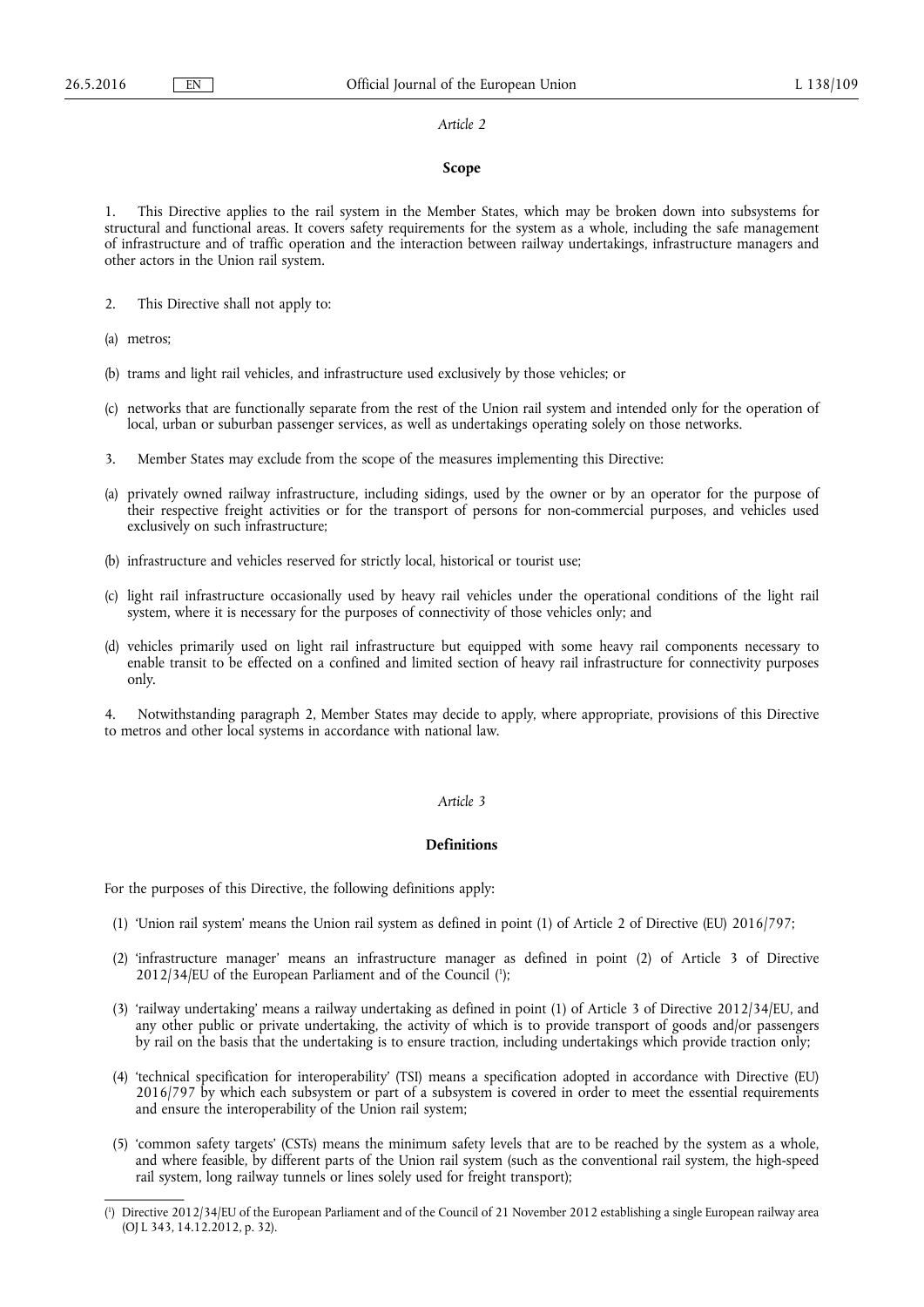- (6) 'common safety methods' (CSMs) means the methods describing the assessment of safety levels and achievement of safety targets and compliance with other safety requirements;
- (7) 'national safety authority' means the national body entrusted with the tasks regarding railway safety in accordance with this Directive or any body entrusted by several Member States with those tasks in order to ensure a unified safety regime;
- (8) 'national rules' means all binding rules adopted in a Member State, irrespective of the body issuing them, which contain railway safety or technical requirements, other than those laid down by Union or international rules, and which are applicable within that Member State to railway undertakings, infrastructure managers or third parties;
- (9) 'safety management system' means the organisation, arrangements and procedures established by an infrastructure manager or a railway undertaking to ensure the safe management of its operations;
- (10) 'investigator-in-charge' means a person responsible for the organisation, conduct and control of an investigation;
- (11) 'accident' means an unwanted or unintended sudden event or a specific chain of such events which have harmful consequences; accidents are divided into the following categories: collisions; derailments; level crossing accidents; accidents to persons involving rolling stock in motion; fires and others;
- (12) 'serious accident' means any train collision or derailment of trains resulting in the death of at least one person or serious injuries to five or more persons or extensive damage to rolling stock, the infrastructure or the environment, and any other accident with the same consequences which has an obvious impact on railway safety regulation or the management of safety; 'extensive damage' means damage that can be immediately assessed by the investigating body to cost at least EUR 2 million in total;
- (13) 'incident' means any occurrence, other than an accident or serious accident, affecting the safety of railway operations;
- (14) 'investigation' means a process conducted for the purpose of accident and incident prevention which includes the gathering and analysis of information, the drawing of conclusions, including the determination of causes and, when appropriate, the making of safety recommendations;
- (15) 'causes' means actions, omissions, events or conditions, or a combination thereof, which led to an accident or incident;
- (16) 'light rail' means an urban and/or suburban rail transport system with a crashworthiness of C-III or C-IV (in accordance with EN 15227:2011) and a maximum strength of vehicle of 800 kN (longitudinal compressive force in coupling area); light rail systems may have their own right of way or share it with road traffic and usually do not exchange vehicles with long-distance passenger or freight traffic;
- (17) 'conformity assessment body' means a body that has been notified or designated to be responsible for conformity assessment activities, including calibration, testing, certification and inspection; a conformity assessment body is classified as a 'notified body' following notification by a Member State; a conformity assessment body is classified as a 'designated body' following designation by a Member State;
- (18) 'interoperability constituents' means the interoperability constituents as defined in point (7) of Article 2 of Directive (EU) 2016/797;
- (19) 'keeper' means the natural or legal person that, being the owner of a vehicle or having the right to use it, exploits the vehicle as a means of transport and is registered as such in a vehicle register referred to in Article 47 of Directive (EU) 2016/797;
- (20) 'entity in charge of maintenance' ('ECM') means an entity in charge of the maintenance of a vehicle, and registered as such in a vehicle register referred to in Article 47 of Directive (EU) 2016/797;
- (21) 'vehicle' means a railway vehicle suitable for circulation on wheels on railway lines, with or without traction; a vehicle is composed of one or more structural and functional subsystems;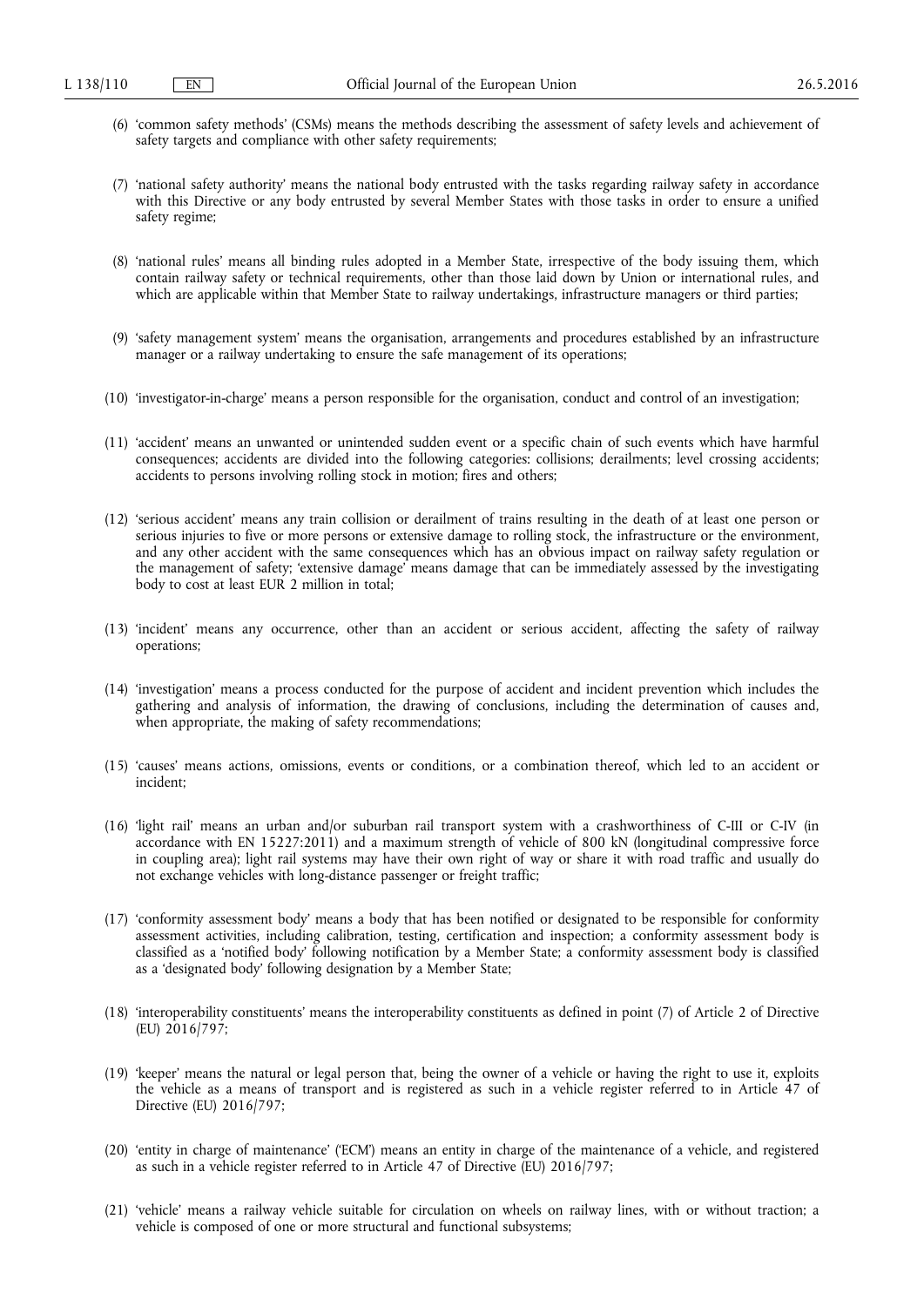- (22) 'manufacturer' means the manufacturer as defined in point (36) of Article 2 of Directive (EU) 2016/797;
- (23) 'consignor' means an enterprise which consigns goods either on its own behalf or for a third party;
- (24) 'consignee' means any natural or legal person who receives goods pursuant to a contract of carriage; if the transport operation takes place without a contract of carriage, any natural or legal person that takes charge of the goods on arrivals shall be deemed to be the consignee;
- (25) 'loader' means an enterprise which loads packaged goods, small containers or portable tanks into or onto a wagon or a container, or which loads a container, bulk-container, multiple-element gas container, tank-container or portable tank onto a wagon;
- (26) 'unloader' means an enterprise which removes a container, bulk-container, multiple-element gas container, tankcontainer or portable tank from a wagon, or any enterprise which unloads packaged goods, small containers or portable tanks out of or from a wagon or a container, or any enterprise which discharges goods from a tank (tankwagon, demountable tank, portable tank or tank-container), or from a battery-wagon or multiple-element gas container, or from a wagon, large container or small container for carriage in bulk or a bulk-container;
- (27) 'filler' means an enterprise that loads goods into a tank (including a tank-wagon, wagon with demountable tank, portable tank or tank-container), into a wagon, large container or small container for carriage in bulk, or into a battery-wagon or multiple-element gas container;
- (28) 'unfiller' means an enterprise that removes goods from a tank (including a tank-wagon, wagon with demountable tank, portable tank or tank-container), a wagon, a large container or small container for carriage in bulk, or from a battery-wagon or multiple-element gas container;
- (29) 'carrier' means an enterprise which carries out a transport operation pursuant to a contract of carriage;
- (30) 'contracting entity' means a public or private entity which orders the design and/or construction or the renewal or upgrading of a subsystem;
- (31) 'type of operation' means the type characterised by passenger transport, including or excluding high-speed services, freight transport, including or excluding dangerous goods services, and shunting services only;
- (32) 'extent of operation' means the extent characterised by the number of passengers and/or volume of goods and the estimated size of a railway undertaking in terms of number of employees working in the railway sector (i.e., as a micro, small, medium-sized or large enterprise);
- (33) 'area of operation' means a network or networks within one or more Member States where a railway undertaking intends to operate.

#### CHAPTER II

### DEVELOPMENT AND MANAGEMENT OF RAILWAY SAFETY

#### *Article 4*

# **Role of actors in the Union rail system in developing and improving railway safety**

1. With the aim of developing and improving railway safety, Member States, within the limits of their competences, shall:

- (a) ensure that railway safety is generally maintained and, where reasonably practicable, continuously improved, taking into consideration the development of Union law and international rules and of technical and scientific progress, and giving priority to the prevention of accidents;
- (b) ensure that all applicable legislation is enforced in an open and non-discriminatory manner, fostering the development of a single European rail transport system;
- (c) ensure that measures to develop and improve railway safety take account of the need for a system-based approach;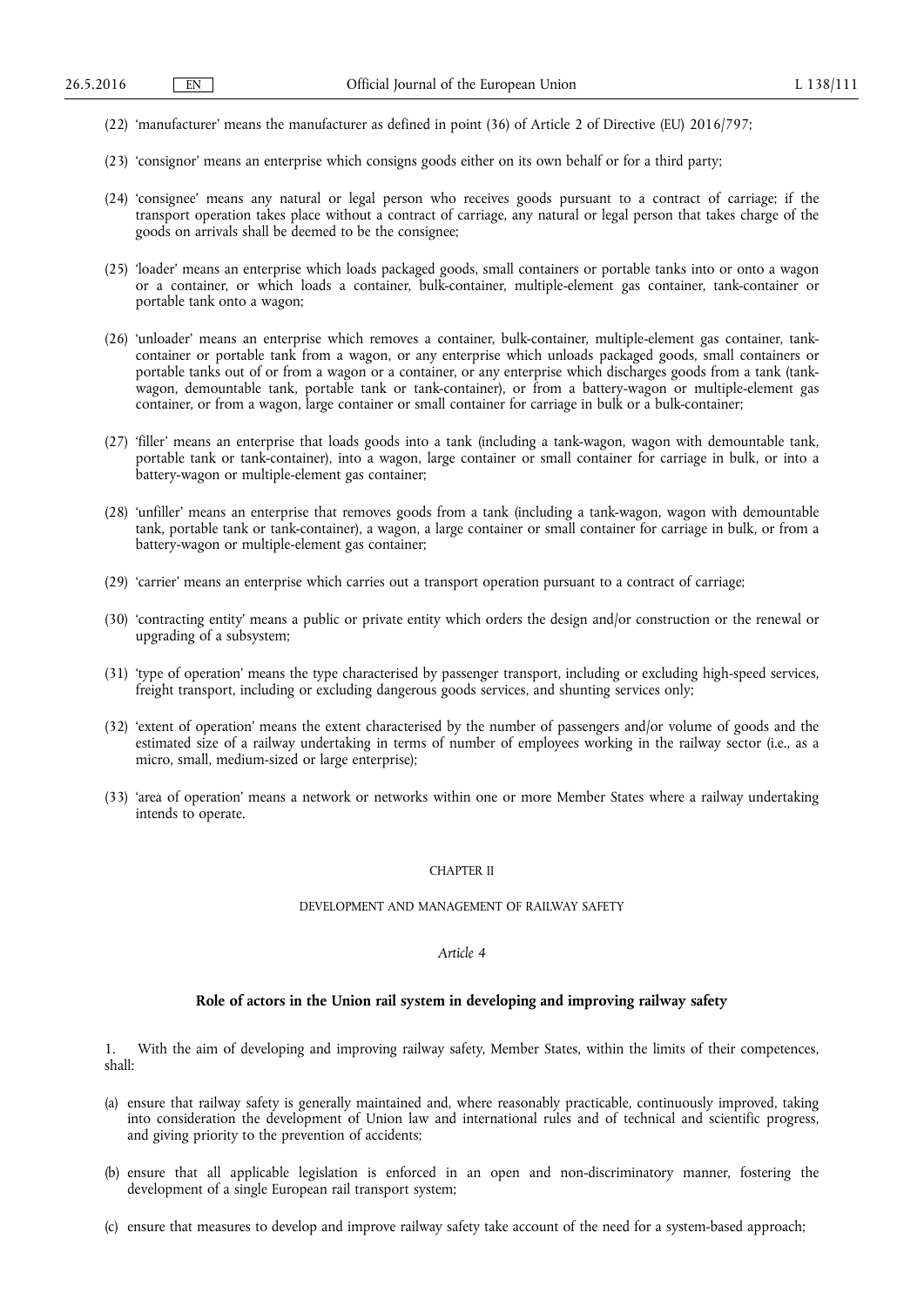- (d) ensure that the responsibility for the safe operation of the Union rail system and the control of risks associated with it is laid upon the infrastructure managers and railway undertakings, each for its part of the system, obliging them to:
	- (i) implement necessary risk control measures as referred to in point (a) of Article 6(1), where appropriate in cooperation with each other;
	- (ii) apply Union and national rules;
	- (iii) establish safety management systems in accordance with this Directive;
- (e) without prejudice to civil liability in accordance with the legal requirements of the Member States, ensure that each infrastructure manager and each railway undertaking is made responsible for its part of the system and its safe operation, including supply of materials and contracting of services vis-à-vis users, customers, the workers concerned and other actors referred to in paragraph 4;
- (f) develop and publish annual safety plans setting out the measures envisaged to achieve the CSTs; and
- (g) where appropriate, support the Agency in its work to monitor the development of railway safety at Union level.

2. The Agency shall ensure, within the limits of its competences, that railway safety is generally maintained and, where reasonably practicable, continuously improved, taking into consideration the development of Union law and of technical and scientific progress and giving priority to the prevention of serious accidents.

- 3. Railway undertakings and infrastructure managers shall:
- (a) implement the necessary risk control measures referred to in point (a) of Article 6(1), where appropriate in cooperation with each other and with other actors;
- (b) take account in their safety management systems of the risks associated with the activities of other actors and third parties;
- (c) where appropriate, contractually oblige the other actors referred to in paragraph 4 having a potential impact on the safe operation of the Union rail system to implement risk control measures; and
- (d) ensure that their contractors implement risk control measures through the application of the CSMs for monitoring processes set out in the CSMs on monitoring referred to in point (c) of Article 6(1), and that this is stipulated in contractual arrangements to be disclosed on request of the Agency or of the national safety authority.

4. Without prejudice to the responsibilities of railway undertakings and infrastructure managers referred to in paragraph 3, entities in charge of maintenance and all other actors having a potential impact on the safe operation of the Union rail system, including manufacturers, maintenance suppliers, keepers, service providers, contracting entities, carriers, consignors, consignees, loaders, unloaders, fillers and unfillers, shall:

- (a) implement the necessary risk control measures, where appropriate in cooperation with other actors;
- (b) ensure that subsystems, accessories, equipment and services supplied by them comply with specified requirements and conditions for use so that they can be safely operated by the railway undertaking and/or the infrastructure manager concerned.

5. Railway undertakings, infrastructure managers and any actor referred to in paragraph 4 who identifies or is informed of a safety risk relating to defects and construction non-conformities or malfunctions of technical equipment, including those of structural subsystems, shall, within the limits of their respective competence:

(a) take any necessary corrective measure to tackle the safety risk identified;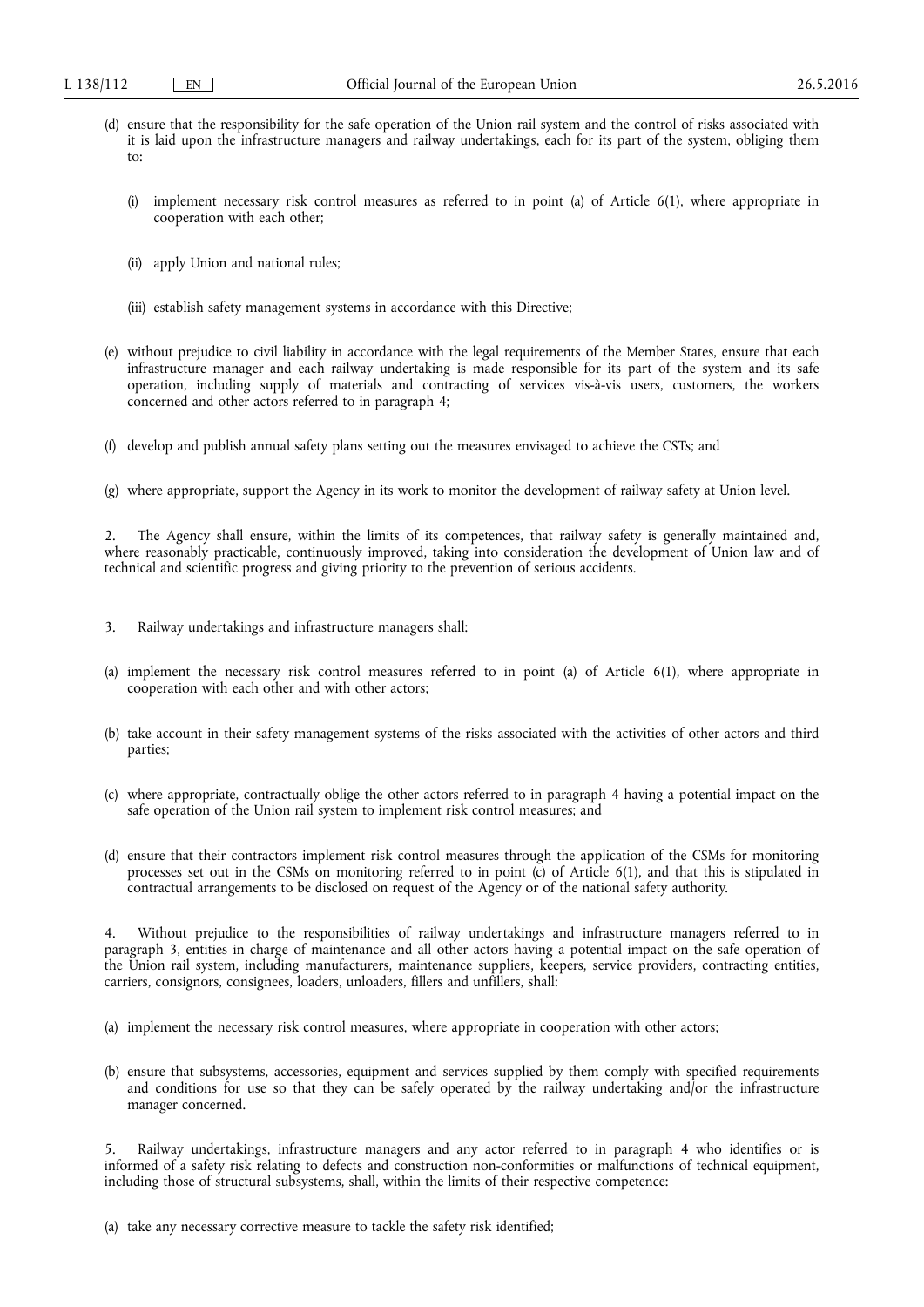(b) report those risks to the relevant parties involved, in order to enable them to take any necessary further corrective action to ensure continuous achievement of the safety performance of the Union rail system. The Agency may establish a tool that facilitates this exchange of information among the relevant actors, taking into account the privacy of the users involved, the results of a cost-benefit analysis as well as the IT applications and registers already set up by the Agency.

6. In the case of exchange of vehicles between railway undertakings, any involved actor shall exchange all information relevant to safe operation including, but not limited to, the status and history of the vehicle concerned, elements of the maintenance files for the purpose of traceability, traceability of loading operations and consignment notes.

## *Article 5*

## **Common safety indicators ('CSIs')**

1. In order to facilitate assessment of the achievement of the CSTs and to provide for the monitoring of the general development of railway safety, Member States shall collect information on CSIs through the annual reports of the national safety authorities referred to in Article 19.

2. The CSIs are set out in Annex I.

# *Article 6*

# **Common safety methods ('CSMs')**

1. The CSMs shall describe how the safety levels, the achievement of safety targets and compliance with other safety requirements are assessed, including, where appropriate, through an independent assessment body, by elaborating and defining:

- (a) the risk evaluation and assessment methods;
- (b) the methods for assessing conformity with requirements in safety certificates and safety authorisations issued in accordance with Articles 10 and 12:
- (c) the methods for supervision to be applied by national safety authorities and the methods for monitoring to be applied by railway undertakings, infrastructure managers and entities in charge of maintenance;
- (d) the methods for assessing the safety level and the safety performance of railway operators at national and Union  $level:$
- (e) the methods for assessing the achievement of safety targets at national and Union level; and
- (f) any other methods covering a process of the safety management system which need to be harmonised at Union level.

2. The Commission shall, by means of implementing acts, give a mandate to the Agency to draft CSMs and amendments thereto and to make the relevant recommendations to the Commission, on the basis of a clear justification of the need for a new or amended CSM and its impact on existing rules and on the level of safety of the Union rail system. Those implementing acts shall be adopted in accordance with the examination procedure referred to in Article 28(3). Where the committee referred to in Article 28 ('the committee') delivers no opinion, the Commission shall not adopt the draft implementing act, and the third subparagraph of Article 5(4) of Regulation (EU) No 182/2011 shall apply.

The drafting, adoption and review of CSMs shall take account of the opinions of users, the national safety authorities and stakeholders, including social partners, where appropriate. The recommendations shall enclose a report on the results of that consultation and a report assessing the impact of the new or amended CSM to be adopted.

3. During the exercise of the mandate referred to in paragraph 2, the committee shall be kept systematically and regularly informed by the Agency or by the Commission of the preparatory work on the CSMs. During that work, the Commission may address to the Agency any useful recommendations concerning the CSMs and a cost-benefit analysis. In particular, the Commission may require that alternative solutions be examined by the Agency and that the assessment of the costs and benefits of those alternative solutions be set out in the report annexed to the draft CSMs.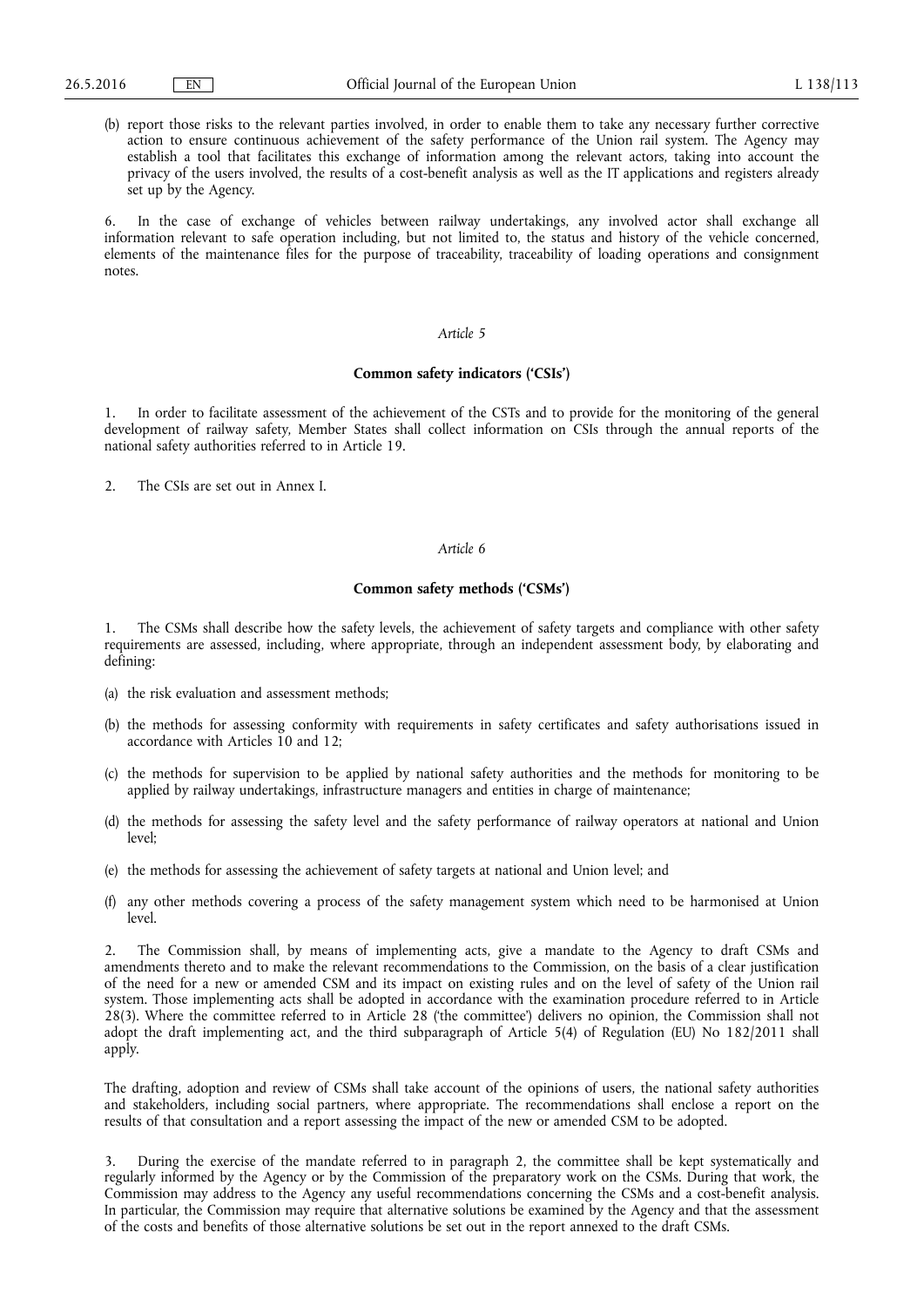The Commission shall be assisted by the committee for the tasks mentioned in the first subparagraph.

The Commission shall examine the recommendation issued by the Agency with a view to verifying that the mandate referred to in paragraph 2 is fulfilled. Where the mandate is not fulfilled, the Commission shall request the Agency to review its recommendation by indicating the points of the mandate which were not fulfilled. For justified reasons, the Commission may decide to modify the mandate given to the Agency in accordance with the procedure set out in paragraph 2.

The Commission shall be assisted by the committee for the tasks mentioned in the first subparagraph.

5. The CSMs shall be revised at regular intervals, taking into account the experience gained from their application and the global development of railway safety and with the objective of generally maintaining and, where reasonably practicable, continuously improving safety.

6. On the basis of the recommendation issued by the Agency and after the examination referred to in paragraph 4 of this Article, the Commission shall be empowered to adopt delegated acts in accordance with Article 27 concerning the content of CSMs, and of any amendments thereto.

7. Member States shall make any necessary amendments to their national rules in the light of the adoption of CSMs and amendments thereto without delay.

### *Article 7*

# **Common safety targets ('CSTs')**

1. The CSTs shall establish the minimum safety levels to be reached by the system as a whole, and where feasible, by different parts of the rail system in each Member State and in the Union. The CSTs may be expressed in terms of risk acceptance criteria or target safety levels and shall take into consideration, in particular:

- (a) individual risks relating to passengers, staff including employees or contractors, level crossing users and others, and, without prejudice to existing national and international liability rules, individual risks relating to trespassers;
- (b) societal risks.

2. The Commission shall, by means of implementing acts, give a mandate to the Agency to draft CSTs and amendments thereto and to make the relevant recommendations to the Commission, on the basis of a clear justification of the need for a new or amended CST and its impact on existing rules. Those implementing acts shall be adopted in accordance with the examination procedure referred to in Article 28(3). Where the committee delivers no opinion, the Commission shall not adopt the draft implementing act, and the third subparagraph of Article 5(4) of Regulation (EU) No 182/2011 shall apply.

3. During the exercise of the mandate referred to in paragraph 2, the committee shall be kept systematically and regularly informed by the Agency or by the Commission of the preparatory work on the CSTs. During that work, the Commission may address to the Agency any useful recommendations concerning the CSTs and a cost-benefit analysis. In particular, the Commission may require that alternative solutions be examined by the Agency and that the assessment of the cost and benefits of those alternative solutions be set out in the report annexed to the draft CSTs.

The Commission shall be assisted by the committee for the tasks mentioned in the first subparagraph.

The Commission shall examine the recommendation issued by the Agency with a view to verifying that the mandate referred to in paragraph 2 is fulfilled. Where the mandate is not fulfilled, the Commission shall request the Agency to review its recommendation by indicating the points of the mandate which were not fulfilled. For justified reasons, the Commission may decide to modify the mandate given to the Agency in accordance with the procedure set out in paragraph 2.

The Commission shall be assisted by the committee for the tasks mentioned in the first subparagraph.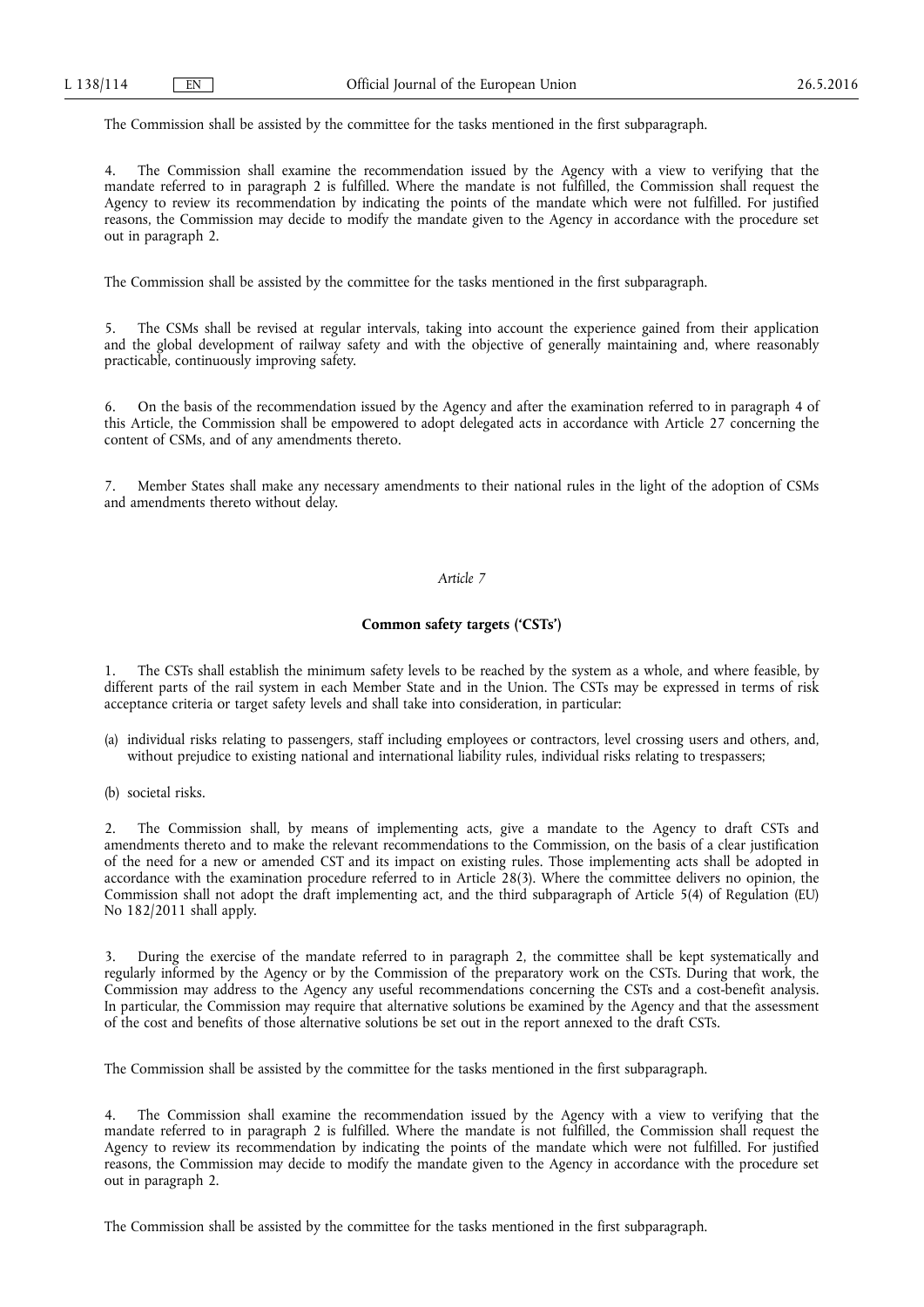5. The CSTs shall be revised at regular intervals, taking into account the global development of railway safety. The revised CSTs shall reflect any priority area where safety needs to be further improved.

6. On the basis of the recommendation issued by the Agency and after the examination referred to in paragraph 4 of this Article, the Commission shall be empowered to adopt delegated acts in accordance with Article 27 concerning the content of CSTs, and of any amendments thereto.

Member States shall make any necessary amendments to their national rules in order to achieve at least the CSTs, and any revised CSTs, in accordance with the implementation timetables attached to them. Those amendments shall be taken into account in the annual safety plans referred to in point (f) of Article 4(1). Member States shall notify those rules to the Commission in accordance with Article 8.

#### *Article 8*

# **National rules in the field of safety**

- 1. National rules notified by 15 June 2016 pursuant to Directive 2004/49/EC shall apply if they:
- (a) fall into one of the types identified under Annex II; and
- (b) comply with Union law, including in particular TSIs, CSTs and CSMs; and
- (c) would not result in arbitrary discrimination or a disguised restriction on rail transport operation between Member States.
- 2. By 16 June 2018, Member States shall review the national rules referred to in paragraph 1 and repeal:
- (a) any national rule which was not notified or which does not meet the criteria specified in paragraph 1;
- (b) any national rule which has been made redundant by Union law, including in particular TSIs, CSTs and CSMs.

To that end, Member States may use the rule management tool referred to in Article 27(4) of Regulation (EU) 2016/796 and may request Agency to examine specific rules against the criteria specified in this paragraph.

- 3. Member States may lay down new national rules pursuant to this Directive only in the following cases:
- (a) where rules concerning existing safety methods are not covered by a CSM;
- (b) where operating rules of the railway network are not yet covered by TSIs;
- (c) as an urgent preventive measure, in particular following an accident or an incident;
- (d) where an already notified rule needs to be revised;
- (e) where rules concerning requirements in respect of staff executing safety-critical tasks, including selection criteria, physical and psychological fitness and vocational training are not yet covered by a TSI or by Directive 2007/59/EC of the European Parliament and of the Council ( 1 ).

4. Member States shall submit the draft of a new national rule to the Agency and the Commission for consideration in due time and within the deadlines referred to in Article 25(1) of Regulation (EU) 2016/796, before the expected introduction into the national legal system of the proposed new rule, providing justification for its introduction, through the appropriate IT system in accordance with Article 27 of Regulation (EU) 2016/796. Member States shall ensure that the draft is sufficiently developed to allow the Agency to carry out its examination in accordance with Article 25(2) of Regulation (EU) 2016/796.

5. In the case of urgent preventive measures, Member States may adopt and apply a new rule immediately. That rule shall be notified in accordance with Article 27(2) of Regulation (EU) 2016/796 and subject to the assessment of the Agency in accordance with Article 26(1), (2) and (5) of Regulation (EU) 2016/796.

6. If the Agency becomes aware of any national rule, whether notified or not, which has become redundant or is in conflict with the CSMs or any other Union law adopted after the application of the national rule concerned, the procedure provided for in Article 26 of Regulation (EU) 2016/796 shall apply.

<sup>(</sup> 1 ) Directive 2007/59/EC of the European Parliament and of the Council of 23 October 2007 on the certification of train drivers operating locomotives and trains on the railway system in the Community (OJ L 315, 3.12.2007, p. 51).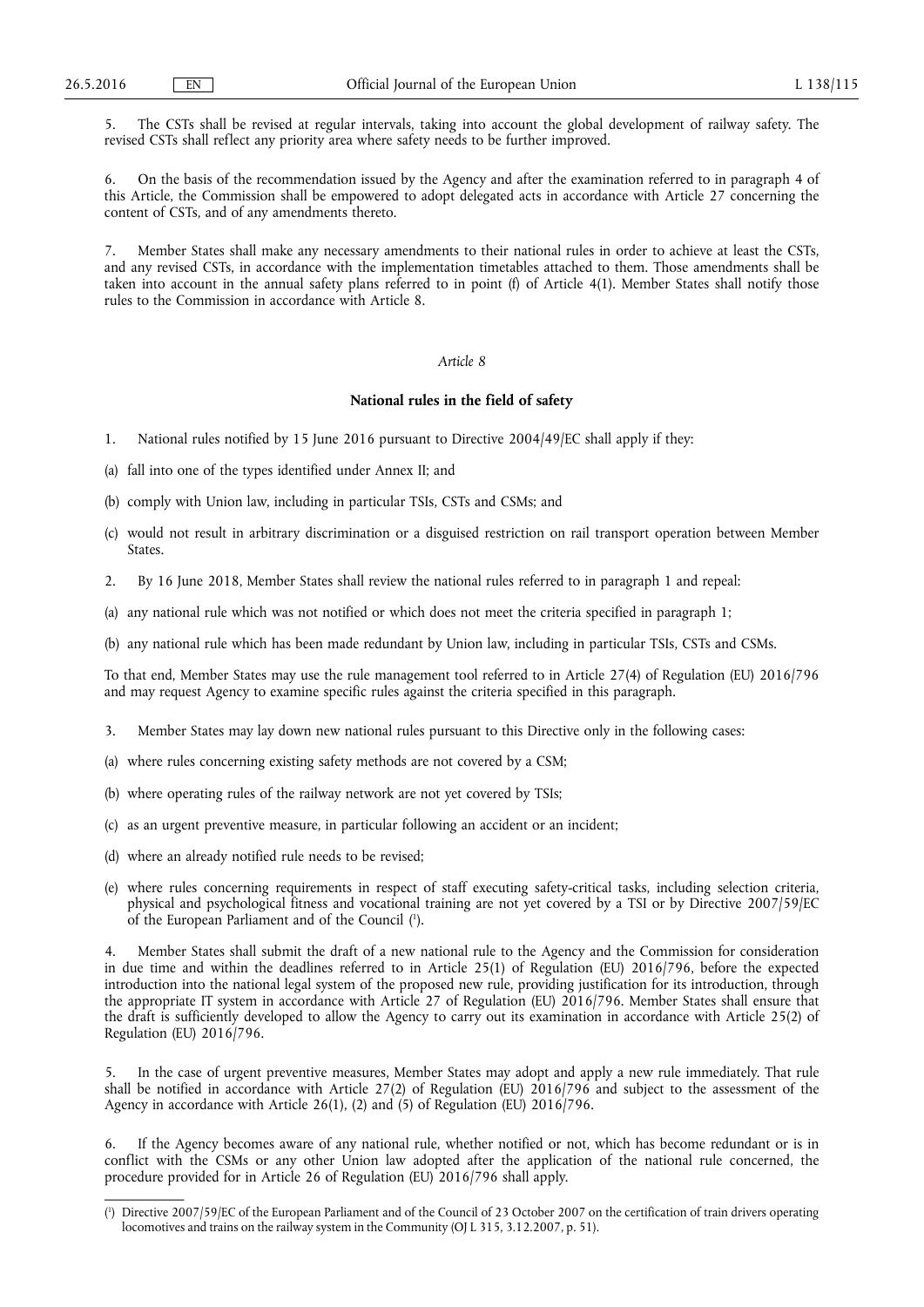7. Member States shall notify to the Agency and to the Commission the national rules adopted. They shall use the appropriate IT system in accordance with Article 27 of Regulation (EU) 2016/796. Member States shall ensure that existing national rules are easily accessible, in the public domain and formulated in terminology that all interested parties can understand. Member States may be requested to provide additional information on their national rules.

8. Member States may decide not to notify rules and restrictions of a strictly local nature. In such cases, Member States shall mention those rules and restrictions in the registers of infrastructure referred to in Article 49 of Directive (EU) 2016/797 or indicate in the network statement referred to in Article 27 of Directive 2012/34/EU where those rules and restrictions are published.

9. National rules notified in accordance with this Article shall not be subject to the notification procedure provided for by Directive (EU) 2015/1535 of the European Parliament and the Council ( 1 ).

10. Draft national rules and existing national rules shall be examined by the Agency in accordance with the procedures laid down in Articles 25 and 26 of Regulation (EU) 2016/796.

11. Without prejudice to paragraph 8, national rules not notified in accordance with this Article shall not apply for the purposes of this Directive.

# *Article 9*

# **Safety management systems**

1. Infrastructure managers and railway undertakings shall establish their respective safety management systems to ensure that the Union rail system can achieve at least the CSTs, that it is in conformity with the safety requirements laid down in TSIs, and that the relevant parts of CSMs and national rules notified in accordance with Article 8 are applied.

2. The safety management system shall be documented in all relevant parts and shall in particular describe the distribution of responsibilities within the organisation of the infrastructure manager or the railway undertaking. It shall show how control is ensured by the management on different levels, how staff and their representatives on all levels are involved and how continuous improvement of the safety management system is ensured. There shall be a clear commitment to consistently apply human factors knowledge and methods. Through the safety management system, infrastructure managers and railway undertakings shall promote a culture of mutual trust, confidence and learning in which staff are encouraged to contribute to the development of safety while ensuring confidentiality.

- 3. The safety management system shall contain the following basic elements:
- (a) a safety policy approved by the organisation's chief executive and communicated to all staff;
- (b) qualitative and quantitative targets of the organisation for the maintenance and enhancement of safety, and plans and procedures for reaching these targets;
- (c) procedures to meet existing, new and altered technical and operational standards or other prescriptive conditions as laid down in TSIs, national rules referred to in Article 8 and Annex II, other relevant rules or authority decisions;
- (d) procedures to assure compliance with the standards and other prescriptive conditions throughout the life cycle of equipment and operations;
- (e) procedures and methods for identifying risks, carrying out risk evaluation and implementing risk-control measures whenever a change of operating conditions or the introduction of new material imposes new risks on the infrastructure or the man-machine-organisation interface;
- (f) the provision of programmes for the training of staff and systems to ensure that the staff's competence is maintained and that tasks are carried out accordingly, including arrangements with regard to physical and psychological fitness;

<sup>(</sup> 1 ) Directive (EU) 2015/1535 of the European Parliament and the Council of 9 September 2015, laying down a procedure for the provision of information in the field of technical regulations and of rules on Information Society services (OJ L 241, 17.9.2015, p. 1).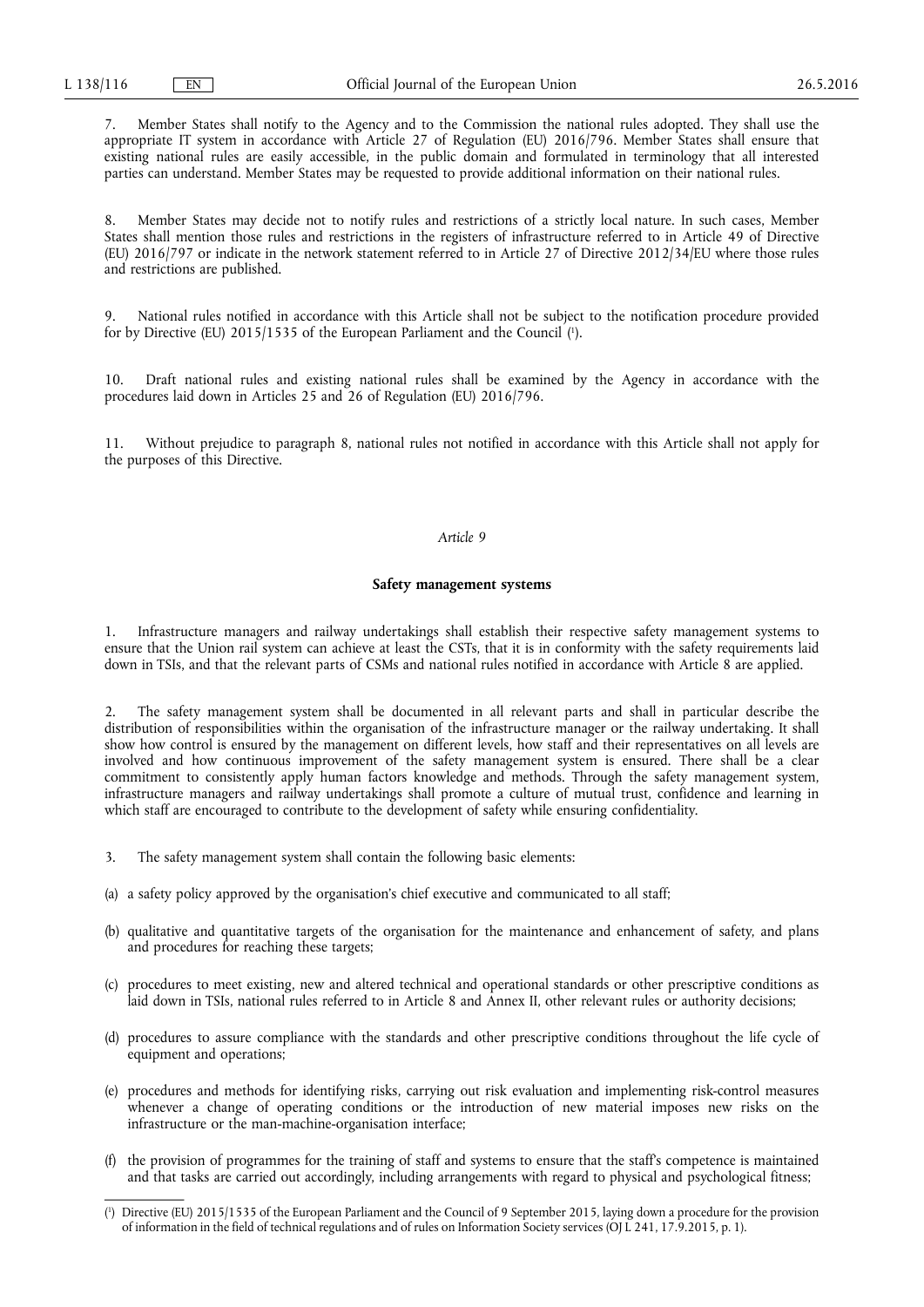- (g) arrangements for the provision of sufficient information within the organisation and, where appropriate, between organisations of the railway system;
- (h) procedures and formats for the documentation of safety information and designation of procedure for the configuration control of vital safety information;
- (i) procedures to ensure that accidents, incidents, near misses and other dangerous occurrences are reported, investigated and analysed and that necessary preventive measures are taken;
- (j) the provision of actions plans, alerts and information in the event of an emergency, agreed upon with the appropriate public authorities; and
- (k) provisions for recurrent internal auditing of the safety management system.

Infrastructure managers and railway undertakings shall include any other element necessary to cover safety risks, in accordance with the assessment of risks arising from their own activity.

4. The safety management system shall be adapted to the type, extent, area of operations and other conditions of the activity pursued. It shall ensure the control of all risks associated with the activity of the infrastructure manager or railway undertaking, including the supply of maintenance, without prejudice to Article 14, and material, and the use of contractors. Without prejudice to existing national and international liability rules, the safety management system shall also take into account, where appropriate and reasonable, the risks arising as a result of activities by other actors referred to in Article 4.

The safety management system of any infrastructure manager shall take into account the effects of operations by different railway undertakings on the network and shall provide for all railway undertakings to be able to operate in accordance with TSIs and national rules and with the conditions laid down in their safety certificate.

Safety management systems shall be developed with the aim of coordinating the emergency procedures of the infrastructure manager with all railway undertakings that operate on its infrastructure, and with the emergency services, so as to facilitate the rapid intervention of rescue services, and with any other party that could be involved in an emergency situation. For cross-border infrastructure, the cooperation between the relevant infrastructure managers shall facilitate the necessary coordination and preparedness of the competent emergency services on both sides of the border.

Following a serious accident, the railway undertaking shall provide assistance to victims helping them in complaints procedures under Union law, in particular Regulation (EC) No 1371/2007 of the European Parliament and of the Council ( 1 ), without prejudice to the obligations of other parties. Such assistance shall use channels for communicating with victims' families and include psychological support for accident victims and their families.

6. Before 31 May of each year, all infrastructure managers and railway undertakings shall submit to the national safety authority an annual safety report concerning the preceding calendar year. The safety report shall contain:

- (a) information on how the organisation's corporate safety targets are met and the results of safety plans;
- (b) an account of the development of national safety indicators, and of the CSIs referred to in Article 5, in so far as it is relevant to the reporting organisation;
- (c) the results of internal safety auditing;
- (d) observations on deficiencies and malfunctions of railway operations and infrastructure management that might be relevant for the national safety authority, including a summary of information provided by the relevant actors in accordance with point (b) of Article 4(5); and
- (e) a report on the application of the relevant CSMs.

<sup>(</sup> 1 ) Regulation (EC) No 1371/2007 of the European Parliament and of the Council of 23 October 2007 on rail passengers' rights and obligations (OJ L 315, 3.12.2007, p. 14).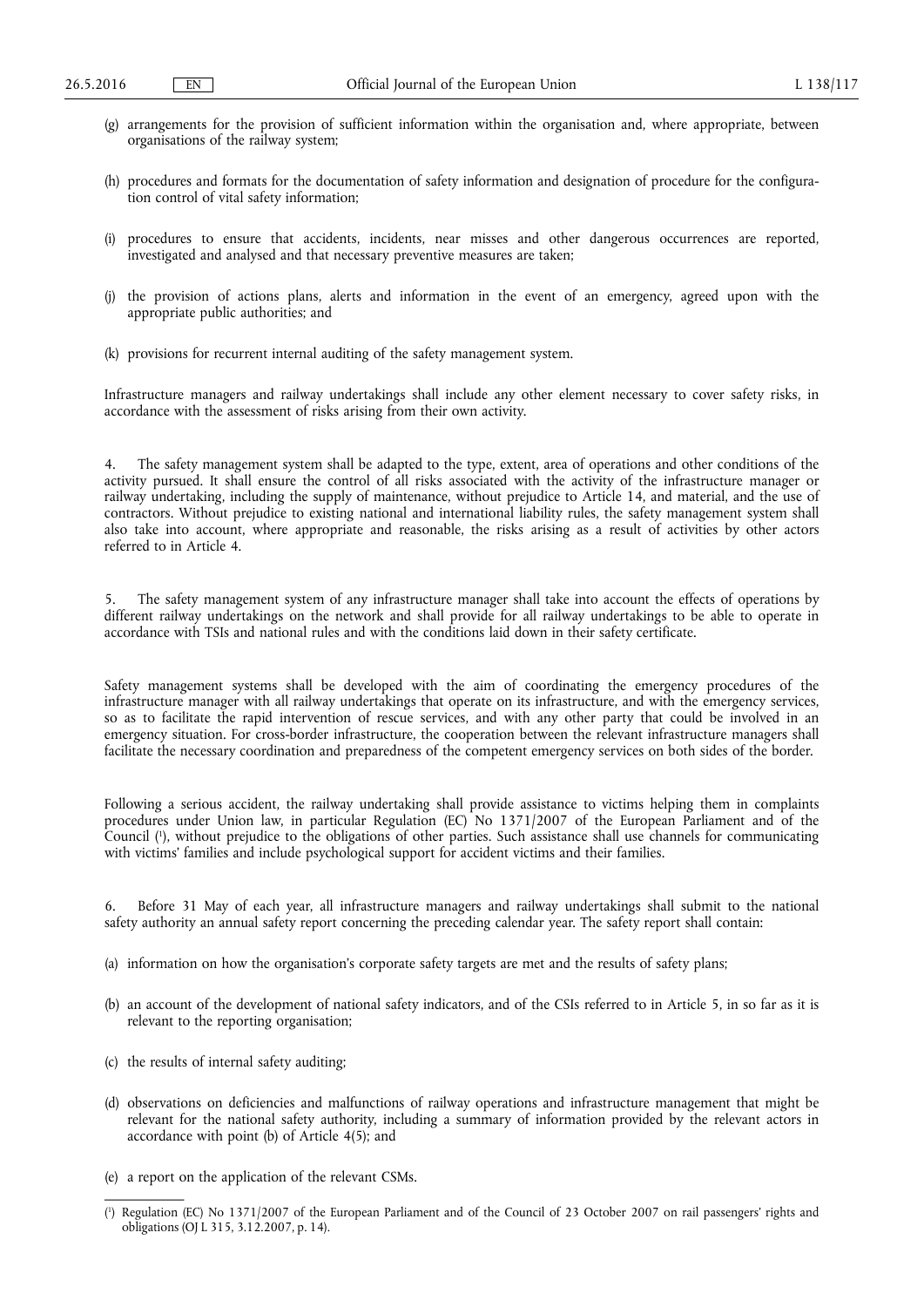7. On the basis of the information provided by the national safety authorities in accordance with Articles 17 and 19, the Agency may address a recommendation to the Commission for a CSM covering elements of the safety management system which need to be harmonised at Union level, including through harmonised standards, as referred to in point (f) of Article 6(1). In such case, Article 6(2) shall apply.

### CHAPTER III

## SAFETY CERTIFICATION AND AUTHORISATION

# *Article 10*

### **Single safety certificate**

1. Without prejudice to paragraph 9, access to the railway infrastructure shall be granted only to railway undertakings which hold the single safety certificate issued by the Agency in accordance with paragraphs  $\frac{2}{5}$  to 7 or by a national safety authority in accordance with paragraph 8.

The purpose of the single safety certificate is to provide evidence that the railway undertaking concerned has established its safety management system and that it is able to operate safely in the intended area of operation.

2. In its application for a single safety certificate, the railway undertaking shall specify the type and extent of the railway operations covered and the intended area of operation.

- 3. The application for a single safety certificate shall be accompanied by a file including documentary evidence that:
- (a) the railway undertaking has established its safety management system in accordance with Article 9 and that it meets the requirements laid down in TSIs, CSMs and CSTs and in other relevant legislation in order to control risks and provide transport services safely on the network; and
- (b) the railway undertaking, where applicable, meets the requirements laid down in the relevant national rules notified in accordance with Article 8.

That application and information about all applications, the stages of the relevant procedures and their outcome, and, where applicable, the requests and decisions of the Board of Appeal, shall be submitted through the one-stop shop referred to in Article 12 of Regulation (EU) 2016/796.

The Agency, or in the cases provided for by paragraph 8 the national safety authority, shall issue the single safety certificate, or inform the applicant of its negative decision, within a predetermined and reasonable time, and, in any case, not more than 4 months after all information required and any supplementary information requested have been submitted by the applicant. The Agency, or in the cases provided for by paragraph 8 the national safety authority, shall apply the practical arrangements on the certification procedure to be established in an implementing act, as referred to in paragraph 10.

5. The Agency shall issue a single safety certificate to railway undertakings having an area of operation in one or more Member States. In order to issue such a certificate, the Agency shall:

- (a) assess the elements set out in point (a) of paragraph 3; and
- (b) immediately refer the railway undertaking's file in its entirety to the national safety authorities concerned by the intended area of operation for an assessment of the elements set out in point (b) of paragraph 3.

As part of the above assessments, the Agency or the national safety authorities shall be authorised to undertake visits and inspections on the sites of the railway undertaking and audits, and may request relevant supplementary information. The Agency and the national safety authorities shall coordinate the organisation of such visits, audits and inspections.

6. Within 1 month of receipt of an application for a single safety certificate, the Agency shall inform the railway undertaking that the file is complete or ask for relevant supplementary information, setting a reasonable deadline for the provision thereof. With regard to the completeness, relevance and consistency of the file, the Agency may also assess the elements set out in point  $(b)$  of paragraph 3.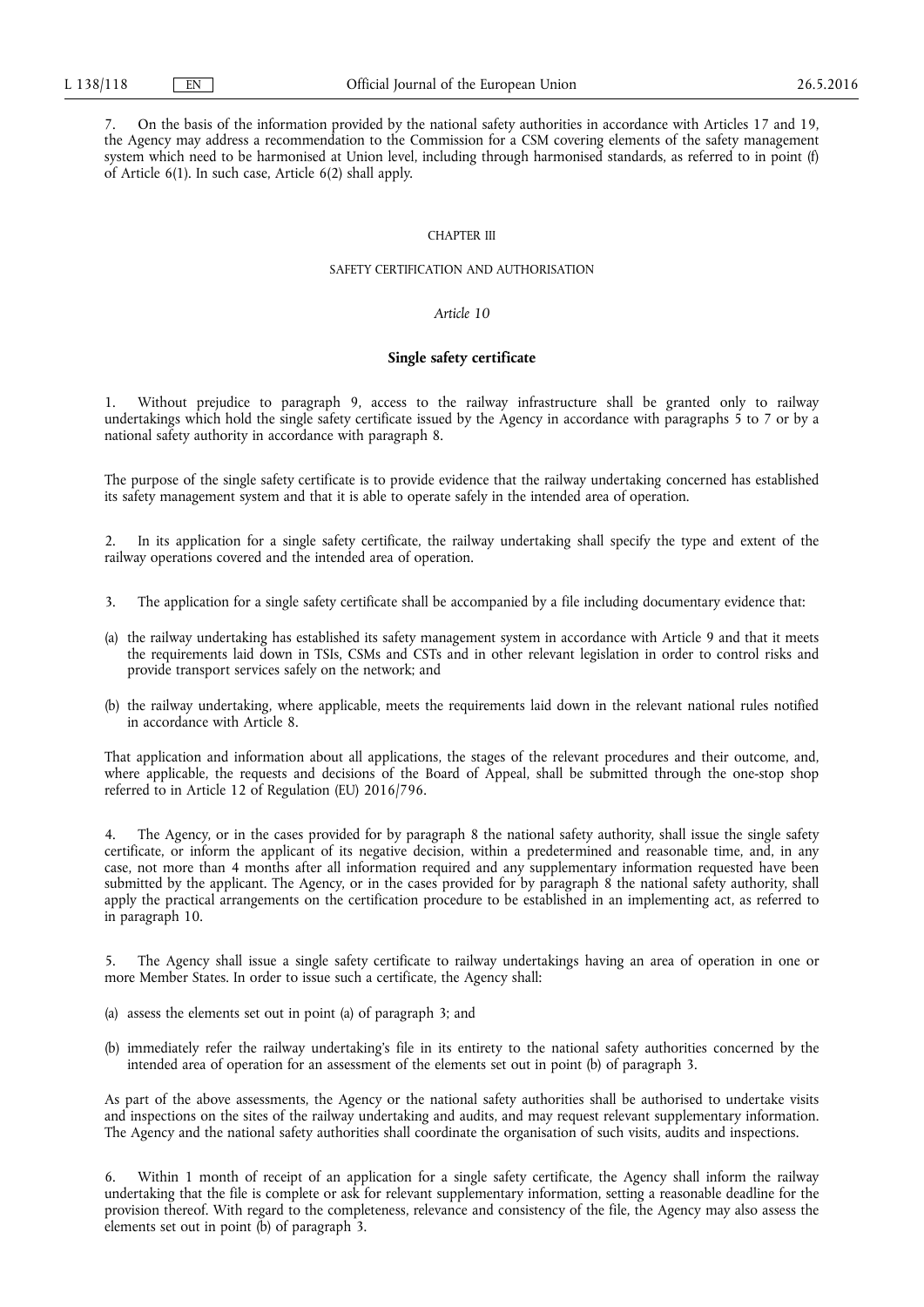The Agency shall take full account of the assessments under paragraph 5 before taking its decision on the issuing of the single safety certificate.

The Agency shall take full responsibility for any single safety certificates it issues.

7. Where the Agency disagrees with a negative assessment carried out by one or more national safety authorities pursuant to point (b) of paragraph 5, it shall inform that authority or authorities in question, giving reasons for its disagreement. The Agency and the national safety authority or authorities shall cooperate with a view to agreeing on a mutually acceptable assessment. Where necessary, the Agency and the national safety authority or authorities may decide to involve the railway undertaking. If no mutually acceptable assessment can be agreed on within 1 month after the Agency has informed the national safety authority or authorities of its disagreement, the Agency shall take its final decision unless the national safety authority or authorities have referred the matter for arbitration to the Board of Appeal established under Article 55 of Regulation (EU) 2016/796. The Board of Appeal shall decide whether to confirm the Agency's draft decision within 1 month of the request of the national safety authority or authorities.

Where the Board of Appeal agrees with the Agency, the Agency shall take a decision without delay.

Where the Board of Appeal agrees with the negative assessment of the national safety authority, the Agency shall grant a single safety certificate with an area of operations excluding the parts of the network which received a negative assessment.

Where the Agency disagrees with a positive assessment of one or more national safety authorities pursuant to point (b) of paragraph 5, it shall inform the authority or authorities in question, giving reasons for its disagreement. The Agency and the national safety authority or authorities shall cooperate with a view to agreeing on a mutually acceptable assessment. Where necessary, the Agency and the national safety authority or authorities may decide to involve the applicant. If no mutually acceptable assessment can be agreed on within 1 month after the Agency has informed the national safety authority or authorities of its disagreement, the Agency shall take its final decision.

8. Where the area of operation is limited to one Member State, the national safety authority of that Member State may, under its own responsibility and when the applicant so requests, issue a single safety certificate. In order to issue such certificates, the national safety authority shall assess the file in relation to all the elements specified in paragraph 3 and shall apply the practical arrangements to be established in the implementing acts referred to in paragraph 10. As part of the above assessments, the national safety authority shall be authorised to undertake visits and inspections on the sites of the railway undertaking and audits. Within 1 month of receipt of the application, the national safety authority shall inform the applicant that the file is complete or ask for relevant supplementary information. The single safety certificate shall also be valid without an extension of the area of operations for railway undertakings travelling to stations in neighbouring Member States with similar network characteristics and similar operating rules, when those stations are close to the border, following consultation of the competent national safety authorities. This consultation may be carried out on a case-by-case basis or set out in a cross-border agreement between Member States or national safety authorities.

The national safety authority shall take full responsibility for any single safety certificates it issues.

9. A Member State may allow third-country operators to reach a station in its territory designated for cross-border operations and close to the border of that Member State without requiring a single safety certificate, provided that an appropriate level of safety is ensured through:

(a) cross-border agreement between the Member State concerned and the neighbouring third country; or

(b) contractual arrangements between the third-country operator and the railway undertaking or infrastructure manager that has a single safety certificate or safety authorisation to operate on that network, provided that the safety-related aspects of those arrangements have been duly reflected in their safety management system.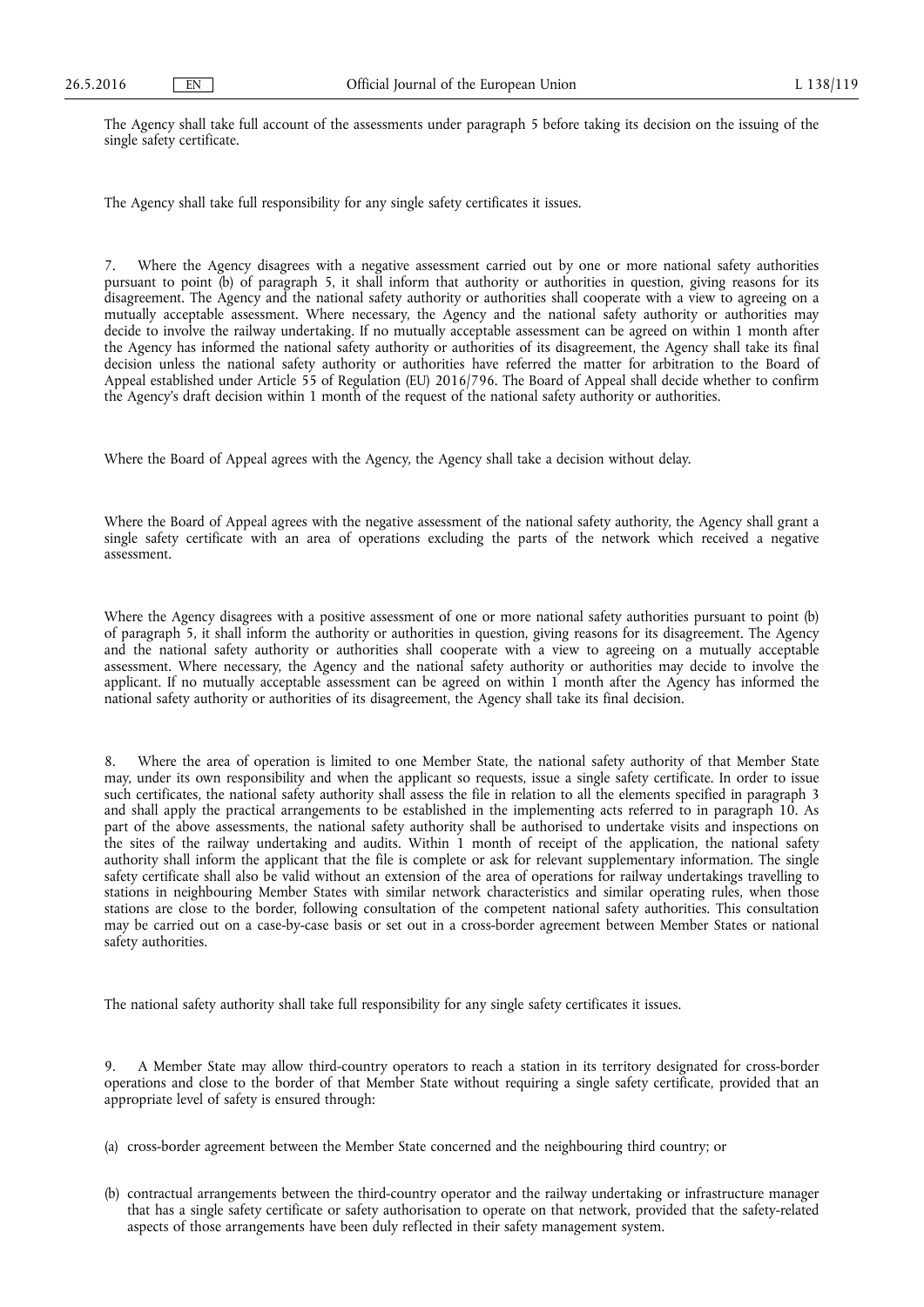10. By 16 June 2018, the Commission shall adopt, by means of implementing acts, practical arrangements specifying:

- (a) how the requirements for the single safety certificate laid down in this Article shall be fulfilled by the applicant and listing the documents required;
- (b) the details of the certification process, such as procedural stages and timeframes for each stage of the process;
- (c) how the requirements laid down in this Article shall to be complied with by the Agency and the national safety authority through the different stages of the application and certification process, including in the assessment of applicants' files; and
- (d) the period of validity of single safety certificates issued by the Agency or by the national safety authorities, in particular in the case of updates of any single safety certificate resulting from changes to type, extent and area of operation.

Those implementing acts shall be adopted in accordance with the examination procedure referred to in Article 28(3). They shall take into account the experience gained during the implementation of Commission Regulation (EC) No 653/2007 ( 1 ) and of Commission Regulation (EU) No 1158/2010 ( 2 ) and the experience gained during the preparation of the cooperation agreements referred to in Article 11(1).

11. Single safety certificates shall specify the type and extent of the railway operations covered and the area of operation. A single safety certificate may also cover sidings owned by the railway undertaking if these are included in its safety management system.

12. Any decision refusing the issuing of a single safety certificate or excluding part of the network in accordance with a negative assessment as referred to in paragraph 7 shall be duly substantiated. The applicant may, within 1 month of receipt of the decision, request that the Agency or the national safety authority, as appropriate, review the decision. The Agency or the national safety authority shall have 2 months from the date of receipt of the request for review in which to confirm or reverse its decision.

If the negative decision of the Agency is confirmed, the applicant may bring an appeal before the Board of Appeal designated under Article 55 of Regulation (EU) 2016/796.

If the negative decision of a national safety authority is confirmed, the applicant may bring an appeal before an appeal body in accordance with national law. Member States may designate the regulatory body referred to in Article 56 of Directive 2012/34/EU for the purpose of this appeal procedure. In that case, Article 18(3) of this Directive shall apply.

13. A single safety certificate issued either by the Agency or by a national safety authority under this Article shall be renewed upon application by the railway undertaking at intervals not exceeding 5 years. It shall be fully or partly updated whenever the type or extent of the operation is substantially altered.

14. Where an applicant already has a single safety certificate issued in accordance with paragraphs 5 to 7 and wishes to extend its area of operations, or where it already has a single safety certificate issued in accordance with paragraph 8 and wishes to extend its area of operations to another Member State, it shall supplement the file with the relevant documents referred to in paragraph 3 concerning the additional area of operation. The railway undertaking shall submit the file to the Agency, which shall, after following the procedures laid down in paragraphs 4 to 7, issue an updated single safety certificate covering the extended area of operation. In that case, only the national safety authorities concerned by the extension of operation shall be consulted for the purposes of assessing the file as provided for in point (b) of paragraph 3.

<sup>(</sup> 1 ) Commission Regulation (EC) No 653/2007 of 13 June 2007 on the use of a common European format for safety certificates and application documents in accordance with Article 10 of Directive 2004/49/EC of the European Parliament and of the Council and on the validity of safety certificates delivered under Directive 2001/14/EC (OJ L 153, 14.6.2007, p. 9).

<sup>(</sup> 2 ) Commission Regulation (EU) No 1158/2010 of 9 December 2010 on a common safety method for assessing conformity with the requirements for obtaining railway safety certificates (OJ L 326, 10.12.2010, p. 11).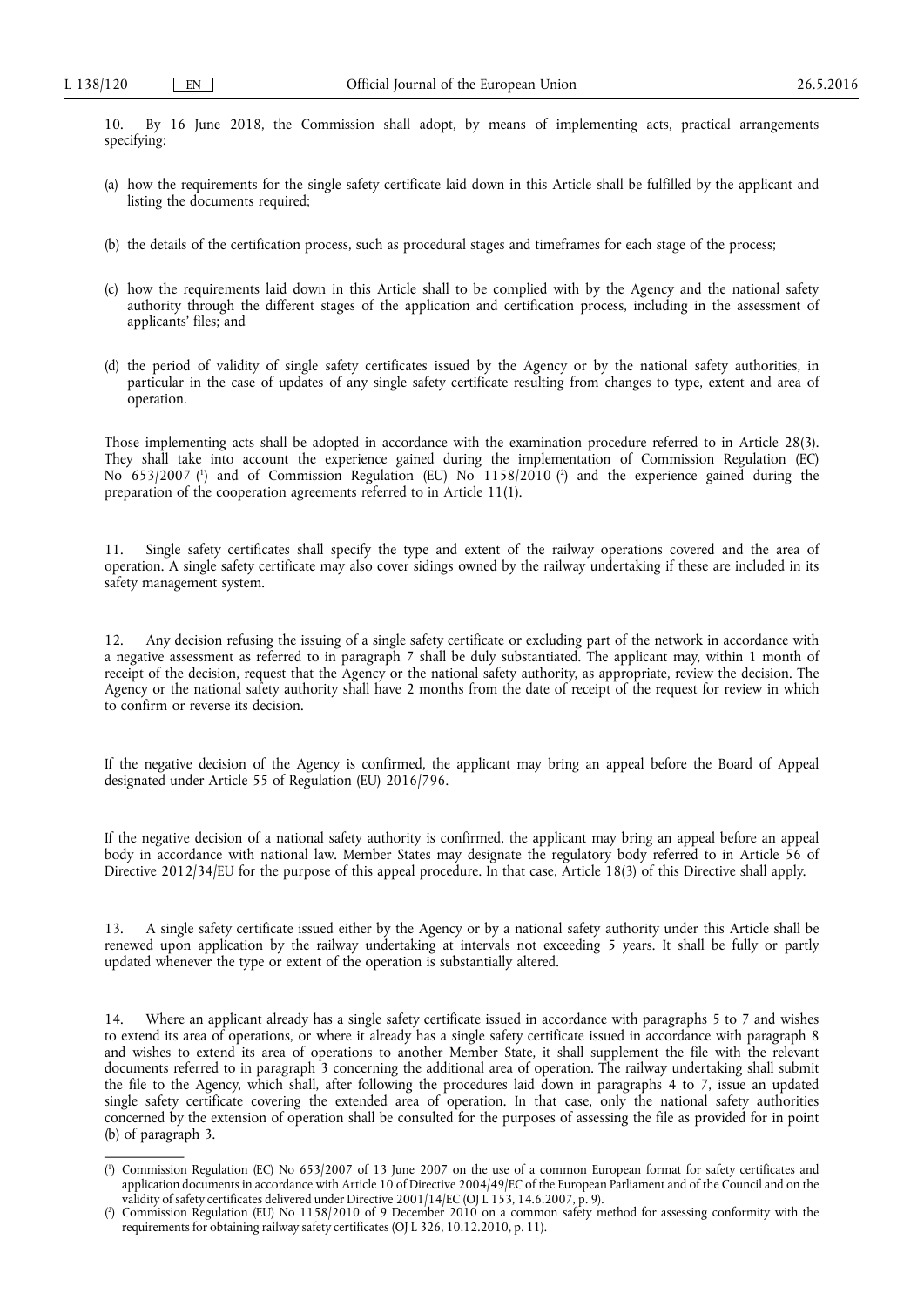If the railway undertaking has a single safety certificate in accordance with paragraph 8 and wishes to extend the area of operation within that Member State, it shall supplement the file with the relevant documents referred to in paragraph 3 concerning the additional area of operation. It shall submit the file, through the one-stop shop referred to in Article 12 of Regulation (EU) 2016/796, to the national safety authority, which shall, after following the procedures laid down in paragraph 8, issue an updated single safety certificate covering the extended area of operation.

15. The Agency and the competent national safety authorities may require the revision of single safety certificates issued by them following substantial changes to the safety regulatory framework.

16. The Agency shall inform the competent national safety authorities without delay, and in any case within 2 weeks, of the issue of a single safety certificate. The Agency shall inform the competent national safety authorities immediately in the case of renewal, amendment or revocation of a single safety certificate. It shall state the name and address of the railway undertaking, the issue date, the type, extent, validity and area of operation of the single safety certificate and, in the case of revocation, the reasons for its decision. In the case of single safety certificates issued by national safety authorities, the same information shall be provided by the competent national safety authority or authorities to the Agency within the same timeframe.

## *Article 11*

#### **Cooperation between the Agency and national safety authorities on issuing single safety certificates**

1. For the purposes of Article 10(5) and (6) of this Directive, the Agency and the national safety authorities shall conclude cooperation agreements in accordance with Article 76 of Regulation (EU) 2016/796. The cooperation agreements shall be specific or framework agreements, and shall involve one or more national safety authorities. The cooperation agreements shall contain a detailed description of tasks and conditions for deliverables, the time limits applying to their delivery and an apportionment of the fees payable by the applicant.

2. The cooperation agreements may also include specific cooperation arrangements in the case of networks requiring specific expertise for geographical or historical reasons, with a view to reducing administrative burdens and costs to the applicant. Where such networks are isolated from the rest of the Union rail system, such specific cooperation arrangements may include the possibility of contracting tasks to the relevant national safety authorities when this is necessary in order to ensure efficient and proportionate allocation of resources for certification. Those cooperation agreements shall be in place before the Agency carries out the certification tasks in accordance with Article 31(3).

3. In the case of those Member States whose rail networks have a track gauge that is different from that of the main rail network within the Union and share identical technical and operational requirements with neighbouring third countries, in addition to the cooperation agreements referred to in paragraph  $\hat{2}$  all the national safety authorities concerned in those Member States shall conclude with the Agency a multilateral agreement which shall include the conditions to facilitate the extension of the area of operation of safety certificates in the Member States concerned, where relevant.

# *Article 12*

# **Safety authorisation of infrastructure managers**

In order to be allowed to manage and operate a rail infrastructure, the infrastructure manager shall obtain a safety authorisation from the national safety authority in the Member State where the rail infrastructure is located.

The safety authorisation shall comprise an authorisation confirming acceptance of the infrastructure manager's safety management system as provided for in Article 9, and shall include the procedures and provisions fulfilling the requirements necessary for the safe design, maintenance and operation of the railway infrastructure, including, where appropriate, the maintenance and operation of the traffic control and signalling system.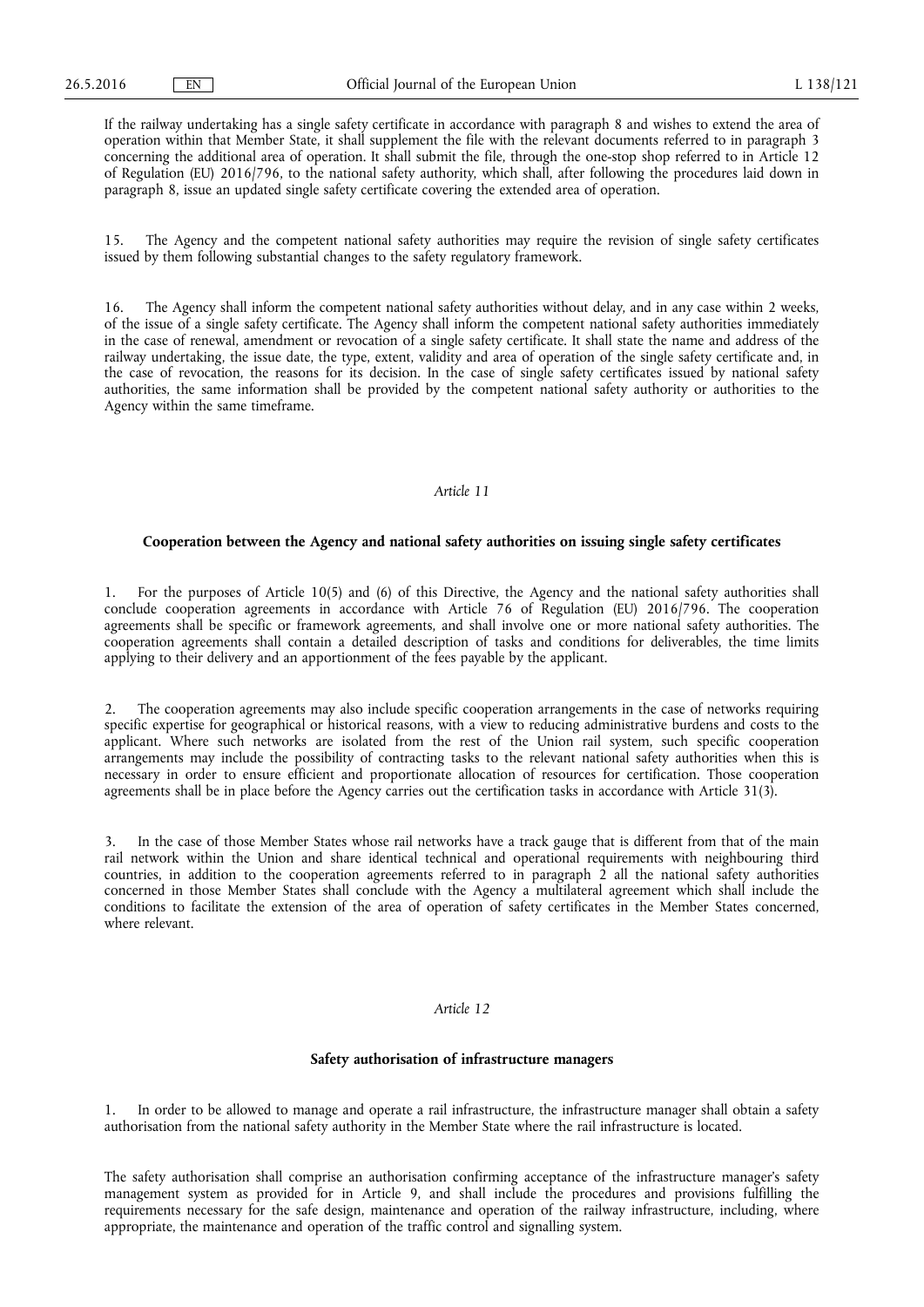The national safety authority shall explain the requirements for the safety authorisations and the documents required, where appropriate in the form of an application guidance document.

2. The safety authorisation shall be valid for 5 years and may be renewed upon application by the infrastructure manager. It shall be wholly or partly revised whenever substantial changes are made to the infrastructure, signalling or energy subsystems or to the principles of their operation and maintenance. The infrastructure manager shall inform the national safety authority of all such changes without delay.

The national safety authority may require that the safety authorisation be revised following substantial changes to the safety regulatory framework.

3. The national safety authority shall take a decision on an application for safety authorisation without delay and in any event not more than 4 months after all the information required and any supplementary information requested has been submitted by the applicant.

4. The national safety authority shall inform the Agency without delay, and in any event within 2 weeks, of the safety authorisations that have been issued, renewed, amended or revoked. It shall state the name and address of the infrastructure manager, the issue date, scope and period of validity of the safety authorisation and, in the event of revocation, the reasons for its decision.

5. In the case of cross-border infrastructure, the competent national safety authorities shall cooperate in order to issue the safety authorisations.

# *Article 13*

# **Access to training facilities**

1. Member States shall ensure that railway undertakings and infrastructure managers and their staff performing safety-critical tasks have fair and non-discriminatory access to training facilities for train drivers and staff accompanying trains, whenever such training is necessary for operating services on their network.

The training services shall include training on necessary route knowledge, operating rules and procedures, the signalling and control-command system and emergency procedures applied on the routes operated.

If the training services do not include examinations and granting of certificates, Member States shall ensure that staff of railway undertakings and infrastructure managers have access to such certificates.

The national safety authority shall ensure that the training services meet the requirements laid down respectively in Directive 2007/59/EC, in TSIs or in the national rules referred to in point (e) of Article 8(3) of this Directive.

2. If the training facilities are available only through a single railway undertaking or the infrastructure manager, Member States shall ensure that they are made available to other railway undertakings at a reasonable and non-discriminatory price which is cost-related and which may include a profit margin.

3. When recruiting new train drivers, staff on board trains and staff performing safety-critical tasks, railway undertakings may take into account any training, qualifications and experience acquired previously from other railway undertakings. For that purpose, such members of staff shall be entitled to have access to, obtain copies of, and communicate all documents attesting to their training, qualifications and experience.

Railway undertakings and infrastructure managers shall be responsible for the level of training and qualifications of their staff carrying out safety-critical work.

# *Article 14*

# **Maintenance of vehicles**

1. Each vehicle, before it is being used on the network, shall have an entity in charge of maintenance assigned to it and this entity shall be registered in the vehicle register in accordance with Article 47 of Directive (EU) 2016/797.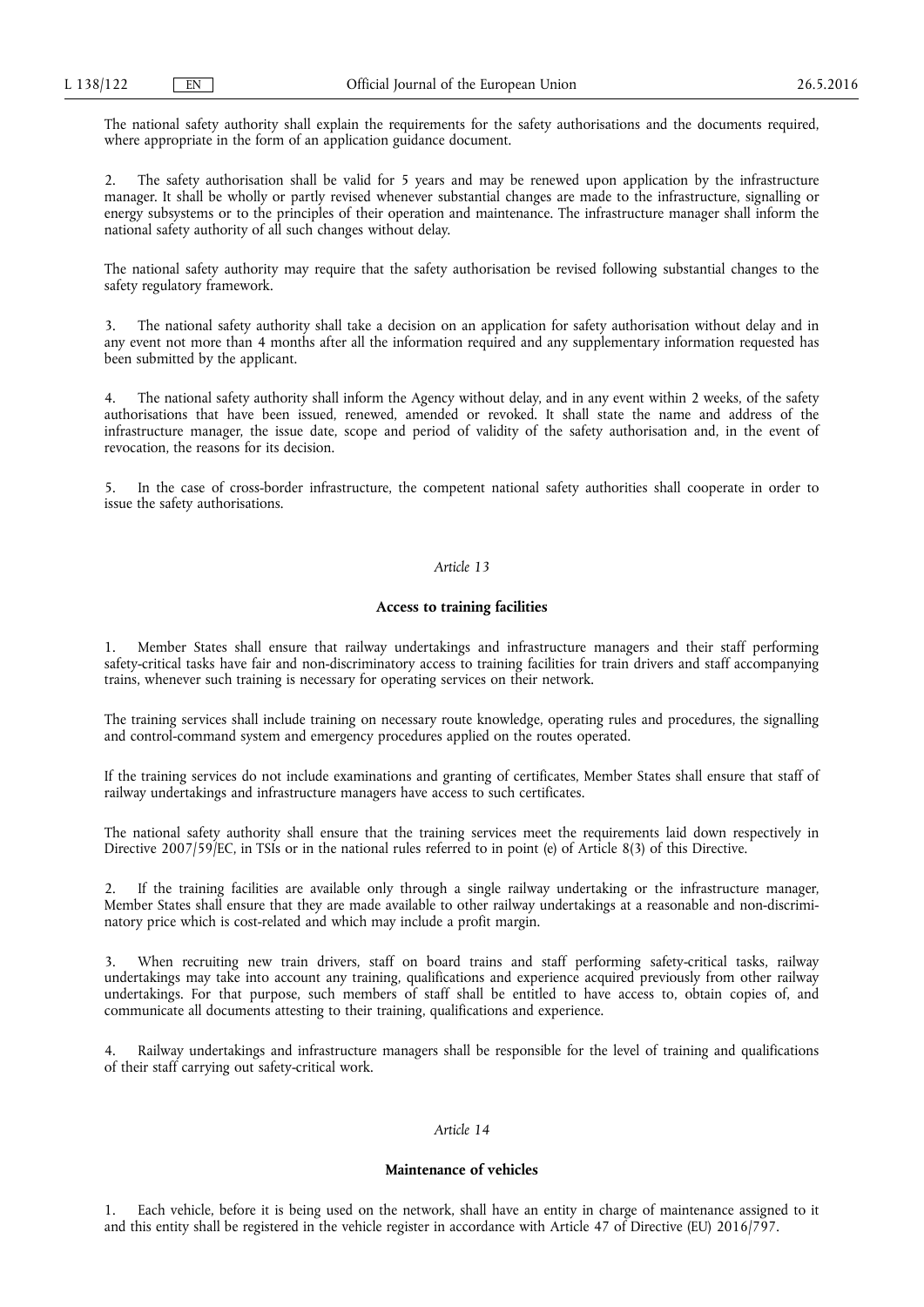2. Without prejudice to the responsibility of the railway undertakings and infrastructure managers for the safe operation of a train as provided for in Article 4, the entity in charge of maintenance shall ensure that the vehicles for the maintenance of which it is in charge are in a safe state of running. To that end, the entity in charge of maintenance shall establish a maintenance system for those vehicles and shall by means of that system:

- (a) ensure that vehicles are maintained in accordance with the maintenance file of each vehicle and the requirements in force, including maintenance rules and relevant TSI provisions;
- (b) implement the necessary risk evaluation and assessment methods established in the CSMs as referred to in point (a) of Article 6(1), where appropriate in cooperation with other actors;
- (c) ensure that its contractors implement risk control measures through the application of the CSM on monitoring referred to in point (c) of Article 6(1) and that this is stipulated in contractual arrangements to be disclosed on request of the Agency or the national safety authority; and
- (d) ensure the traceability of the maintenance activities.
- 3. The maintenance system shall be composed of the following functions:
- (a) a management function to supervise and coordinate the maintenance functions referred to in points (b) to (d) and to ensure the safe state of the vehicle in the railway system;
- (b) a maintenance development function responsible to manage the maintenance documentation, including the configuration management, based on design and operational data as well as on performance and return on experience;
- (c) a fleet-maintenance management function to manage the vehicle's removal for maintenance and its return to operation after maintenance;
- (d) a maintenance delivery function to deliver the required technical maintenance of a vehicle or parts of it, including the release to service documentation.

The entity in charge of maintenance shall carry out the management function itself, but may outsource the maintenance functions referred to in points (b) to (d), or parts thereof, to other contracting parties such as maintenance workshops.

The entity in charge of maintenance shall ensure that all the functions set out in points (a) to (d) comply with the requirements and assessment criteria set out in Annex III.

Maintenance workshops shall apply relevant sections of Annex III as identified in the implementing acts adopted pursuant to point (a) of paragraph 8, which correspond to the functions and activities to be certified.

4. In the case of freight wagons, and after the adoption of the implementing acts referred to in point (b) of paragraph 8 in the case of other vehicles, each entity in charge of maintenance shall be certified and be awarded an entity in charge of maintenance certificate (ECM certificate) by an accredited or recognised body or by a national safety authority in accordance with the following conditions:

- (a) the accreditation and recognition processes of certification processes shall be based on criteria of independence, competence and impartiality;
- (b) the system of certification shall provide evidence that an entity in charge of maintenance has established the maintenance system to ensure the safe state of running of any vehicle for which it is in charge of maintenance;
- (c) the ECM certification shall be based on an assessment of the ability of the entity in charge of maintenance to meet the relevant requirements and assessment criteria set out in Annex III and to apply them consistently. It shall include a system of surveillance to ensure continuing compliance with those requirements and assessment criteria after award of the ECM certificate;
- (d) the certification of maintenance workshops shall be based on the compliance with the relevant sections in Annex III applied to the corresponding functions and activities to be certified.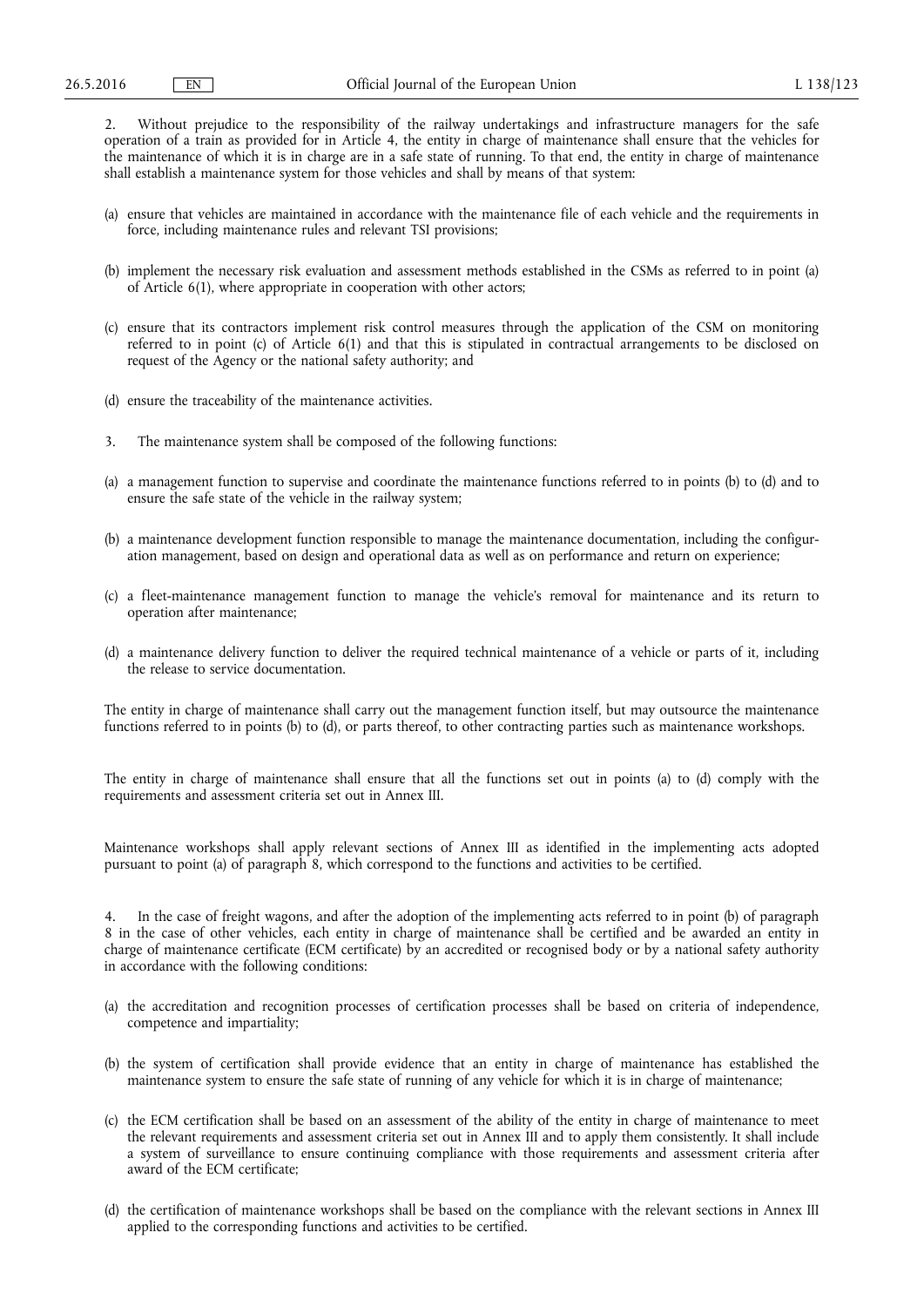Where the entity in charge of maintenance is a railway undertaking or an infrastructure manager, compliance with the conditions set out in the first subparagraph may be checked by the national safety authority pursuant to the procedures referred to in Article 10 or 12 and may be confirmed on the certificates issued in accordance with those procedures.

5. The certificates issued in accordance with paragraph 4 shall be valid throughout the Union.

6. On the basis of the recommendation of the Agency, the Commission shall, by means of implementing acts, adopt detailed provisions on the certification conditions referred to in the first subparagraph of paragraph 4 for the entity in charge of maintenance of freight wagons, including the requirements set out in Annex III in compliance with the relevant CSM and TSIs, and, when necessary, shall amend those provisions.

Those implementing acts shall be adopted in accordance with the examination procedure referred to in Article 28(3).

The certification system applicable to freight wagons adopted by Commission Regulation (EU) No 445/2011 (<sup>1</sup>) shall continue to apply until the implementing acts referred to in this paragraph apply.

7. By 16 June 2018, the Agency shall evaluate the system of certification of the entity in charge of maintenance for freight wagons, consider the expediency of extending that system to all vehicles and the mandatory certification of maintenance workshops and submit its report to the Commission.

8. On the basis of the evaluation carried out by the Agency pursuant to paragraph 7, the Commission shall, by means of implementing acts, adopt, if appropriate, and, when necessary, subsequently amend detailed provisions identifying which of the requirements set out in Annex III shall apply for the purpose of:

- (a) maintenance functions carried out by maintenance workshops, including detailed provisions to ensure the uniform implementation of the certification of maintenance workshops, in compliance with the relevant CSM and TSIs;
- (b) the certification of entities in charge of maintenance of vehicles other than freight wagons, on the basis of the technical characteristics of such vehicles, including detailed provisions to ensure the uniform implementation of the certification conditions by the entity in charge of maintenance for vehicles other than freight wagons, in compliance with the relevant CSM and TSIs.

Those implementing acts shall be adopted in accordance with the examination procedure referred to in Article 28(3).

# *Article 15*

## **Derogations from the system of certification of entities in charge of maintenance**

1. Member States may fulfil the obligation to identify the entity in charge of maintenance through alternative measures with respect to the maintenance system established in Article 14, in the following cases:

- (a) vehicles registered in a third country and maintained in accordance with the law of that country;
- (b) vehicles used on networks or lines the track gauge of which is different from that of the main rail network within the Union and in respect of which fulfilment of the requirements laid down in Article 14(2) is ensured by international agreements with third countries;
- (c) freight wagons and passenger coaches which are in shared use with third countries the track gauge of which is different from that of the main rail network within the Union;
- (d) vehicles used on the networks referred to in Article 2(3), and military equipment and special transport requiring an ad hoc national safety authority permit to be delivered prior to their entry into service. In this case derogations shall be granted for periods not longer than 5 years.

<sup>(</sup> 1 ) Commission Regulation (EU) No 445/2011 of 10 May 2011 on a system of certification of entities in charge of maintenance for freight wagons and amending Regulation (EC) No 653/2007 (OJ L 122, 11.5.2011, p. 22).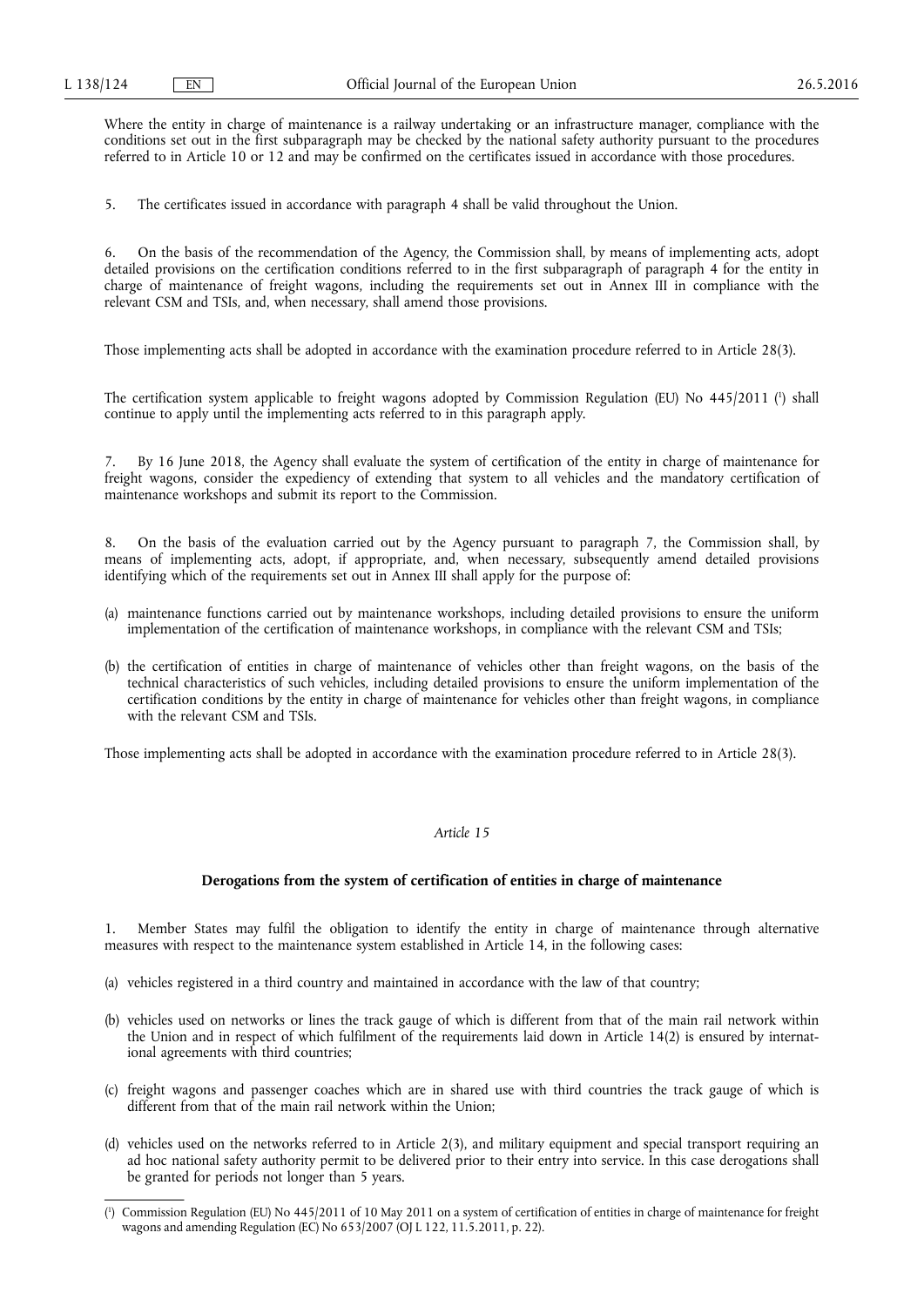2. The alternative measures referred to in paragraph 1 shall be implemented through derogations to be granted by the relevant national safety authority or by the Agency when:

- (a) registering vehicles pursuant to Article 47 of Directive (EU) 2016/797, as far as the identification of the entity in charge of maintenance is concerned;
- (b) delivering single safety certificates and safety authorisations to railway undertakings and infrastructure managers pursuant to Articles 10 and 12 of this Directive, as far as the identification or certification of the entity in charge of maintenance is concerned.

3. Derogations shall be identified and justified in the annual report referred to in Article 19. Where it appears that undue safety risks are being taken on the Union rail system, the Agency shall immediately inform the Commission thereof. The Commission shall make contact with the parties concerned and, where appropriate, request the Member State concerned to withdraw its derogation decision.

## CHAPTER IV

#### NATIONAL SAFETY AUTHORITIES

## *Article 16*

#### **Tasks**

1. Each Member State shall establish a national safety authority. Member States shall ensure that the national safety authority has the necessary internal and external organisational capacity in terms of human and material resources. That authority shall be independent in its organisation, legal structure and decision-making from any railway undertaking, infrastructure manager, applicant or contracting entity and from any entity awarding public service contracts. Provided that such independence is guaranteed, that authority may be a department within the national ministry responsible for transport matters.

- 2. The national safety authority shall be entrusted with at least the following tasks:
- (a) authorising the placing in service of the trackside control-command and signalling, energy and infrastructure subsystems constituting the Union rail system in accordance with Article 18(2) of Directive (EU) 2016/797;
- (b) issuing, renewing, amending and revoking vehicle authorisations for placing on the market in accordance with Article 21(8) of Directive (EU) 2016/797;
- (c) supporting the Agency in the issuing, renewal, amendment and revocation of vehicle authorisations for placing on the market in accordance with Article 21(5) of Directive (EU) 2016/797 and type authorisations of vehicle in accordance with Article 24 of Directive (EU) 2016/797;
- (d) supervising, in its territory, that interoperability constituents are in compliance with the essential requirements as required by Article 8 of Directive (EU) 2016/797;
- (e) ensuring that a vehicle number has been assigned in accordance with Article 46 of Directive (EU) 2016/797, without prejudice to Article 47(4) of that Directive;
- (f) supporting the Agency in the issuing, renewal, amendment and revocation of single safety certificates granted in accordance with Article 10(5);
- (g) issuing, renewing, amending and revoking single safety certificates granted in accordance with Article 10(8);
- (h) issuing, renewing, amending and revoking safety authorisations granted in accordance with Article 12;
- (i) monitoring, promoting, and, where appropriate, enforcing and updating the safety regulatory framework including the system of national rules;
- (j) supervising railway undertakings and infrastructure managers in accordance with Article 17;
- (k) where relevant, and in accordance with national law, issuing, renewing, amending and revoking train driving licences in accordance with Directive 2007/59/EC;
- where relevant, and in accordance with national law, issuing, renewing, amending and revoking certificates granted to entities in charge of maintenance.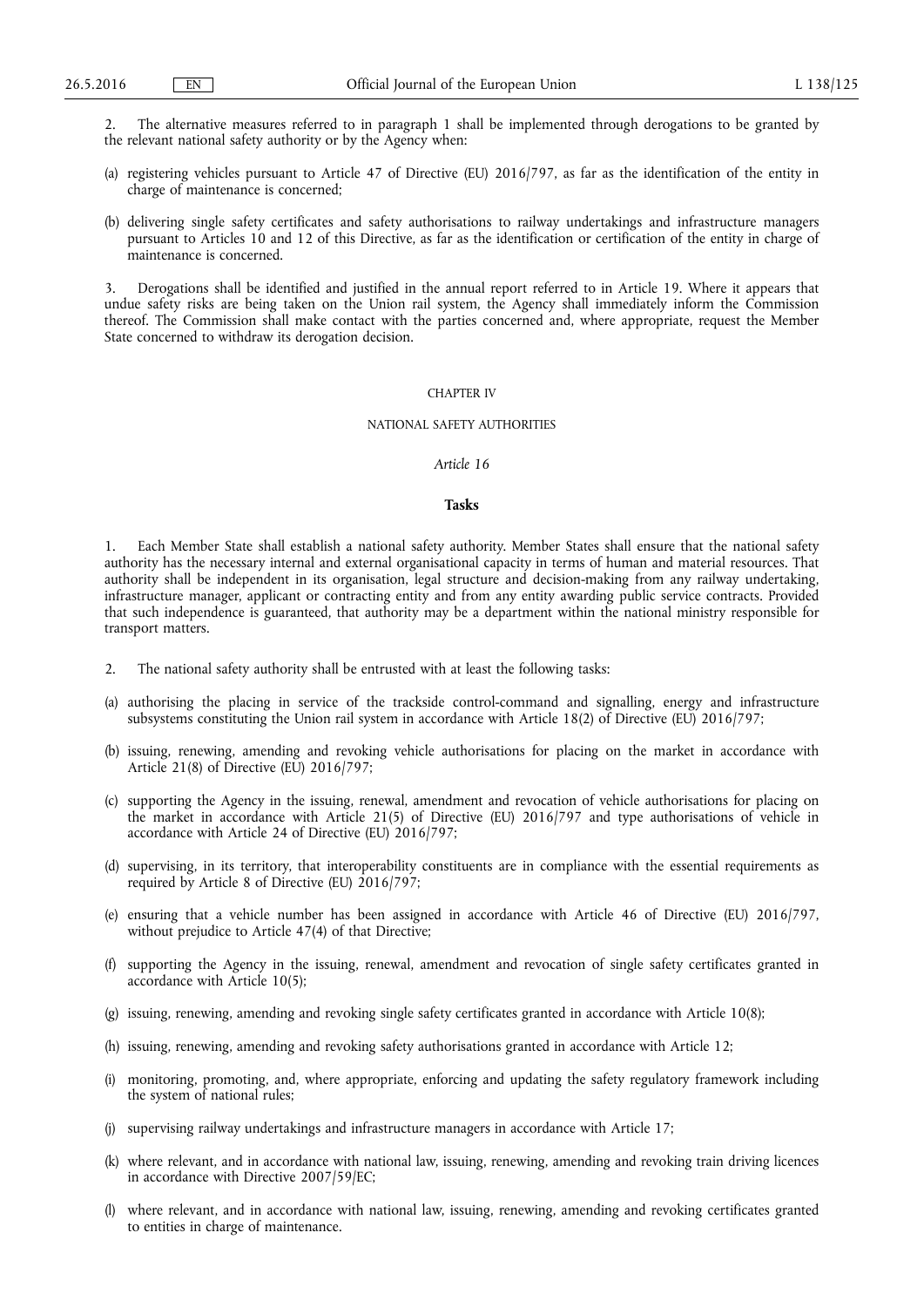3. The tasks referred to in paragraph 2 may not be transferred or subcontracted to any infrastructure manager, railway undertaking or contracting entity.

# *Article 17*

# **Supervision**

1. National safety authorities shall oversee continued compliance with the legal obligation incumbent on railway undertakings and infrastructure managers to use a safety management system as referred to in Article 9.

For that purpose, the national safety authorities shall apply the principles set out in the relevant CSMs for supervision referred to in point (c) of Article 6(1), ensuring that supervision activities include, in particular, checking the application by railway undertakings and infrastructure managers of:

- (a) the safety management system to monitor its effectiveness;
- (b) the individual or partial elements of the safety management system, including operational activities, the supply of maintenance and material and the use of contractors to monitor their effectiveness; and
- (c) the relevant CSMs referred to in Article 6. The supervision activities relating to this point shall also apply to entities in charge of maintenance, where appropriate.

2. Railway undertakings shall inform the relevant national safety authorities at least 2 months before starting any new rail transport operation, in order to allow the latter to plan the supervision activities. Railway undertakings shall also provide a breakdown of the categories of staff and the types of vehicles.

The holder of a single safety certificate shall inform the competent national safety authorities without delay of any major changes to the information referred to in paragraph 2.

The monitoring of compliance with applicable working, driving and rest-time rules for train drivers shall be ensured by competent authorities designated by Member States. Where the monitoring of compliance is not ensured by national safety authorities, the competent authorities shall cooperate with the national safety authorities with a view to allowing the national safety authorities to fulfil their role of supervision of railway safety.

5. If a national safety authority finds that a holder of a single safety certificate no longer satisfies the conditions for certification, it shall ask the Agency to restrict or revoke that certificate. The Agency shall immediately inform all the competent national safety authorities. If the Agency decides to restrict or revoke the single safety certificate, it shall give reasons for its decision.

In the event of disagreement between the Agency and the national safety authority, the arbitration procedure indicated in Article 10(7) shall apply. If the result of that arbitration procedure is that the single safety certificate is to be neither restricted nor revoked, the temporary safety measures referred to in paragraph 6 of this Article shall be suspended.

Where the national safety authority has itself issued the single safety certificate in accordance with Article 10(8), it may restrict or revoke the certificate, giving reasons for its decision, and shall inform the Agency.

The holder of a single safety certificate whose certificate has been restricted or revoked either by the Agency or by the national safety authority shall have the right to appeal in accordance with Article 10(12).

6. If, during supervision, a national safety authority identifies a serious safety risk, it may at any time apply temporary safety measures, including immediately restricting or suspending the relevant operations. If the single safety certificate was issued by the Agency, the national safety authority shall immediately inform the Agency thereof and provide supporting evidence for its decision.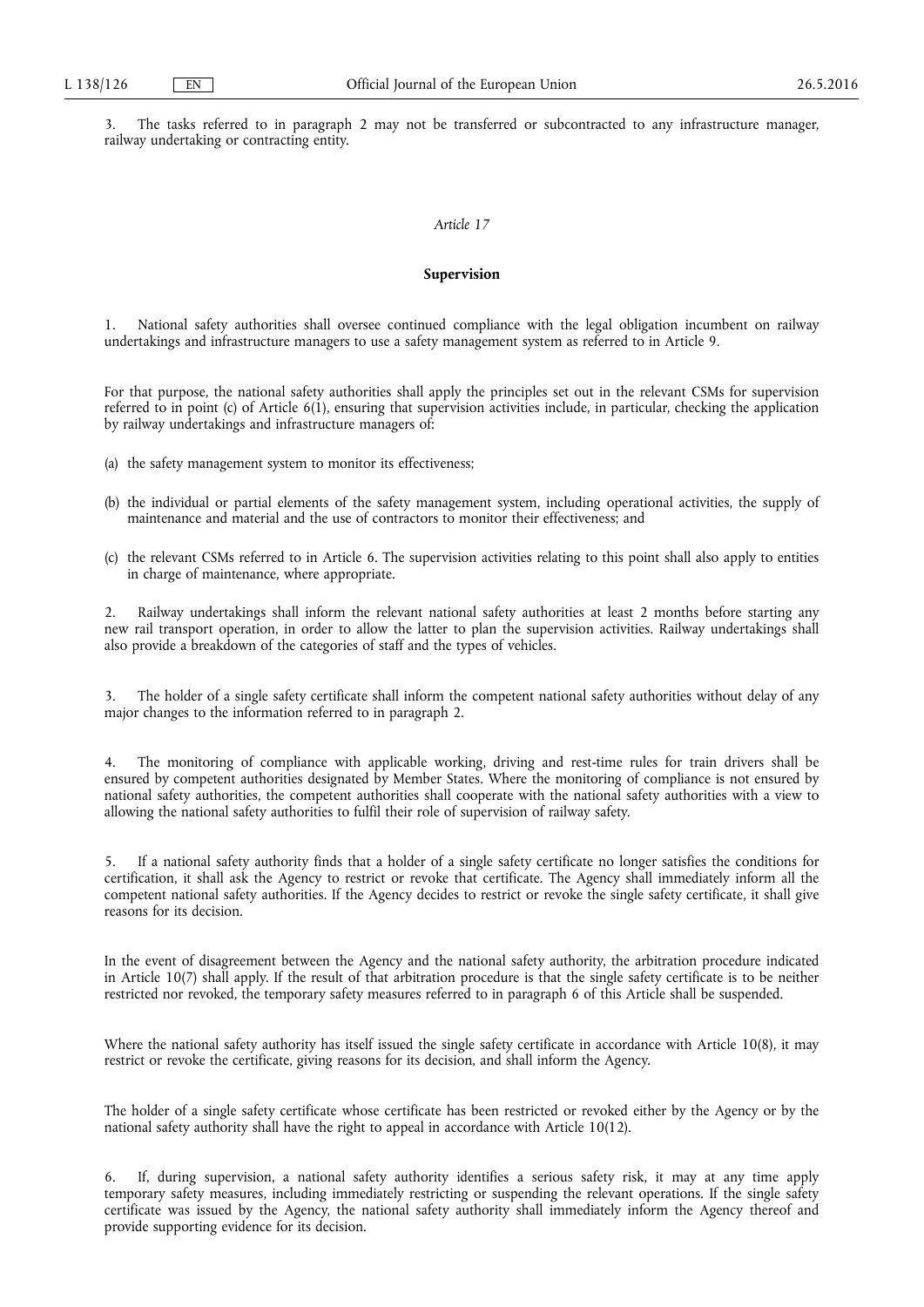If the Agency finds that the holder of a single safety certificate no longer satisfies the conditions for certification, it shall immediately restrict or revoke that certificate.

If the Agency finds that the measures applied by the national safety authority are disproportionate, it may ask the national safety authority to withdraw or adapt those measures. The Agency and the national safety authority shall cooperate with a view to reaching a mutually acceptable solution. Where necessary, this process shall also involve the railway undertaking. If the latter procedure fails, the decision of the national safety authority to apply temporary measures shall remain in force.

The decision of the national safety authority relating to temporary safety measures shall be subject to national judicial review as referred to in Article 18(3). In such a case, the temporary safety measures may apply until the end of the judicial review, without prejudice to paragraph 5.

If the duration of a temporary measure is longer than 3 months, the national safety authority shall ask the Agency to restrict or revoke the single safety certificate and the procedure set out in paragraph 5 shall apply.

7. The national safety authority shall supervise the trackside, control-command and signalling, energy and infrastructure subsystems and ensure that they are in compliance with the essential requirements. In the case of crossborder infrastructures, it will perform its activities of supervision in cooperation with other relevant national safety authorities. If the national safety authority finds that an infrastructure manager no longer satisfies the conditions for its safety authorisation, it shall restrict or revoke that authorisation, giving reasons for its decision.

8. When supervising the effectiveness of the safety management systems of infrastructure managers and railway undertakings, the national safety authorities may take into account the safety performance of actors as referred to in Article 4(4) of this Directive, and, where appropriate, the training centres referred to in Directive 2007/59/EC as long as their activities have an impact on railway safety. This paragraph applies without prejudice to the responsibility of the railway undertakings and infrastructure managers referred to in Article 4(3) of this Directive.

The national safety authorities of Member States where a railway undertaking operates shall cooperate in coordinating their supervision activities concerning that railway undertaking to ensure that any key information on the specific railway undertaking is shared, particularly on known risks and its safety performance. The national safety authority shall also share information with other relevant national safety authorities and the Agency if it finds that the railway undertaking is not taking the necessary risk control measures.

That cooperation shall ensure that the supervision has sufficient coverage and that the duplication of inspections and audits is avoided. The national safety authorities may develop a common supervision plan in order to ensure that audits and other inspections are carried out periodically, taking into account the type and extent of transport operations in each of the Member States concerned.

The Agency shall assist such coordination activities by developing guidelines.

10. National safety authorities may address notices to warn infrastructure managers and railway undertakings in cases of non-compliance with their obligations set out in paragraph 1.

11. National safety authorities shall use information gathered by the Agency during the assessment of the file referred to in point (a) of Article 10(5) for the purposes of supervision of a railway undertaking after issuing its single safety certificate. They shall use the information gathered during the process of safety authorisation in accordance with Article 12 for the purposes of supervision of the infrastructure manager.

12. For the purpose of renewing single safety certificates, the Agency, or the competent national safety authorities in the case of a safety certificate issued in accordance with Article 10(8), shall use information gathered during the supervision activities. For the purpose of renewing safety authorisations, the national safety authority shall also use information gathered during its supervision activities.

13. The Agency and the national safety authorities shall make the necessary arrangements to coordinate and ensure the full exchange of information referred to in paragraphs 10, 11 and 12.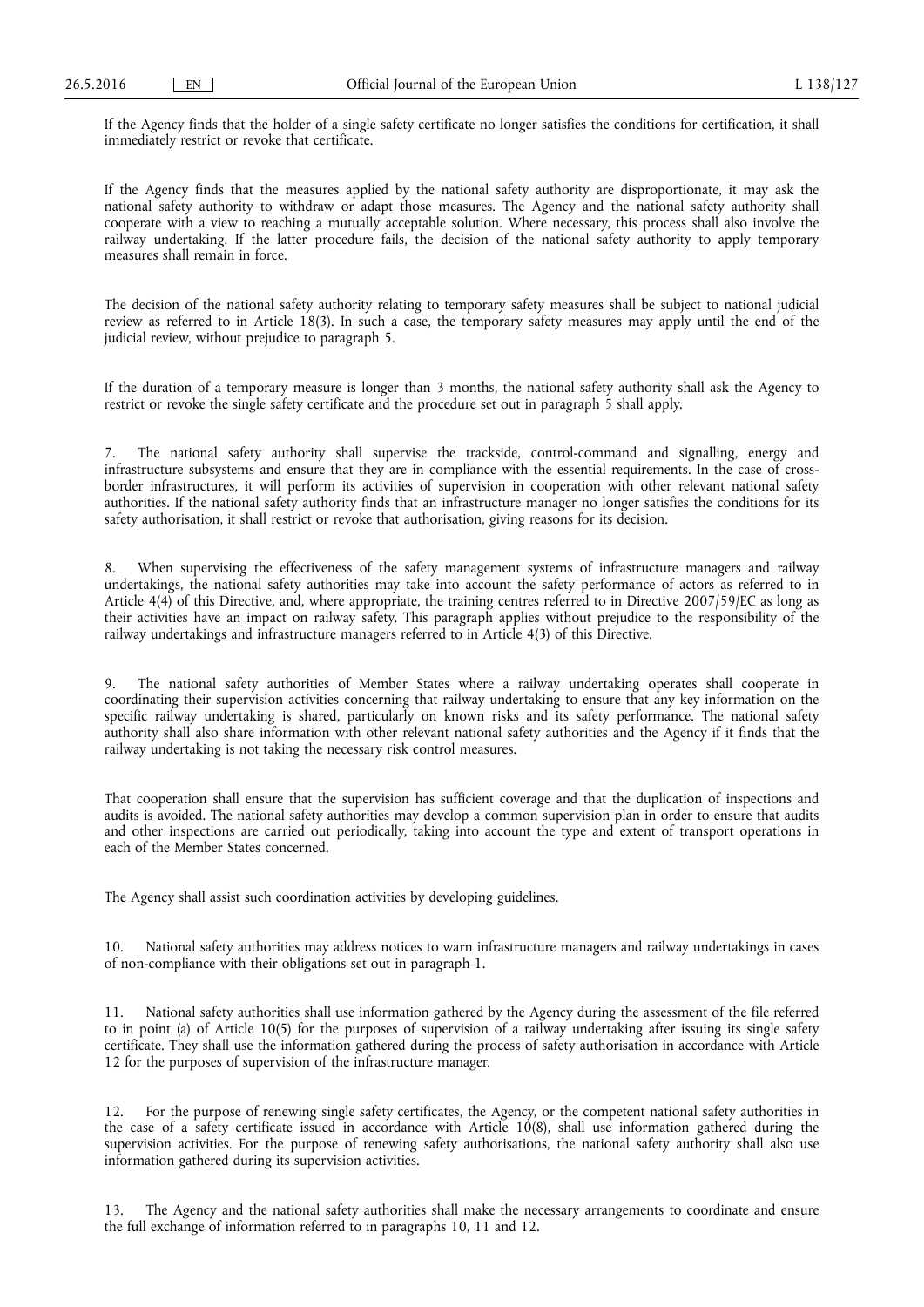#### *Article 18*

## **Decision-making principles**

1. The Agency, when considering applications for a single safety certificate in accordance with Article 10(1), and the national safety authorities shall carry out their tasks in an open, non-discriminatory and transparent way. In particular, they shall allow all interested parties to be heard and give reasons for their decisions.

They shall promptly respond to requests and applications and communicate their requests for information without delay and adopt all their decisions within 4 months after all relevant information has been provided by the applicant. They may at any time request the technical assistance of infrastructure managers and railway undertakings or other qualified bodies when they are carrying out the tasks referred to in Article 16.

In the process of developing the national regulatory framework, the national safety authorities shall consult all actors and interested parties, including infrastructure managers, railway undertakings, manufacturers and maintenance providers, users and staff representatives.

2. The national safety authorities shall be free to carry out all inspections, audits and investigations that are needed for the accomplishment of their tasks, and they shall be granted access to all relevant documents and to premises, installations and equipment of infrastructure managers and railway undertakings and, where necessary, of any actor referred to in Article 4. The Agency shall have the same rights in relation to railway undertakings when it carries out its safety certification tasks in accordance with Article 10(5).

3. Member States shall take the measures necessary to ensure that decisions taken by the national safety authorities are subject to judicial review.

The national safety authorities shall conduct an active exchange of views and experience, in particular within the network established by the Agency in order to harmonise their decision-making criteria across the Union.

#### *Article 19*

#### **Annual report**

National safety authorities shall publish an annual report concerning their activities in the preceding year and send them to the Agency by 30 September. The report shall contain information on:

- (a) the development of railway safety, including an aggregation at Member State level of the CSIs, in accordance with Article 5(1);
- (b) important changes in legislation and regulation concerning railway safety;
- (c) the development of safety certification and safety authorisation;
- (d) the results of, and experience relating to, the supervision of infrastructure managers and railway undertakings, including the number and outcome of inspections and audits;
- (e) the derogations decided in accordance with Article 15; and
- (f) the experience of the railway undertakings and infrastructure managers on the application of the relevant CSMs.

# CHAPTER V

## ACCIDENT AND INCIDENT INVESTIGATION

## *Article 20*

#### **Obligation to investigate**

1. Member States shall ensure that an investigation is carried out by the investigating body referred to in Article 22 after any serious accident on the Union rail system. The objective of the investigation shall be to improve, where possible, railway safety and the prevention of accidents.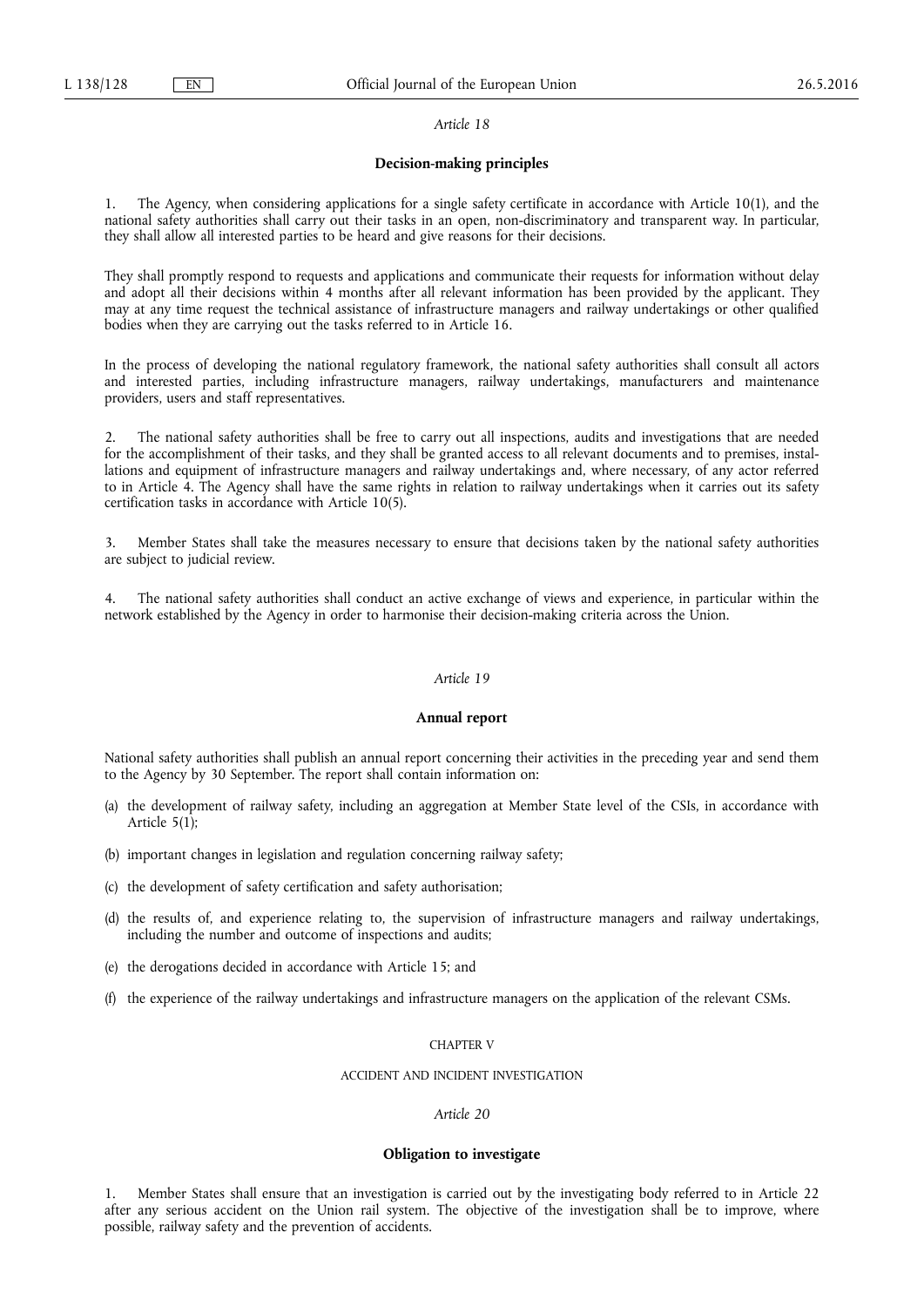2. The investigating body referred to in Article 22 may also investigate those accidents and incidents which under slightly different conditions might have led to serious accidents, including technical failures of the structural subsystems or of interoperability constituents of the Union rail system.

The investigating body may decide whether or not an investigation of such an accident or incident is to be undertaken. In making its decision it shall take into account:

(a) the seriousness of the accident or incident;

(b) whether it forms part of a series of accidents or incidents relevant to the system as a whole;

(c) its impact on railway safety; and

(d) requests from infrastructure managers, railway undertakings, the national safety authority or the Member States.

3. The extent of investigations and the procedure to be followed in carrying out investigations shall be determined by the investigating body, taking into account Articles 21 and 23 and depending on the lessons it expects to draw from the accident or incident for the improvement of safety.

4. The investigation shall in no case be concerned with apportioning blame or liability.

# *Article 21*

# **Status of investigation**

1. Member States shall define, within the framework of their respective legal system, the legal status of the investigation that is to enable the investigators-in-charge to carry out their task in the most efficient way and within the shortest time.

2. In accordance with their national legislation, Member States shall ensure full cooperation by the authorities responsible for any judicial inquiry, and shall ensure that the investigators are given access as soon as possible to information and evidence relevant for the investigation. In particular, they shall be granted:

- (a) immediate access to the site of the accident or incident as well as to the rolling stock involved, the related infrastructure and traffic control and signalling installations;
- (b) the right to an immediate listing of evidence and controlled removal of wreckage, infrastructure installations or components for examination or analysis purposes;
- (c) unrestricted access to, and use of, the contents of on-board recorders and equipment for the recording of verbal messages and registration of the operation of the signalling and traffic control system;
- (d) access to the results of examination of the bodies of victims;
- (e) access to the results of examinations of the train staff and other railway staff involved in the accident or incident;
- (f) the opportunity to question the railway staff involved in the accident or incident and other witnesses; and
- (g) access to any relevant information or records held by the infrastructure manager, railway undertakings, entities in charge of maintenance and national safety authority concerned.

3. The Agency shall cooperate with the investigating body when the investigation involves vehicles authorised by the Agency or railway undertakings certified by the Agency. It shall as soon as possible submit all requested information or records to the investigating body and provide explanations, where requested.

4. The investigation shall be carried out independently of any judicial inquiry.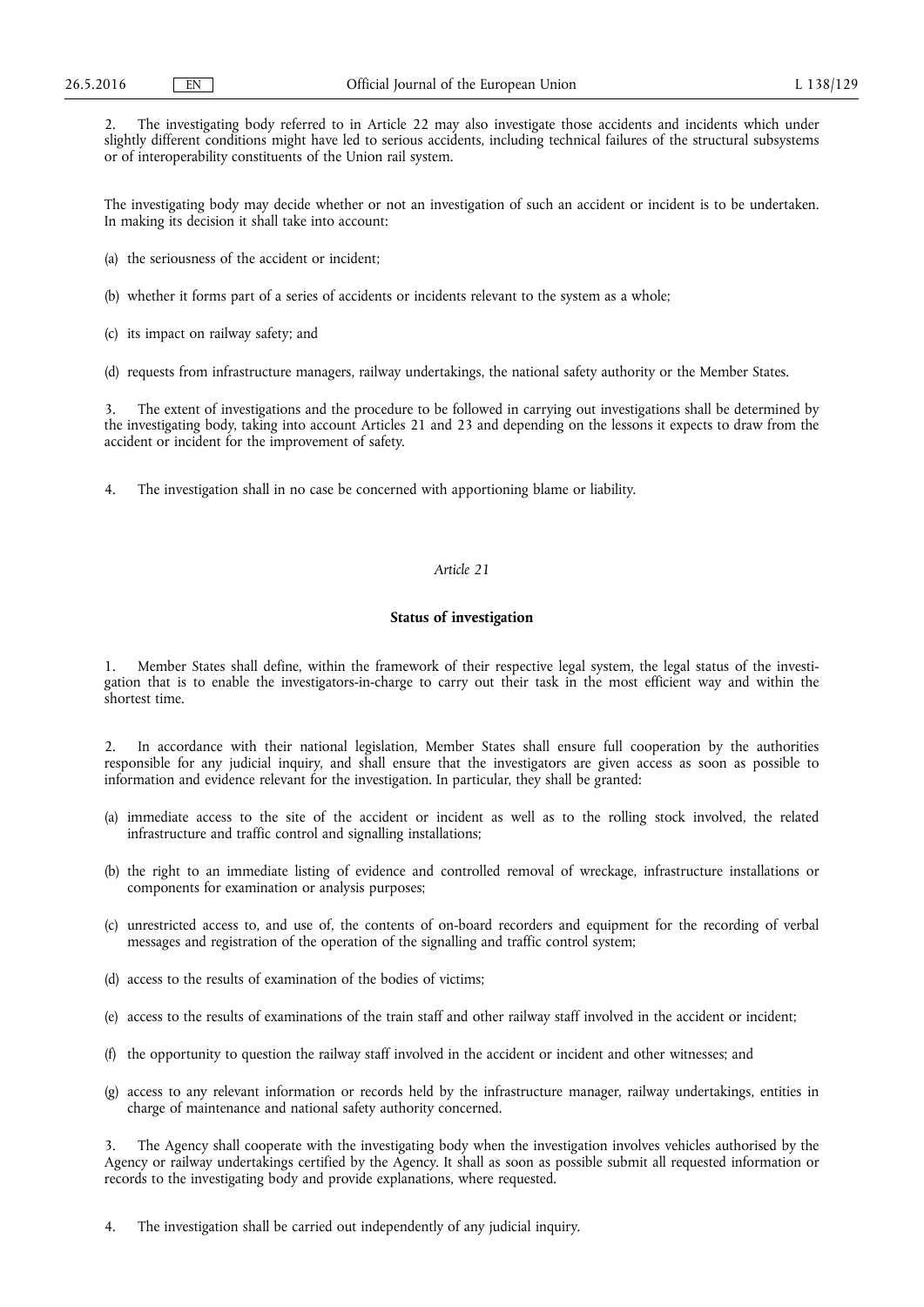#### *Article 22*

## **Investigating body**

1. Each Member State shall ensure that investigations of the accidents and incidents referred to in Article 20 are conducted by a permanent body, which shall comprise at least one investigator able to perform the function of investigator-in-charge in the event of an accident or incident. That body shall be independent in its organisation, legal structure and decision-making from any infrastructure manager, railway undertaking, charging body, allocation body and conformity assessment body and from any party whose interests could conflict with the tasks entrusted to the investigating body. It shall, furthermore, be functionally independent from the national safety authority, from the Agency and from any regulator of railways.

2. The investigating body shall perform its tasks independently of the other entities referred to in paragraph 1 and shall be able to obtain sufficient resources to do so. Its investigators shall be afforded status giving them the necessary guarantees of independence.

3. Member States shall provide for railway undertakings, infrastructure managers and, where appropriate, the national safety authority to be obliged to immediately notify the accidents and incidents referred to in Article 20 to the investigating body and to provide all available information. Where appropriate, this notification shall be updated as soon as any missing information becomes available.

The investigating body shall decide, without delay and in any event no later than 2 months after receipt of the notification concerning the accident or incident, whether or not to start the investigation.

The investigating body may combine its tasks under this Directive with the work of investigating occurrences other than railway accidents and incidents as long as such other investigations do not endanger its independence.

5. If necessary, and provided it does not undermine the independence of the investigating body as provided for in paragraph 1, the investigating body may request the assistance of investigating bodies from other Member States or from the Agency to supply expertise or to carry out technical inspections, analyses or evaluations.

6. Member States may entrust the investigating body with the task of carrying out investigations of railway accidents and incidents other than those referred to in Article 20.

The investigating bodies shall conduct an active exchange of views and experience for the purposes of the development of common investigation methods, drawing up common principles for follow up of safety recommendations and adaptation to the development of technical and scientific progress.

Without prejudice to paragraph 1, the Agency shall support the investigating bodies in the performance of this task in accordance with Article  $38(2)$  of Regulation (EU) 2016/796.

The investigating bodies, with the support of the Agency in accordance with Article 38(2) of Regulation (EU) 2016/796, shall establish a programme of peer reviews where all investigating bodies are encouraged to participate so as to monitor their effectiveness and independence. The investigating bodies, with the support of the secretariat referred to in Article 38(2) of Regulation (EU) 2016/796, shall publish:

(a) the common peer-review programme and the review criteria; and

(b) an annual report on the programme, highlighting identified strengths and suggestions for improvements.

The peer review reports shall be provided to all investigating bodies and to the Agency. Those reports shall be published on a voluntary basis.

## *Article 23*

## **Investigation procedure**

1. An accident or incident referred to in Article 20 shall be investigated by the investigating body of the Member State in which it occurred. If it is not possible to establish in which Member State it occurred or if it occurred on or close to a border installation between two Member States, the relevant investigating bodies shall agree which of them is to carry out the investigation or agree to carry it out in cooperation with each other. The other investigating body shall, in the first case, be allowed to participate in the investigation and fully share its results.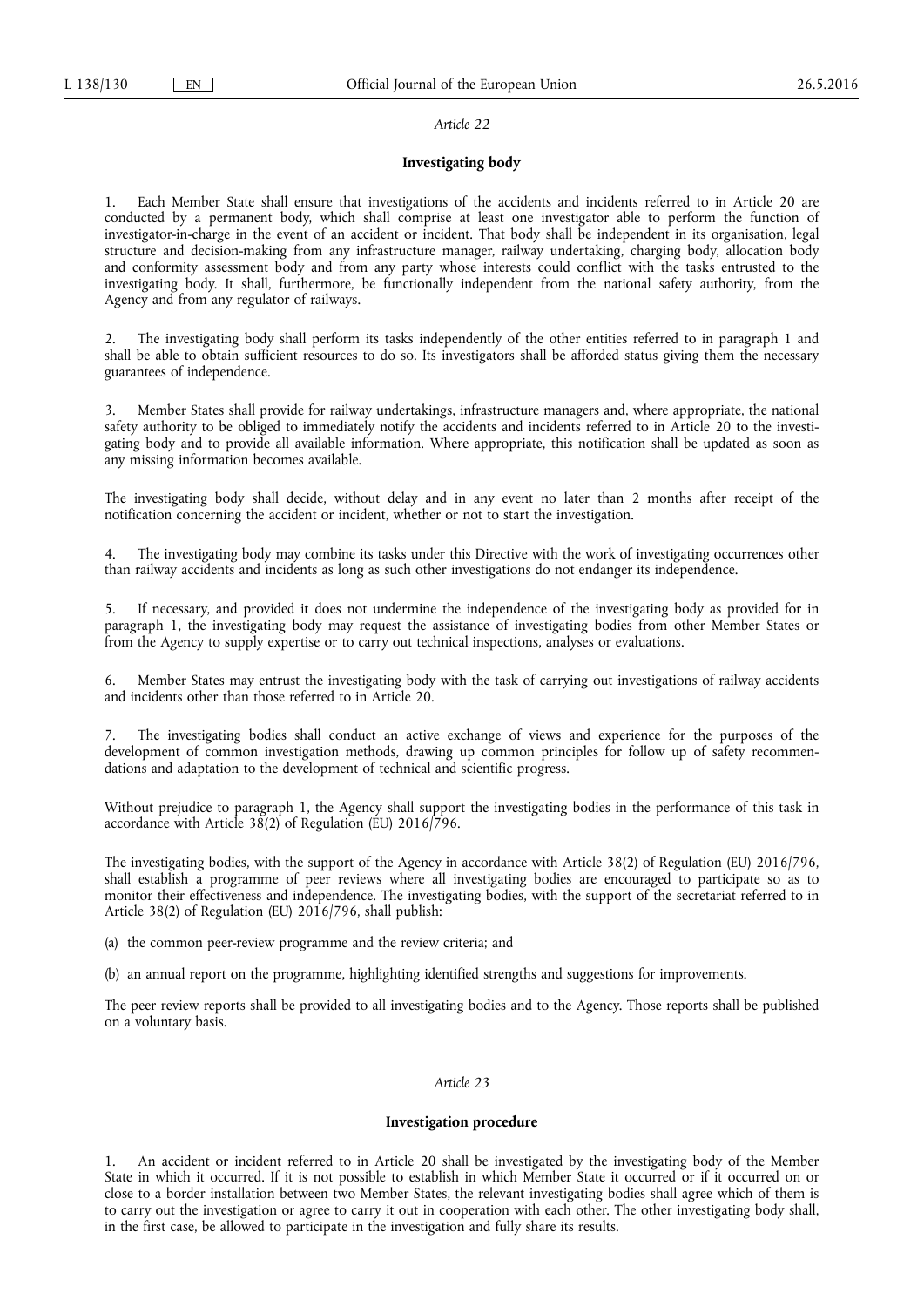Investigating bodies from other Member States shall be invited, if appropriate, to participate in an investigation where:

- (a) a railway undertaking established and licensed in one of those Member States is involved in the accident or incident; or
- (b) a vehicle registered or maintained in one of those Member States is involved in the accident or incident.

Investigating bodies from invited Member States shall be provided with the powers necessary to enable them, when requested, to assist in the collection of evidence for another Member State's investigating body.

Investigating bodies from invited Member States shall be provided with access to the information and evidence necessary to enable them to participate effectively in the investigation with due respect for national laws relating to judicial proceedings.

This paragraph shall not preclude Member States from agreeing that the relevant bodies shall carry out investigations in cooperation with each other in other circumstances.

2. For each accident or incident the body responsible for the investigation shall arrange for the appropriate means, comprising the necessary operational and technical expertise, to carry out the investigation. The expertise may be obtained from inside or outside the body, depending on the character of the accident or incident to be investigated.

The investigation shall be carried out with as much openness as possible, so that all parties can be heard and can share the results. The relevant infrastructure manager and railway undertakings, the national safety authority, the Agency, victims and their relatives, owners of damaged property, manufacturers, the emergency services involved and representatives of staff and users shall be given an opportunity to provide relevant technical information in order to improve the quality of the investigation report. The investigating body shall also take account of the reasonable needs of the victims and their relatives and keep them informed of the progress made in the investigation.

The investigating body shall conclude its examinations at the accident site in the shortest possible time in order to enable the infrastructure manager to restore the infrastructure and open it to rail transport services as soon as possible.

# *Article 24*

# **Reports**

1. An investigation of an accident or incident referred to in Article 20 shall be the subject of reports in a form appropriate to the type and seriousness of the accident or incident and the relevance of the investigation findings. The reports shall state the objectives of the investigations as referred to in Article 20(1) and shall contain, where appropriate, safety recommendations.

2. The investigating body shall make public the final report in the shortest possible time and normally not later than 12 months after the date of the occurrence. If the final report cannot be made public within 12 months, the investigating body shall release an interim statement at least on each anniversary of the accident, detailing the progress of the investigation and any safety issues raised. The report, including the safety recommendations, shall be communicated to the relevant parties referred to in Article 23(3) and to bodies and parties concerned in other Member States.

Taking into account experience gained by the investigating bodies, the Commission shall establish, by means of implementing acts, the reporting structure to be followed as closely as possible for accident and incident investigation reports. This reporting structure shall include the following elements:

- (a) a description of the occurrence and its background;
- (b) a record of the investigations and inquires, including on the safety management system, the rules and regulations applied, the functioning of rolling stock and technical installations, the organisation of man power, the documentation on the operating system and previous occurrences of a similar character;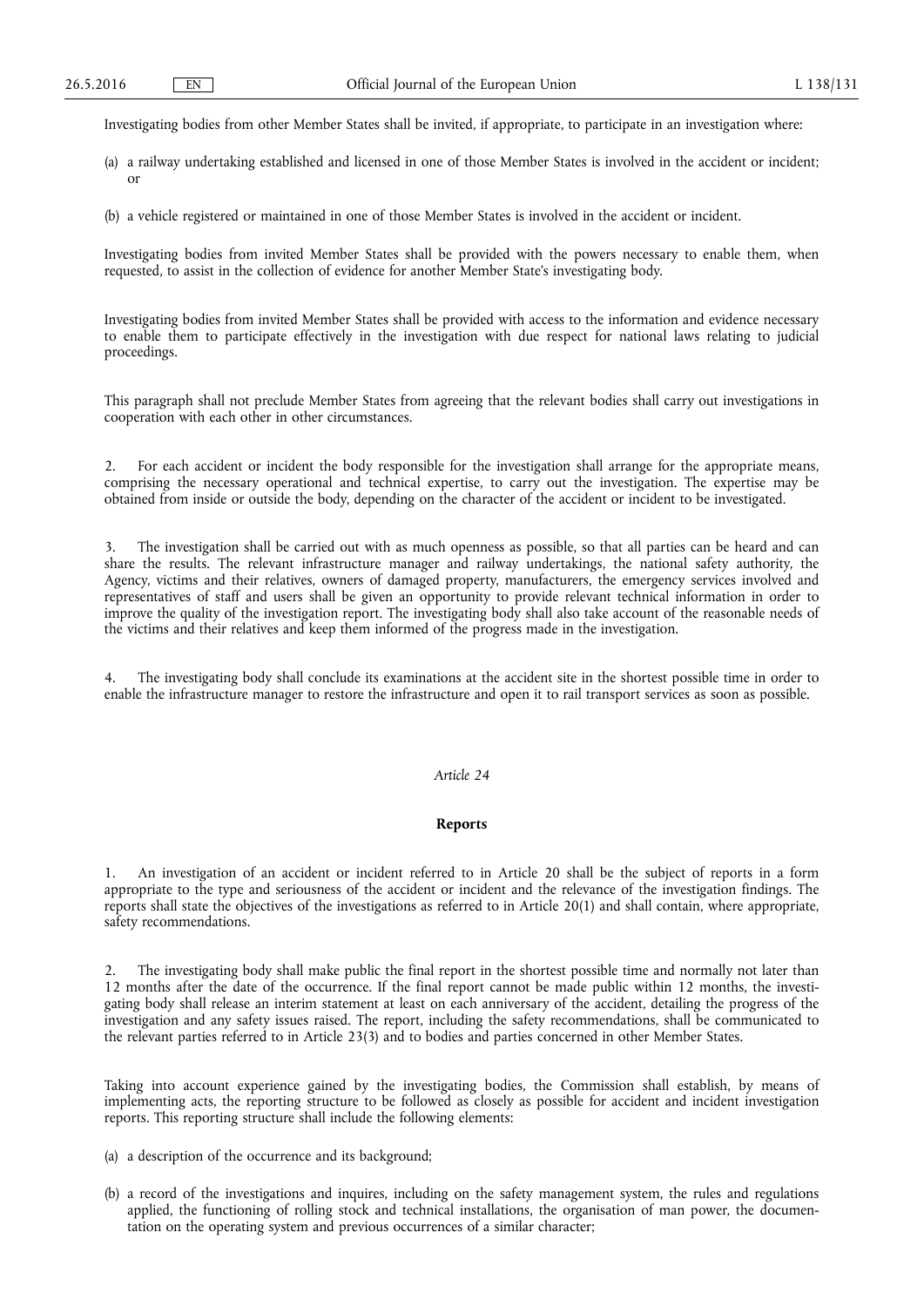(c) analysis and conclusions with regard to the causes of the occurrence, including contributory factors, relating to:

- (i) actions taken by persons involved;
- (ii) the condition of rolling stock or technical installations;
- (iii) skills of the staff, procedures and maintenance;
- (iv) the regulatory framework conditions; and
- (v) the application of the safety management system.

Those implementing acts shall be adopted in accordance with the examination procedure referred to in Article 28(3).

By 30 September every year the investigating body shall publish an annual report accounting for the investigations carried out in the preceding year, the safety recommendations that were issued and actions taken in accordance with recommendations issued previously.

# *Article 25*

### **Information to be sent to the Agency**

1. Within 7 days of the decision to open an investigation, the investigating body shall inform the Agency thereof. The information shall indicate the date, time and place of the occurrence, as well as its type and its consequences as regards fatalities, injuries and material damage.

2. The investigating body shall send the Agency a copy of the final report referred to in Article 24(2) and of the annual report referred to in Article 24(3).

## *Article 26*

#### **Safety recommendations**

1. A safety recommendation issued by an investigating body shall in no case create a presumption of blame or liability for an accident or incident.

2. Recommendations shall be addressed to the national safety authority and, where needed by reason of the character of the recommendation, to the Agency, to other bodies or authorities in the Member State concerned or to other Member States. Member States, their national safety authorities and the Agency shall, within the limits of their competence, take the necessary measures to ensure that the safety recommendations issued by the investigating bodies are duly taken into consideration, and, where appropriate, acted upon.

3. The Agency, the national safety authority and other authorities or bodies or, where appropriate, other Member States to which recommendations have been addressed, shall report back periodically to the investigating body on measures that are taken or planned as a consequence of a given recommendation.

# CHAPTER VI

#### TRANSITIONAL AND FINAL PROVISIONS

#### *Article 27*

#### **Exercise of delegation**

1. The power to adopt delegated acts is conferred on the Commission subject to the conditions laid down in this Article.

2. The power to adopt delegated acts referred to in Article 6(6) and Article 7(6) shall be conferred on the Commission for a period of 5 years from 15 June 2016. The Commission shall draw up a report in respect of the delegation of power not later than 9 months before the end of the 5-year period. The delegation of power shall be tacitly extended for periods of an identical duration, unless the European Parliament or the Council opposes such extension not later than 3 months before the end of each period.

It is of particular importance that the Commission follow its usual practice and carry out consultations with experts, including Member States' experts, before adopting those delegated acts.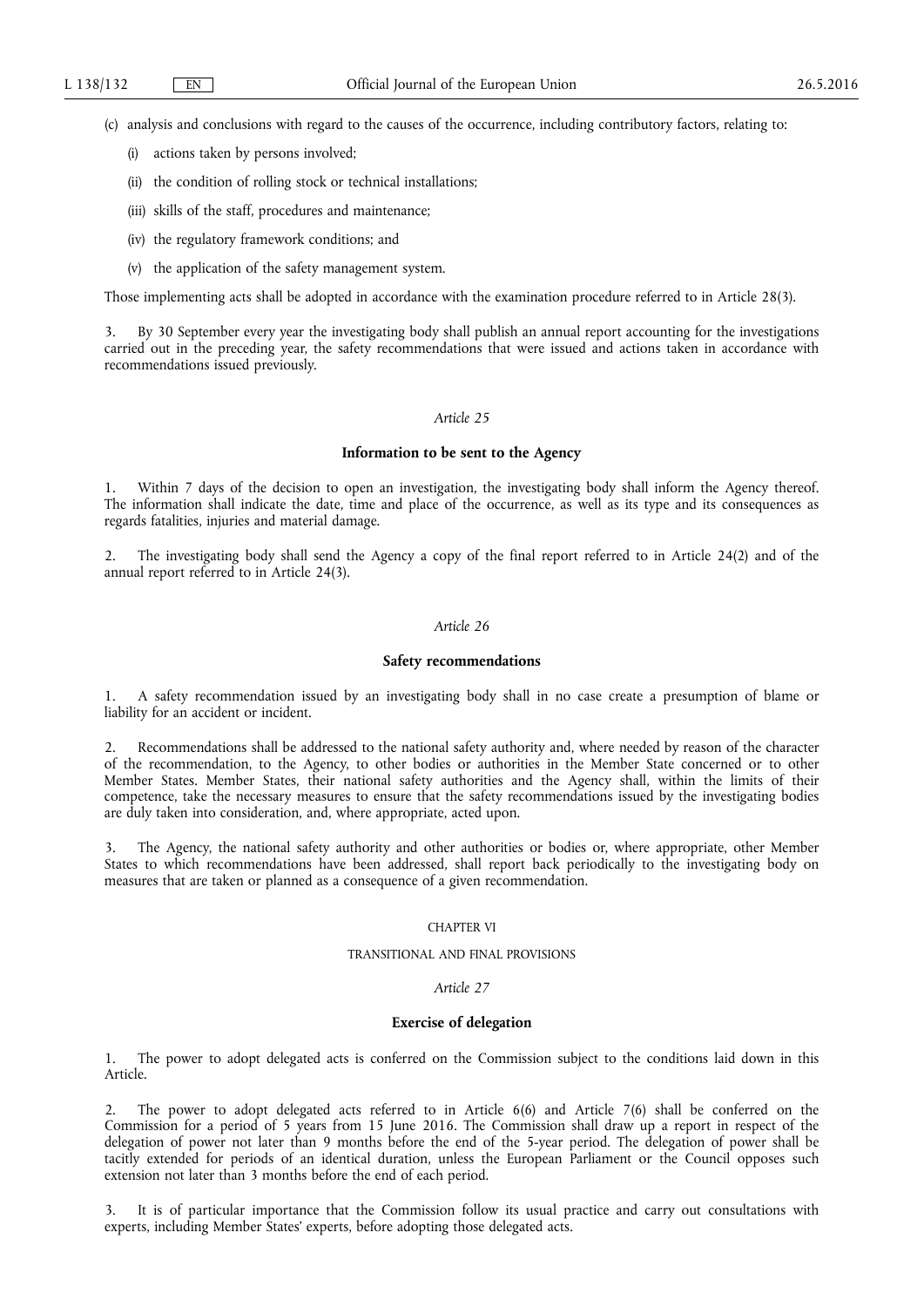4. The delegation of power referred to in Article 6(6) and Article 7(6) may be revoked at any time by the European Parliament or by the Council. A decision of revocation shall put an end to the delegation of the power specified in that decision. It shall take effect the day following the publication of the decision in *the Official Journal of the European Union*  or at a later date specified therein. It shall not affect the validity of any delegated acts already in force.

5. As soon as it adopts a delegated act, the Commission shall notify it simultaneously to the European Parliament and to the Council.

6. A delegated act adopted pursuant to Article 6(6) and Article 7(6) shall enter into force only if no objection has been expressed either by the European Parliament or the Council within a period of 2 months of notification of that act to the European Parliament and the Council or if, before the expiry of that period, the European Parliament and the Council have both informed the Commission that they will not object. That period shall be extended by 2 months at the initiative of the European Parliament or of the Council.

# *Article 28*

#### **Committee procedure**

1. The Commission shall be assisted by the committee referred to in Article 51 of Directive (EU) 2016/797. That committee shall be a committee within the meaning of Regulation (EU) No 182/2011.

2. Where reference is made to this paragraph, Article 4 of Regulation (EU) No 182/2011 shall apply.

3. Where reference is made to this paragraph, Article 5 of Regulation (EU) No 182/2011 shall apply. Where the committee delivers no opinion, the Commission shall not adopt the draft implementing act and the third subparagraph of Article 5(4) of Regulation (EU) No 182/2011 shall apply.

## *Article 29*

#### **Report and further Union action**

1. The Commission shall submit to the European Parliament and to the Council by 16 June 2021, and every 5 years thereafter, a report on the implementation of this Directive, in particular to monitor the effectiveness of the measures for the issuing of single safety certificates.

The report shall be accompanied where necessary by proposals for further Union action.

2. The Agency shall evaluate the development of a safety culture including occurrence reporting. It shall submit to the Commission, by 16 June 2024, a report containing, where appropriate, improvements to be made to the system. The Commission shall take appropriate measures on the basis of these recommendations and shall propose, if necessary, amendments to this Directive.

By 16 December 2017, the Commission shall report to the European Parliament and to the Council on the actions taken with a view to achieving the following objectives:

- (a) the obligation for manufacturers to mark with an identification code the safety-critical components circulating on the European rail networks, ensuring that the identification code clearly identifies the component, the name of the manufacturer and the significant production data;
- (b) the full traceability of the safety-critical components, the traceability of their maintenance activities and the identification of their operational life; and
- (c) the identification of common mandatory principles for the maintenance of those components.

#### *Article 30*

## **Penalties**

The Member States shall lay down the rules on penalties applicable to infringements of the national provisions adopted pursuant to this Directive and shall take all measures necessary to ensure that they are implemented. The penalties provided for must be effective, proportionate, non-discriminatory and dissuasive. The Member States shall notify those rules to the Commission by the date specified in Article 33(1) and shall notify it without delay of any subsequent amendment affecting them.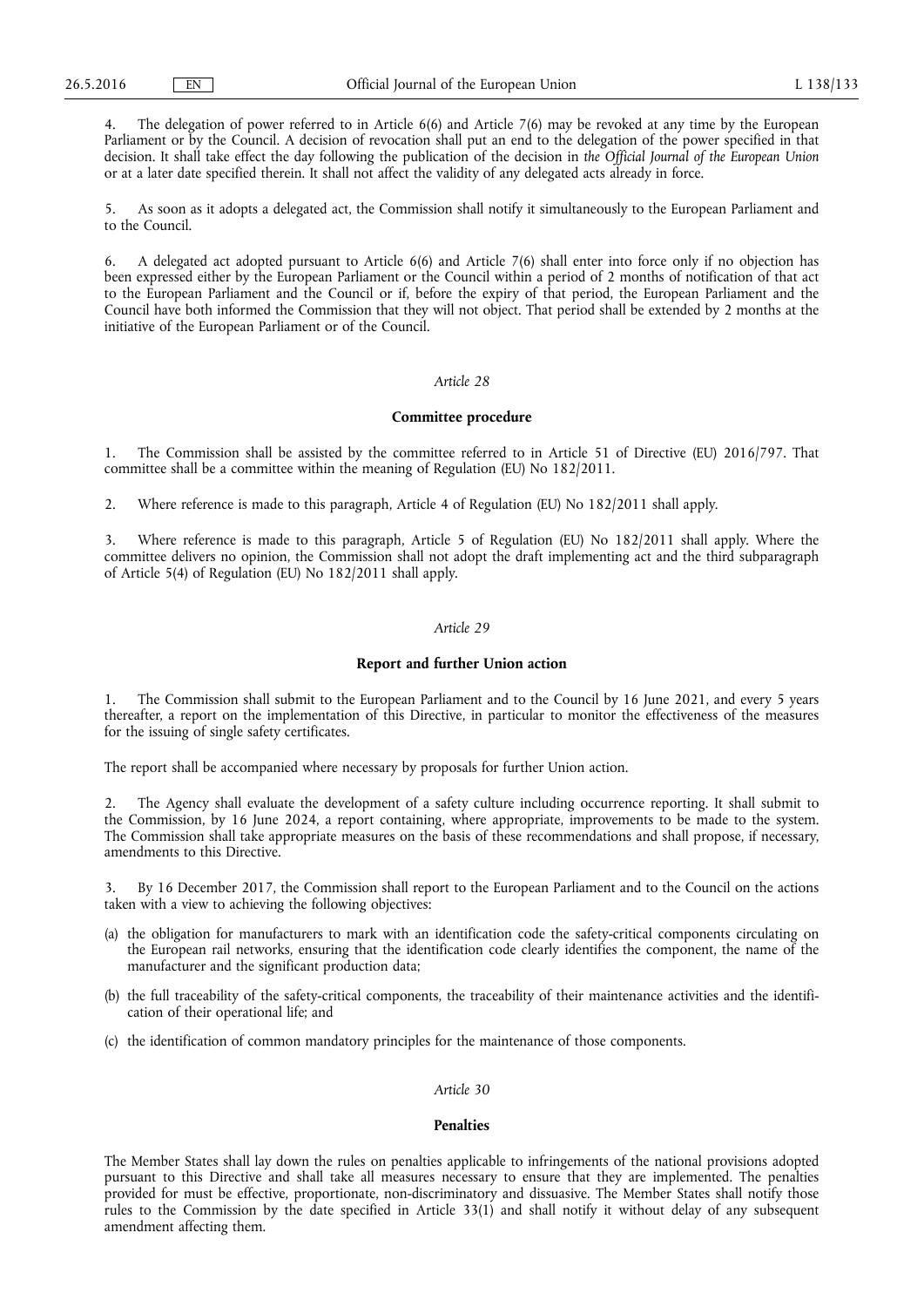#### *Article 31*

# **Transitional provisions**

1. Annex V to Directive 2004/49/EC shall apply until the date of application of the implementing acts referred to in Article 24(2) of this Directive.

2. Without prejudice to paragraph 3 of this Article, railway undertakings which need to be certified between 15 June 2016 and 16 June 2019, shall be subject to Directive 2004/49/EC. Such safety certificates shall be valid until their date of expiry.

3. At the latest from 16 June 2019 the Agency shall carry out the certification tasks pursuant to Article 10 in respect of areas of operation in the Member States that have not notified the Agency or the Commission in accordance with Article 33(2). By way of derogation from Article 10, national safety authorities of the Member States which have notified the Agency and the Commission pursuant to Article 33(2) may continue to issue certificates in accordance with Directive 2004/49/EC until 16 June 2020.

# *Article 32*

# **Recommendations and opinions of the Agency**

The Agency shall provide recommendations and opinions in accordance with Article 13 of Regulation (EU) 2016/796 for the purpose of the application of this Directive. Those recommendations and opinions may be taken into account when the Union adopts legal acts pursuant to this Directive.

## *Article 33*

#### **Transposition**

1. Member States shall bring into force the laws, regulations and administrative provisions necessary to comply with Articles 2, 3, 4, Articles 8 to 11, Article 12(5), Article 15(3), Articles 16 to 19, Article 21(2), Article 23(3) and (7), Article 24(2), Article 26(3) and Annexes II and III by 16 June 2019. They shall immediately communicate the text of those measures to the Commission.

2. Member States may extend the transposition period referred to in paragraph 1 by 1 year. For that purpose, by 16 December 2018, Member States which do not bring into force the laws, regulations and administrative provisions within the transposition period referred to in paragraph 1 shall notify the Agency and the Commission thereof and present the reasons for such an extension.

3. When Member States adopt those measures, they shall contain a reference to this Directive or shall be accompanied by such reference on the occasion of their official publication. They shall also include a statement that references in existing laws, regulations and administrative provisions to the Directive repealed by this Directive shall be construed as references to this Directive. Member States shall determine how such reference is to be made and how that statement is to be formulated.

4. The obligation to transpose and implement this Directive shall not apply to Cyprus and Malta for as long as no rail system is established within their territories.

However, as soon as a public or private entity submits an official application to build a railway line with a view to its operation by one or more railway undertakings, the Member States concerned shall put in place measures to implement this Directive within 2 years of the receipt of the application.

# *Article 34*

## **Repeal**

Directive 2004/49/EC, as amended by the Directives listed in Annex IV, Part A, is repealed with effect from 16 June 2020, without prejudice to the obligations of the Member States concerning the time limits for transposition into national law and application of the Directives set out in Annex IV, Part B.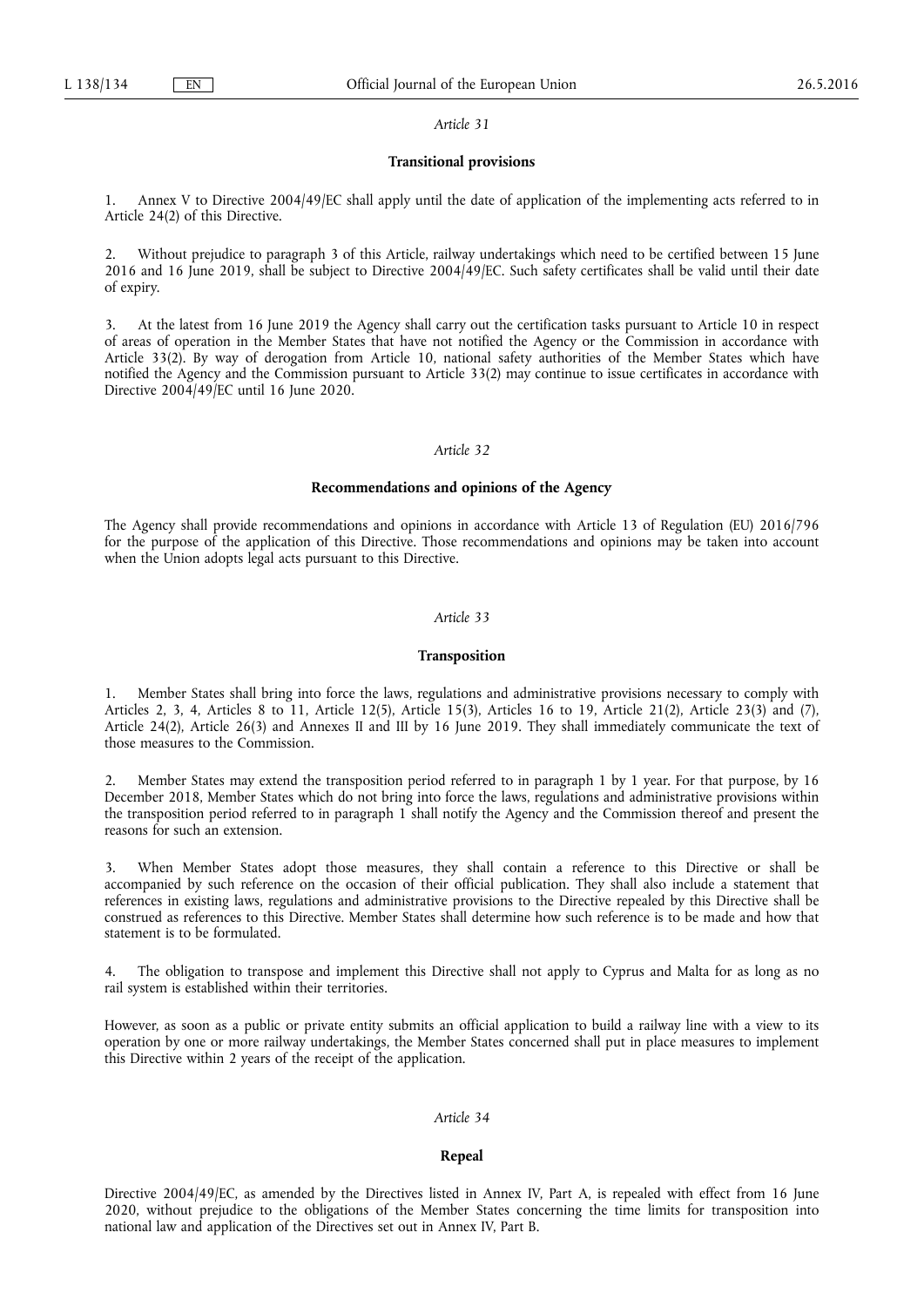References to the repealed Directive shall be construed as references to this Directive and shall be read in accordance with the correlation table in Annex V.

# *Article 35*

# **Entry into force**

This Directive shall enter into force on the twentieth day following that of its publication in the *Official Journal of the European Union*.

*Article 36* 

# **Addressees**

This Directive is addressed to the Member States.

Done at Strasbourg, 11 May 2016.

*For the European Parliament The President*  M. SCHULZ

*For the Council The President*  J.A. HENNIS-PLASSCHAERT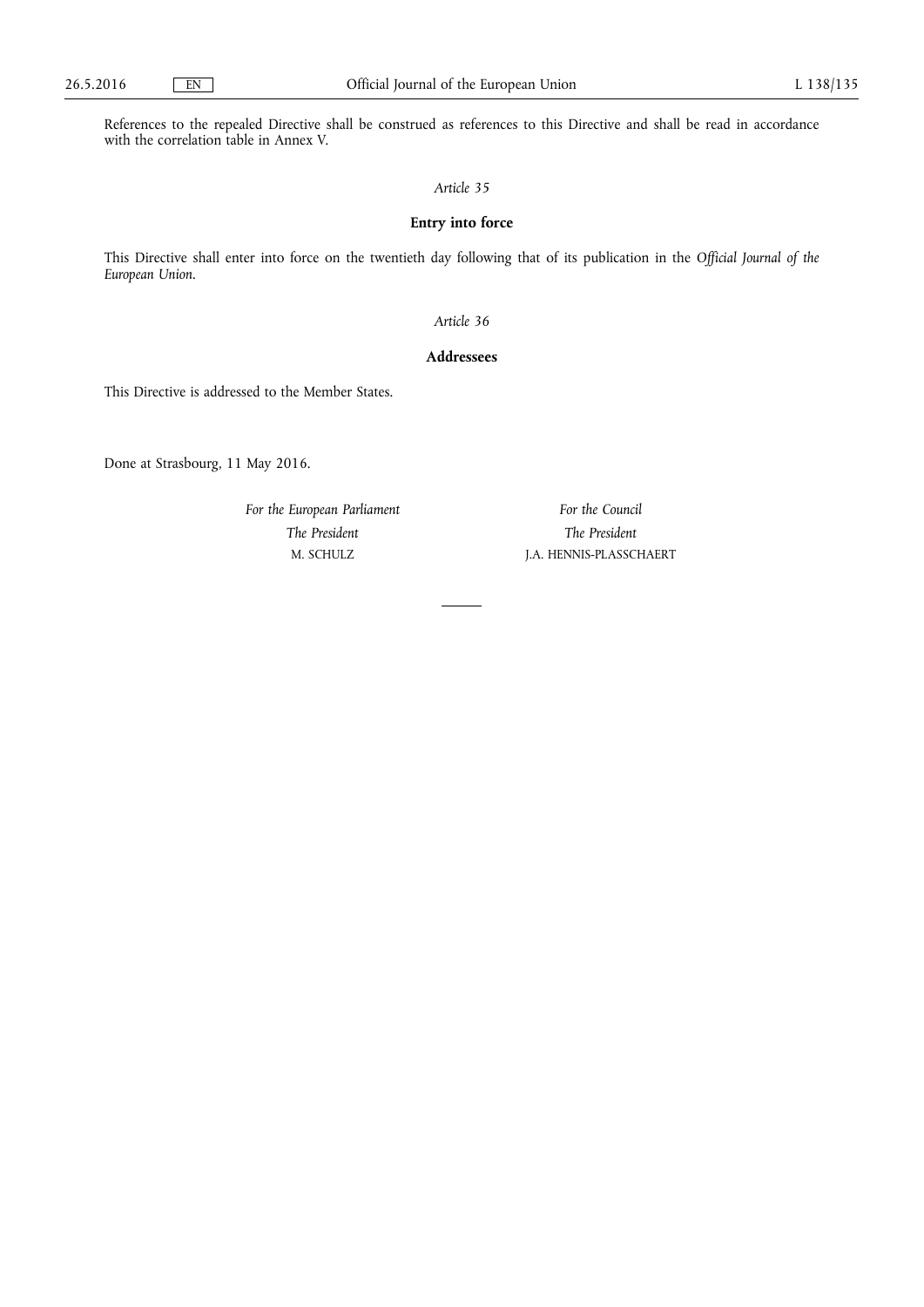# *ANNEX I*

# **COMMON SAFETY INDICATORS**

Common safety indicators (CSIs) shall be reported annually by the national safety authorities.

If new facts or errors are discovered after the submission of the report, the indicators for one particular year shall be amended or corrected by the national safety authority at the first convenient opportunity and at the latest in the next annual report.

Common definitions for the CSIs and methods to calculate the economic impact of accidents are laid down in the Appendix.

## 1. **Indicators relating to accidents**

- 1.1. Total and relative (to train-kilometres) number of serious accidents and a break-down for the following types of accidents:
	- collision of train with rail vehicle,
	- collision of train with obstacle within the clearance gauge,
	- derailment of train,
	- level crossing accident, including accident involving pedestrians at level crossing, and a further break-down for the five types of level crossings defined in point 6.2,
	- accident to persons involving rolling stock in motion, with the exception of suicides and attempted suicides,
	- fire in rolling stock,
	- other.

Each significant accident shall be reported under the type of the primary accident, even if the consequences of the secondary accident are more severe (e.g. a derailment followed by a fire).

- 1.2. Total and relative (to train-kilometres) number of persons seriously injured and killed by type of accident divided into the following categories:
	- passenger (also relative to total passenger-kilometres and passenger train-kilometres),
	- employee or contractor,
	- level crossing user,
	- trespasser,
	- other person at a platform,
	- other person not at a platform.

## 2. **Indicators relating to dangerous goods**

Total and relative (to train-kilometres) number of accidents involving the transport of dangerous goods by rail divided into the following categories:

- accident involving at least one railway vehicle transporting dangerous goods, as defined in the Appendix,
- number of such accidents in which dangerous goods are released.

### 3. **Indicators relating to suicides**

Total and relative (to train-kilometres) number of suicides and attempted suicides

## 4. **Indicators relating to precursors of accidents**

Total and relative (to train-kilometres) number of precursors to accidents and a break down on the following types of precursor:

- broken rail,
- track buckle and other track misalignment,
- wrong-side signalling failure,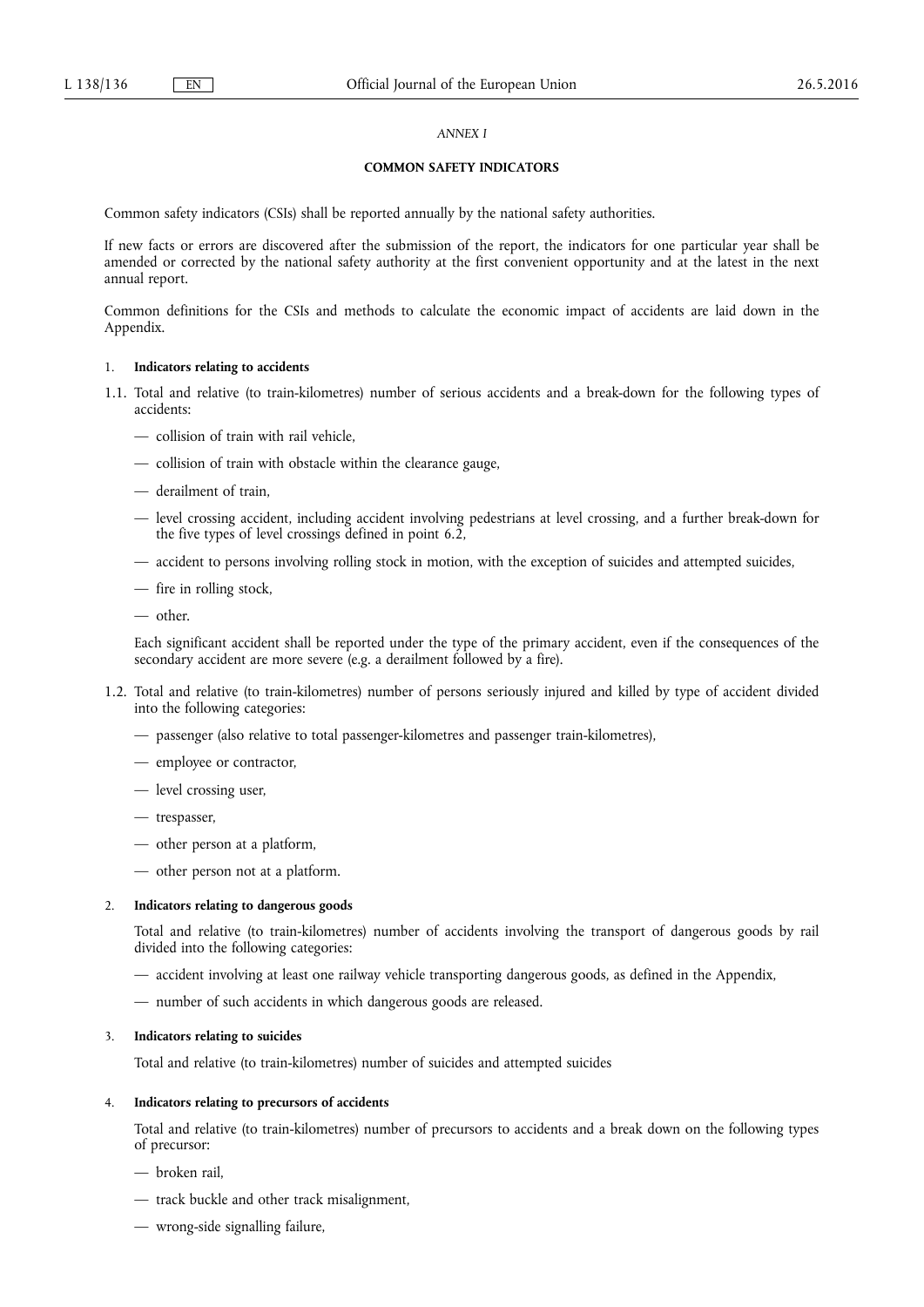- signal passed at danger when passing a danger point,
- signal passed at danger without passing a danger point,
- broken wheel on rolling stock in service,
- broken axle on rolling stock in service.

All precursors are to be reported, both those resulting and those not resulting in accidents. (A precursor resulting in a significant accident shall also be reported under indicators relating to precursors; a precursor not resulting in a significant accident shall only be reported under indicators relating to precursors).

# 5. **Indicators to calculate the economic impact of accidents**

Total in euro and relative (to train-kilometres):

- number of deaths and serious injuries multiplied by the Value of Preventing a Casualty (VPC),
- cost of damages to environment,
- cost of material damages to rolling stock or infrastructure,
- cost of delays as a consequence of accidents.

National safety authorities shall report the economic impact of significant accidents.

The VPC is the value society attributes to the prevention of a casualty and as such shall not form a reference for compensation between parties involved in accidents.

# 6. **Indicators relating to technical safety of infrastructure and its implementation**

- 6.1. Percentage of tracks with Train Protection Systems (TPSs) in operation and percentage of train-kilometres using onboard TPSs, where these systems provide:
	- warning,
	- warning and automatic stop,
	- warning and automatic stop and discrete supervision of speed,
	- warning and automatic stop and continuous supervision of speed.
- 6.2. Number of level crossings (total, per line kilometre and track kilometre) by the following five types:
	- (a) passive level crossing
	- (b) active level crossing:
		- (i) manual,
		- (ii) automatic with user-side warning,
		- (iii) automatic with user-side protection,
		- (iv) rail-side protected.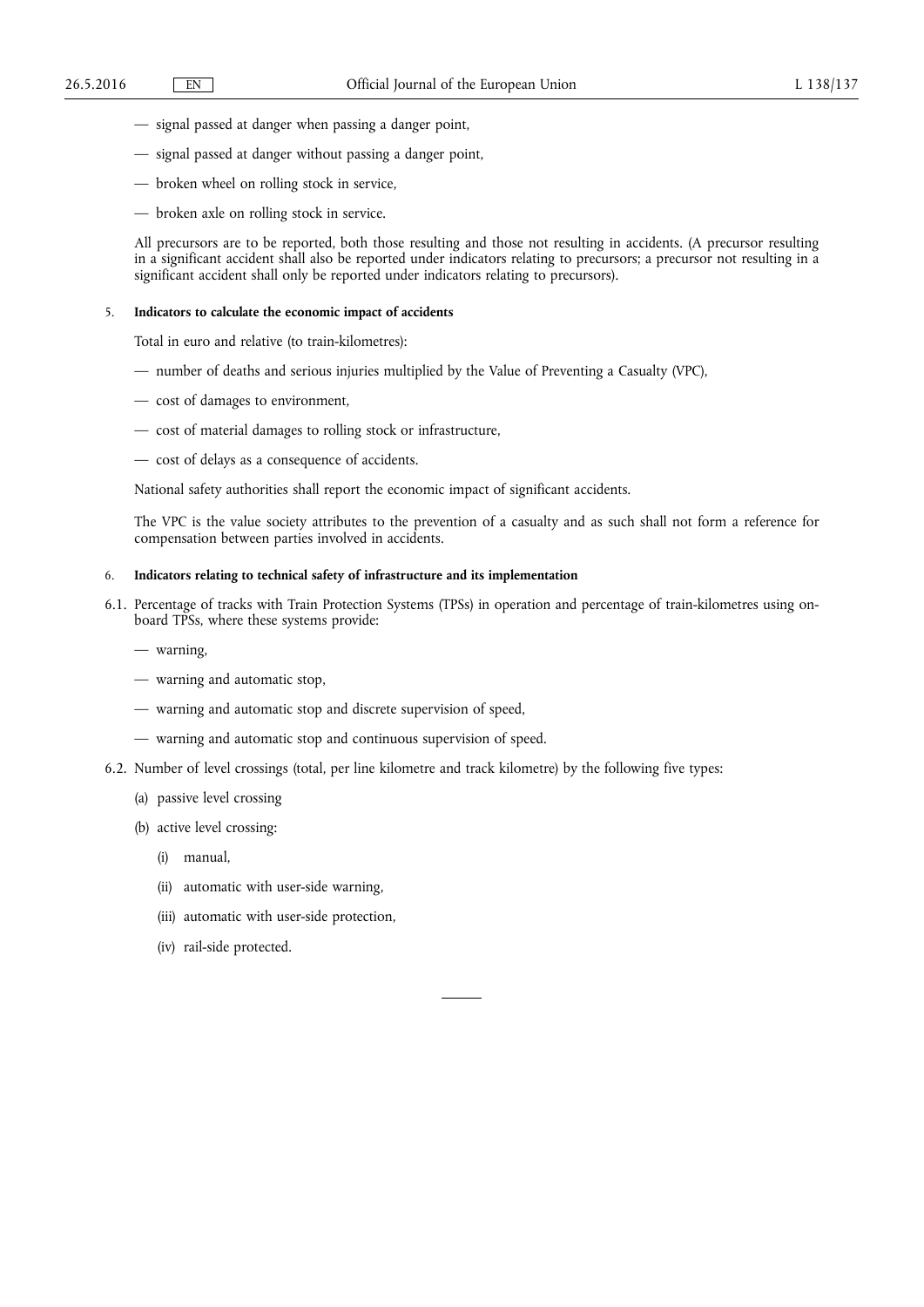#### *Appendix*

#### **Common definitions for the CSIs and methods of calculating the economic impact of accidents**

#### 1. **Indicators relating to accidents**

- 1.1. 'significant accident' means any accident involving at least one rail vehicle in motion, resulting in at least one killed or seriously injured person, or in significant damage to stock, track, other installations or environment, or extensive disruptions to traffic, excluding accidents in workshops, warehouses and depots;
- 1.2. 'significant damage to stock, track, other installations or environment' means damage that is equivalent to EUR 150 000 or more;
- 1.3. 'extensive disruptions to traffic' means that train services on a main railway line are suspended for six hours or more;
- 1.4. 'train' means one or more railway vehicles hauled by one or more locomotives or railcars, or one railcar travelling alone, running under a given number or specific designation from an initial fixed point to a terminal fixed point, including a light engine, i.e. a locomotive travelling on its own;
- 1.5. 'collision of train with rail vehicle' means a front to front, front to end or a side collision between a part of a train and a part of another train or rail vehicle, or with shunting rolling stock;
- 1.6. 'collision of train with obstacle within the clearance gauge' means a collision between a part of a train and objects fixed or temporarily present on or near the track (except at level crossings if lost by a crossing vehicle or user), including collision with overhead contact lines;
- 1.7. 'derailment of train' means any case in which at least one wheel of a train leaves the rails;
- 1.8. 'level crossing accident' means any accident at level crossings involving at least one railway vehicle and one or more crossing vehicles, other crossing users such as pedestrians or other objects temporarily present on or near the track if lost by a crossing vehicle or user;
- 1.9. 'accident to persons involving rolling stock in motion' means accidents to one or more persons who are either hit by a railway vehicle or by an object attached to, or that has become detached from, the vehicle, this includes persons who fall from railway vehicles as well as persons who fall or are hit by loose objects when travelling on board vehicles;
- 1.10. 'fire in rolling stock' means a fire or explosion that occurs in a railway vehicle (including its load) when it is running between the departure station and the destination, including when stopped at the departure station, the destination or intermediate stops, as well as during re-marshalling operations;
- 1.11. 'other (accident)' means any accident other than a collision of train with rail vehicle, collision of train with obstacle within the clearance gauge, derailment of train, level crossing accident, an accident to person involving rolling stock in motion or a fire in rolling stock;
- 1.12. 'passenger' means any person, excluding a member of the train crew, who makes a trip by rail, including a passenger trying to embark onto or disembark from a moving train for accident statistics only;
- 1.13. 'employee or contractor' means any person whose employment is in connection with a railway and is at work at the time of the accident, including the staff of contractors, self-employed contractors, the crew of the train and persons handling rolling stock and infrastructure installations;
- 1.14. 'level crossing user' means any person using a level crossing to cross the railway line by any means of transport or by foot;
- 1.15. 'trespasser' means any person present on railway premises where such presence is forbidden, with the exception of a level crossing user;
- 1.16. 'other person at a platform' means any person at a railway platform who is not defined as 'passenger', 'employee or contractor', 'level crossing user', 'other person not at a platform' or 'trespasser';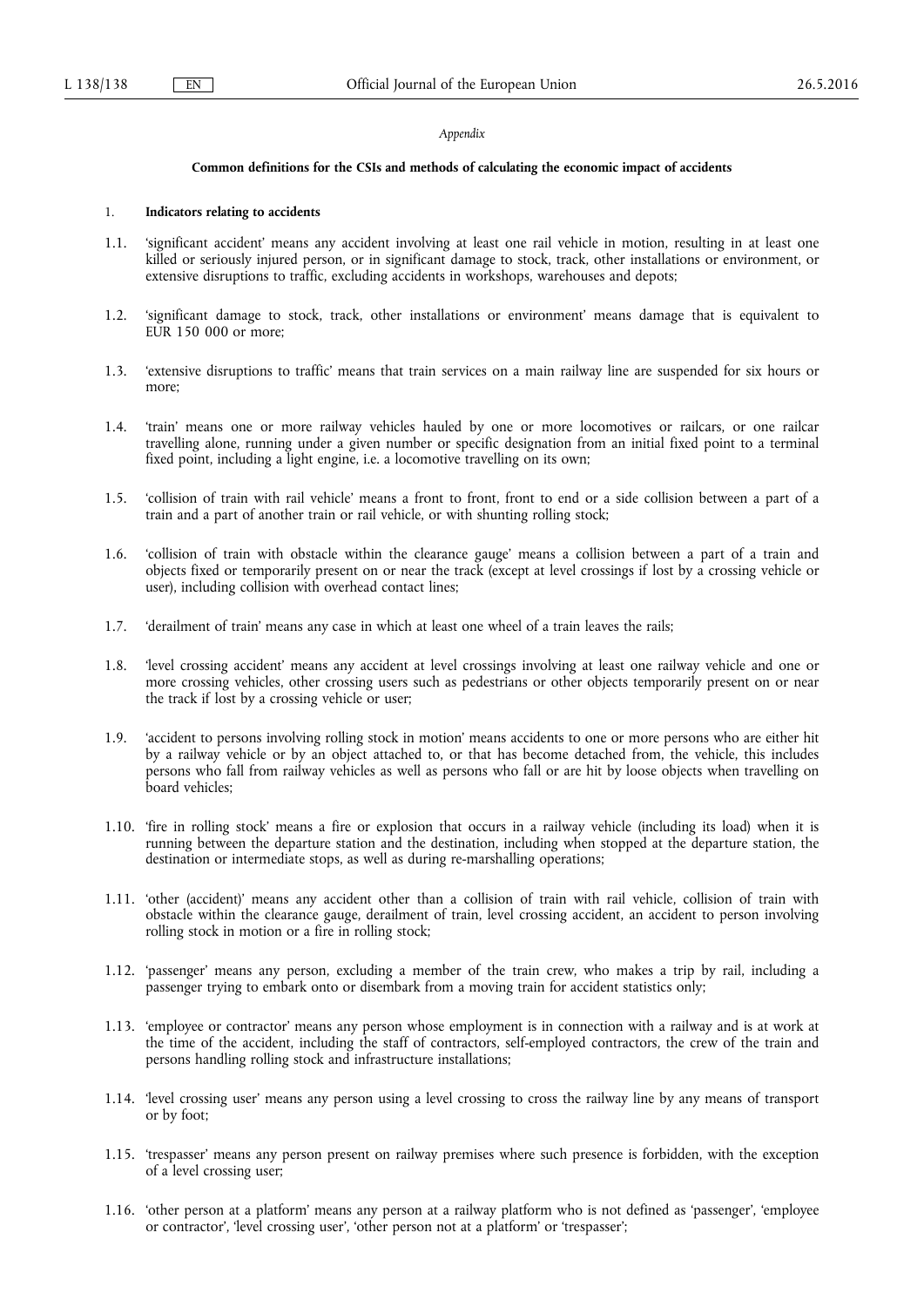- 1.17. 'other person not at a platform' means any person not at a railway platform who is not defined as 'passenger', 'employee or contractor', 'level crossing user', 'other person at a platform' or 'trespasser';
- 1.18. 'death (killed person)' means any person killed immediately or dying within 30 days as a result of an accident, excluding any suicide;
- 1.19. 'serious injury (seriously injured person)' means any person injured who was hospitalised for more than 24 hours as a result of an accident, excluding any attempted suicide.

## 2. **Indicators relating to dangerous goods**

- 2.1. 'accident involving the transport of dangerous goods' means any accident or incident that is subject to reporting in accordance with RID ( 1 )/ADR section 1.8.5;
- 2.2. 'dangerous goods' means those substances and articles the carriage of which is prohibited by RID, or authorised only under the conditions prescribed therein.

## 3. **Indicators relating to suicides**

- 3.1. 'suicide' means an act to deliberately injure oneself resulting in death, as recorded and classified by the competent national authority;
- 3.2. 'attempted suicide' means an act to deliberately injure oneself resulting in serious injury.

## 4. **Indicators relating to precursors of accidents**

- 4.1. 'broken rail' means any rail which is separated in two or more pieces, or any rail from which a piece of metal becomes detached, causing a gap of more than 50 mm in length and more than 10 mm in depth on the running surface;
- 4.2. 'track buckle or other track misalignment' means any fault related to the continuum and the geometry of track, requiring track to be placed out of service or immediate restriction of permitted speed;
- 4.3. 'wrong side signalling failure' means any technical failure of a signalling system (either to infrastructure or to rolling stock), resulting in signalling information less restrictive than that demanded;
- 4.4. 'Signal Passed at Danger when passing a danger point' means any occasion when any part of a train proceeds beyond its authorised movement and travels beyond the danger point;
- 4.5. 'Signal Passed at Danger without passing a danger point' means any occasion when any part of a train proceeds beyond its authorised movement but does not travel beyond the danger point.

Unauthorised movement as referred to in points 4.4 and 4.5 above means to pass:

- a trackside colour light signal or semaphore at danger, or an order to STOP where a Train Protection system (TPS) is not operational,
- the end of a safety related movement authority provided in a TPS,
- a point communicated by verbal or written authorisation laid down in regulations,
- stop boards (buffer stops are not included) or hand signals.

Any case in which a vehicle without any traction unit attached or a train that is unattended runs away past a signal at danger is not included. Any case in which, for any reason, the signal is not turned to danger in time to allow the driver to stop the train before the signal is not included.

National safety authorities may report separately on the four indices of unauthorised movement listed in the indents in this point and shall report at least an aggregate indicator containing data on all four items indices.

4.6. 'broken wheel on rolling stock in service' means a break affecting the wheel and creating a risk of accident (derailment or collision);

<sup>(</sup> 1 ) RID, Regulations concerning the International Carriage of Dangerous Goods by Rail, as adopted under Directive 2008/68/EC of the European Parliament and of the Council of 24 September 2008 on the inland transport of dangerous goods (OJ L 260, 30.9.2008, p. 13).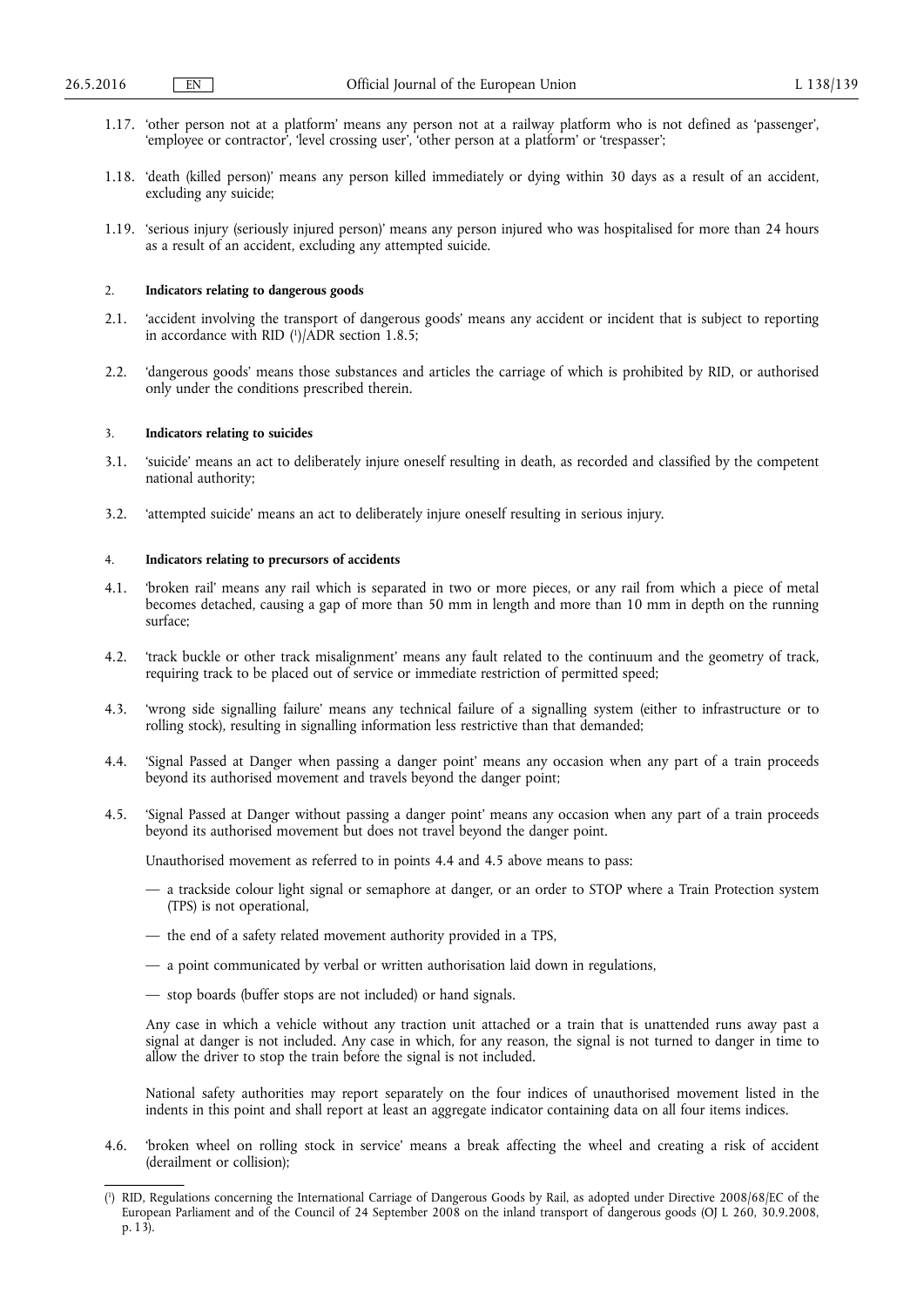4.7. 'broken axle on rolling stock in service' means a break affecting the axle and creating a risk of accident (derailment or collision).

## 5. **Common methodologies to calculate the economic impact of accidents**

- 5.1. The Value of Preventing a Casualty (VPC) is composed of:
	- (1) Value of safety per se: Willingness to Pay (WTP) values based on stated preference studies carried out in the Member State for which they are applied.
	- (2) Direct and indirect economic costs: cost values appraised in the Member State, composed of:
		- medical and rehabilitation cost,
		- legal court cost, cost for police, private crash investigations, the emergency service and administrative costs of insurance,
		- production losses: value to society of goods and services that could have been produced by the person if the accident had not occurred.

When calculating the costs of casualties, fatalities and serious injuries shall be considered separately (different VPC for fatality and serious injury).

5.2. Common principles to appraise the value of safety per se and direct and/or indirect economic costs:

For the value of safety per se, the assessment of whether available estimates are appropriate or not shall be based on the following considerations:

- estimates shall relate to a system for valuation of mortality risk reduction in the transport sector and follow a WTP approach according to stated preference methods,
- the respondent sample used for the values shall be representative of the population concerned. In particular, the sample has to reflect the age/income distribution along with other relevant socioeconomic and/or demographic characteristics of the population,
- method for eliciting WTP values: survey design shall be such that questions are clear/meaningful to respondents.

Direct and indirect economic costs shall be appraised on the basis of the real costs borne by society.

- 5.3. Definitions
- 5.3.1. 'Cost of damage to environment' means costs that are to be met by Railway Undertakings and Infrastructure Managers, appraised on the basis of their experience, in order to restore the damaged area to its state before the railway accident.
- 5.3.2. 'Cost of material damage to rolling stock or infrastructure' means the cost of providing new rolling stock or infrastructure, with the same functionalities and technical parameters as that damaged beyond repair, and the cost of restoring repairable rolling stock or infrastructure to its state before the accident, to be estimated by Railway Undertakings and Infrastructure Managers on the basis of their experience, including also costs related to the leasing of rolling stock, as a consequence of non-availability due to damaged vehicles.
- 5.3.3. 'Cost of delays as a consequence of accidents' means the monetary value of delays incurred by users of rail transport (passengers and freight customers) as a consequence of accidents, calculated by the following model:

VT = monetary value of travel time savings

Value of time for a passenger of a train (an hour)

 $VT<sub>p</sub> = [VT of work passengers]*[Average percentage of work passengers per year] + [VT of non-work$ passengers]\*[Average percentage of non-work passengers per year]

 $VT<sub>p</sub>$  is measured in EUR per passenger per hour

'Work passenger' means a passenger travelling in connection with their professional activities excluding commuting.

Value of time for a freight train (an hour)

 $VT_F = [VT of freight trains]*[(Tonne-km)/(Train-km)]$ 

 $VT_F$  is measured in EUR per freight tonne per hour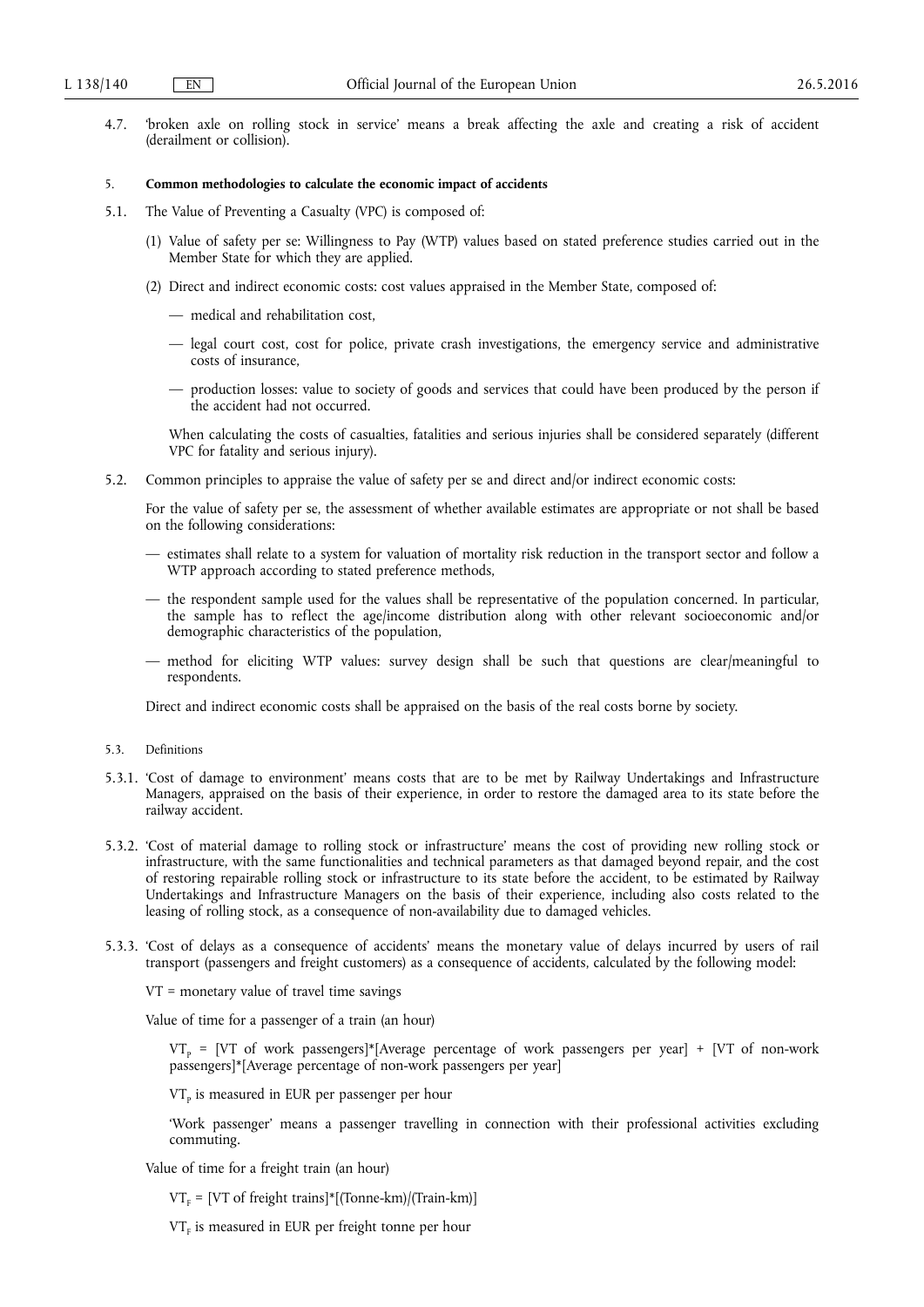Average tonnes of goods transported per train in 1 year = (Tonne-km)/(Train-km)

CM = Cost of 1 minute of delay of a train

#### Passenger train

 $CM_p = K1*(VT_p/60)*[(Passenger-km)/(Train-km)]$ 

Average number of passengers per train in 1 year = (Passenger-km)/(Train-km)

# Freight train

 $CM_F = K2^* (VT_F/60)$ 

Factors K1 and K2 are between the value of time and the value of delay, as estimated by stated preference studies, to take into account that the time lost as a result of delays is perceived significantly more negatively than normal travel time.

Cost of delays of an accident =  $CM_p$  \*(Minutes of delay of passenger trains) +  $CM_p$  \*(Minutes of delay of freight trains)

Scope of the model

Cost of delays is to be calculated for significant accidents, as follows:

- real delays on the railway lines where accidents occurred as measured at terminal station
- real delays or, if not possible, estimated delays on the other affected lines.

#### 6. **Indicators relating to technical safety of infrastructure and its implementation**

- 6.1. 'Train Protection System (TPS)' means a system that helps to enforce obedience to signals and speed restrictions.
- 6.2. 'On-board systems' mean systems assisting the driver to observe line-side signalling and in cab signalling and thus providing protection of danger points and enforcement of speed limits. On-board TPSs are described as follows:
	- (a) Warning, providing automatic warning to driver.
	- (b) Warning and automatic stop, providing automatic warning to driver and automatic stop when passing a signal at danger.
	- (c) Warning and automatic stop and discrete supervision of speed, providing protection of danger points, where 'discrete supervision of speed' means supervision of speed at certain locations (speed traps) at the approach of a signal.
	- (d) Warning and automatic stop and continuous supervision of speed, providing protection of danger points and continuous supervision of the speed limits of the line, where 'continuous supervision of speed' means continuous indication and enforcement of the maximal allowed target speed on all sections of the line.

Type (d) is regarded as Automatic Train Protection (ATP) system.

- 6.3. 'level crossing' means any level intersection between a road or passage and a railway, as recognised by the infrastructure manager and open to public or private users. Passages between platforms within stations are excluded, as well as passages over tracks for the sole use of employees.
- 6.4. 'road' means, for the purpose of railway accident statistics, any public or private road, street or highway, including adjacent footpaths and bicycle lanes.
- 6.5. 'passage' means any route, other than a road, provided for the passage of people, animals, vehicles or machinery.
- 6.6. 'passive level crossing' means a level crossing without any form of warning system or protection activated when it is unsafe for the user to traverse the crossing.
- 6.7. 'active level crossing' means a level crossing where the crossing users are protected from or warned of the approaching train by devices activated when it is unsafe for the user to traverse the crossing.
	- Protection by the use of physical devices includes:
		- half or full barriers,
		- gates.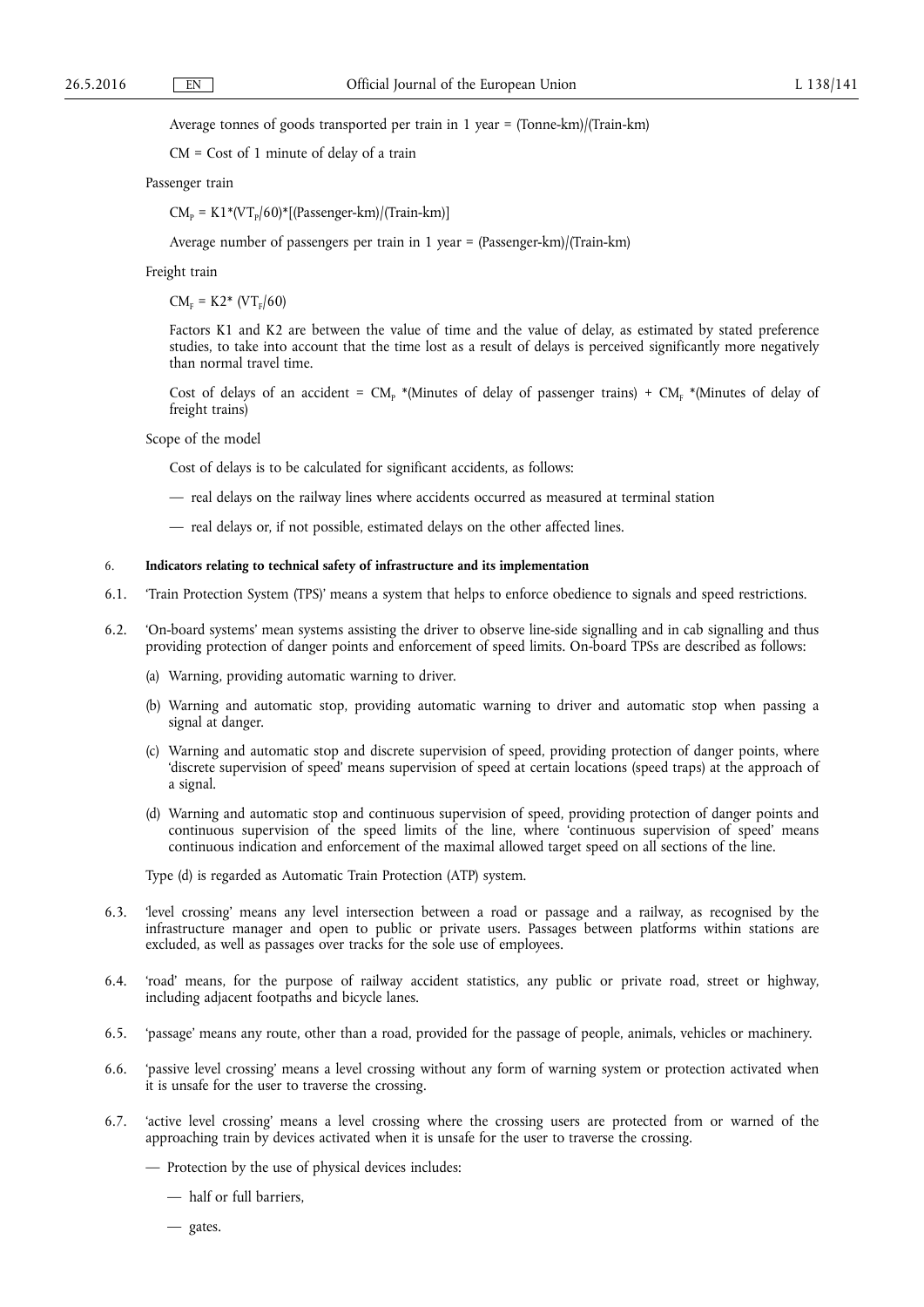- Warning by the use of fixed equipment at level crossings:
	- visible devices: lights,
	- audible devices: bells, horns, klaxons, etc.

Active level crossings are classified as:

- (a) Manual: a level crossing where user-side protection or warning is manually activated by a railway employee.
- (b) Automatic with user-side warning: a level crossing where user-side warning is activated by the approaching train.
- (c) Automatic with user-side protection: a level crossing where user-side protection is activated by the approaching train. This shall include a level crossing with both user-side protection and warning.
- (d) Rail-side protected: a level crossing where a signal or other train protection system permits a train to proceed once the level crossing is fully user-side protected and is free from incursion.

# 7. **Definitions of the scaling bases**

- 7.1. 'train-km' means the unit of measure representing the movement of a train over one kilometre. The distance used is the distance actually run, if available, otherwise the standard network distance between the origin and destination shall be used. Only the distance on the national territory of the reporting country shall be taken into account.
- 7.2. 'passenger-km' means the unit of measure representing the transport of one passenger by rail over a distance of one kilometre. Only the distance on the national territory of the reporting country shall be taken into account.
- 7.3. 'line km' means the length measured in kilometres of the railway network in Member States, whose scope is laid down in Article 2. For multiple-track railway lines, only the distance between origin and destination is to be counted.
- 7.4. 'track km' means the length measured in kilometres of the railway network in Member States, whose scope is laid down in Article 2. Each track of a multiple-track railway line is to be counted.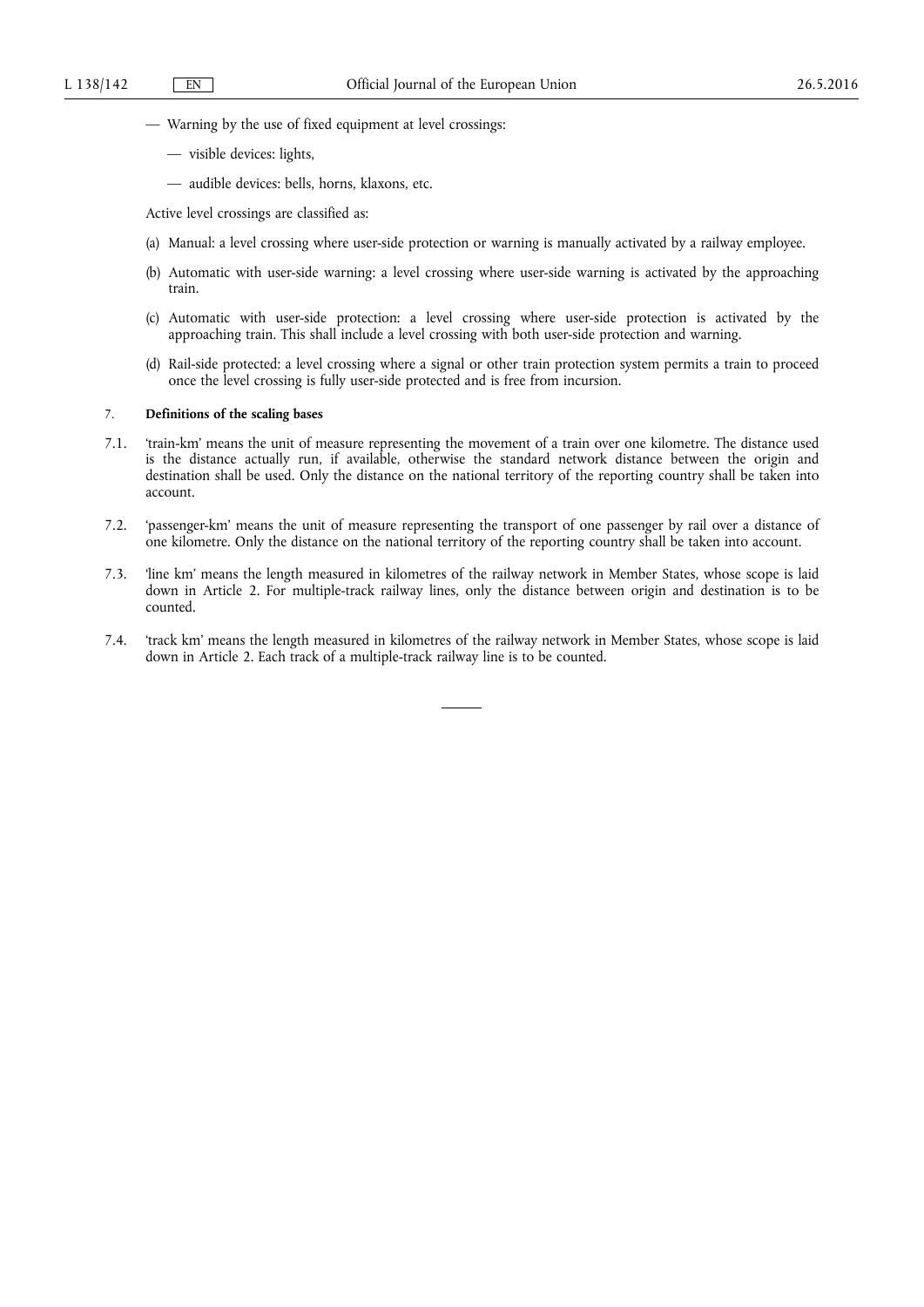# *ANNEX II*

# **NOTIFICATION OF NATIONAL SAFETY RULES**

National safety rules notified in accordance with point (a) of Article 8(1) include:

- 1. rules concerning existing national safety targets and safety methods;
- 2. rules concerning requirements in respect of safety management systems and safety certification of railway undertakings;
- 3. common operating rules of the railway network that are not yet covered by TSIs, including rules relating to the signalling and traffic management system;
- 4. rules laying down requirements in respect of additional internal operating rules (company rules) that must be established by infrastructure managers and railway undertakings;
- 5. rules concerning requirements in respect of staff executing safety-critical tasks, including selection criteria, medical fitness and vocational training and certification, in so far as they are not yet covered by a TSI;
- 6. rules concerning the investigation of accidents and incidents.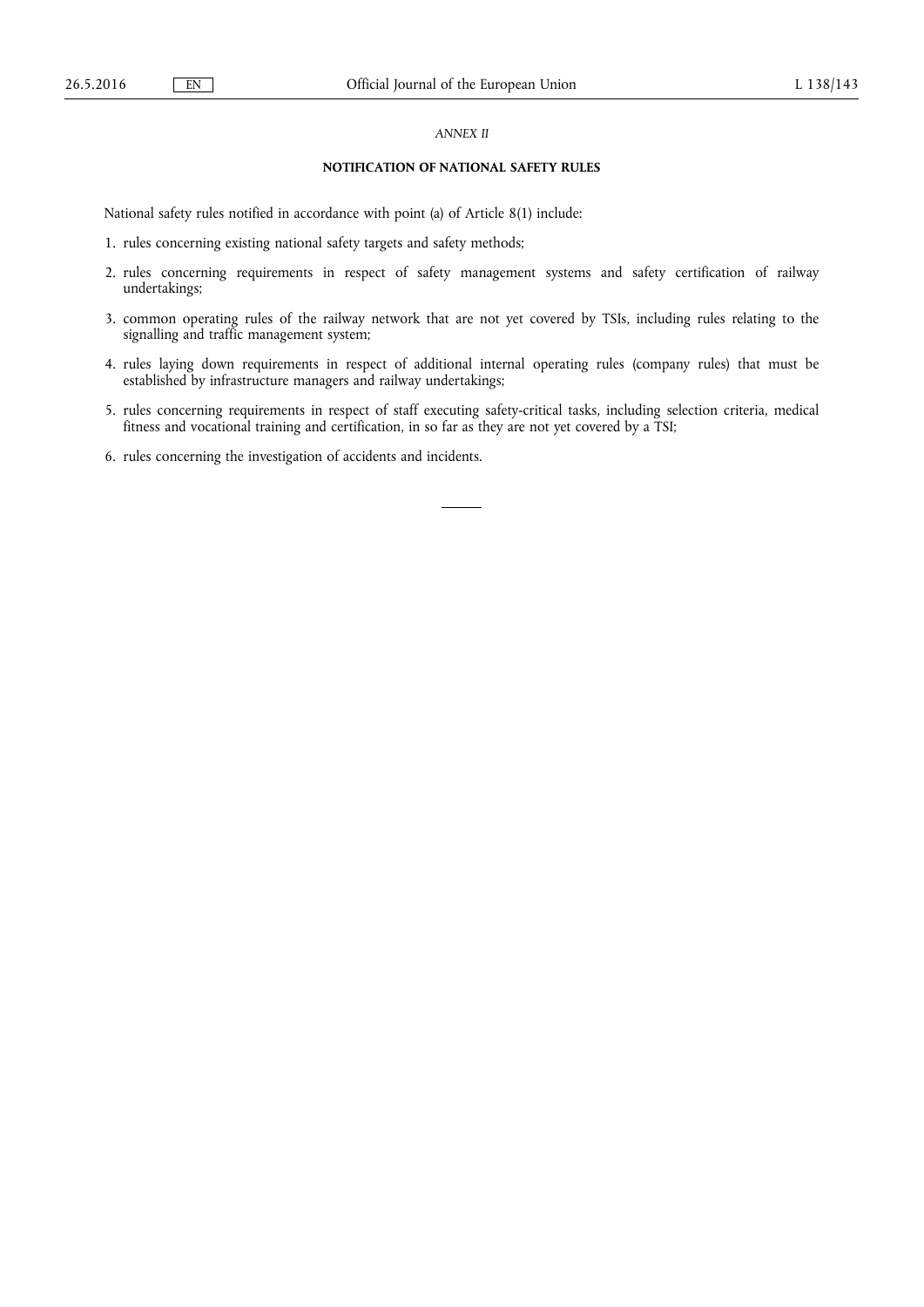# *ANNEX III*

#### **REQUIREMENTS AND ASSESSMENT CRITERIA FOR ORGANISATIONS APPLYING FOR AN ECM CERTIFICATE OR FOR A CERTIFICATE IN RESPECT OF MAINTENANCE FUNCTIONS OUTSOURCED BY AN ENTITY IN CHARGE OF MAINTENANCE**

The organisation management must be documented in all relevant parts and shall in particular describe the distribution of responsibilities within the organisation and with subcontractors. It shall show how control by the management on different levels is secured, how staff and their representatives on all levels are involved and how continuous improvement is ensured.

The following basic requirements shall be applied to the four functions of an entity in charge of maintenance (ECM) to be covered by the organisation itself or through contracting arrangements:

- 1. Leadership commitment to the development and implementation of the maintenance system of the organisation and to the continuous improvement of its effectiveness;
- 2. Risk assessment a structured approach to assess risks associated with the maintenance of vehicles, including those directly arising from operational processes and the activities of other organisations or persons, and to identify the appropriate risk control measures;
- 3. Monitoring a structured approach to ensure that risk control measures are in place, working correctly and achieving the organisation's objectives;
- 4. Continuous improvement a structured approach to analyse the information gathered through regular monitoring, auditing, or other relevant sources and to use the results to learn and to adopt preventive or corrective measures in order to maintain or improve the level of safety;
- 5. Structure and responsibility a structured approach to define the responsibilities of individuals and teams for secure delivery of the organisation's safety objectives;
- 6. Competence management a structured approach to ensure that employees have the competences required in order to achieve the organisation's objectives safely, effectively and efficiently in all circumstances;
- 7. Information a structured approach to ensure that important information is available to those making judgments and decisions at all levels of the organisation and to ensure the completeness and appropriateness of the information;
- 8. Documentation a structured approach to ensure the traceability of all relevant information;
- 9. Contracting activities a structured approach to ensure that subcontracted activities are managed appropriately in order for the organisation's objectives to be achieved and all competences and requirements are covered;
- 10. Maintenance activities a structured approach to ensure:
	- that all maintenance activities affecting safety and safety-critical components are identified and correctly managed and that all the necessary changes to those maintenance activities affecting safety are identified, properly managed based upon the return of experience and the application of Common Safety Methods for risk assessment in accordance with point (a) of Article 6(1) and properly documented;
	- conformity with the essential requirements for interoperability;
	- the implementation and check of maintenance facilities, equipment and tools specifically developed and required for maintenance delivery;
	- the analysis of the initial documentation related to the vehicle for providing the first maintenance file and to ensure its correct implementation through the development of maintenance orders;
	- that components (including spare parts) and materials are used as specified in the maintenance orders and supplier documentation; they are stored, handled and transported in an appropriate manner as specified in the maintenance orders and supplier documentation and comply with relevant national and international rules as well as with the requirements of relevant maintenance orders;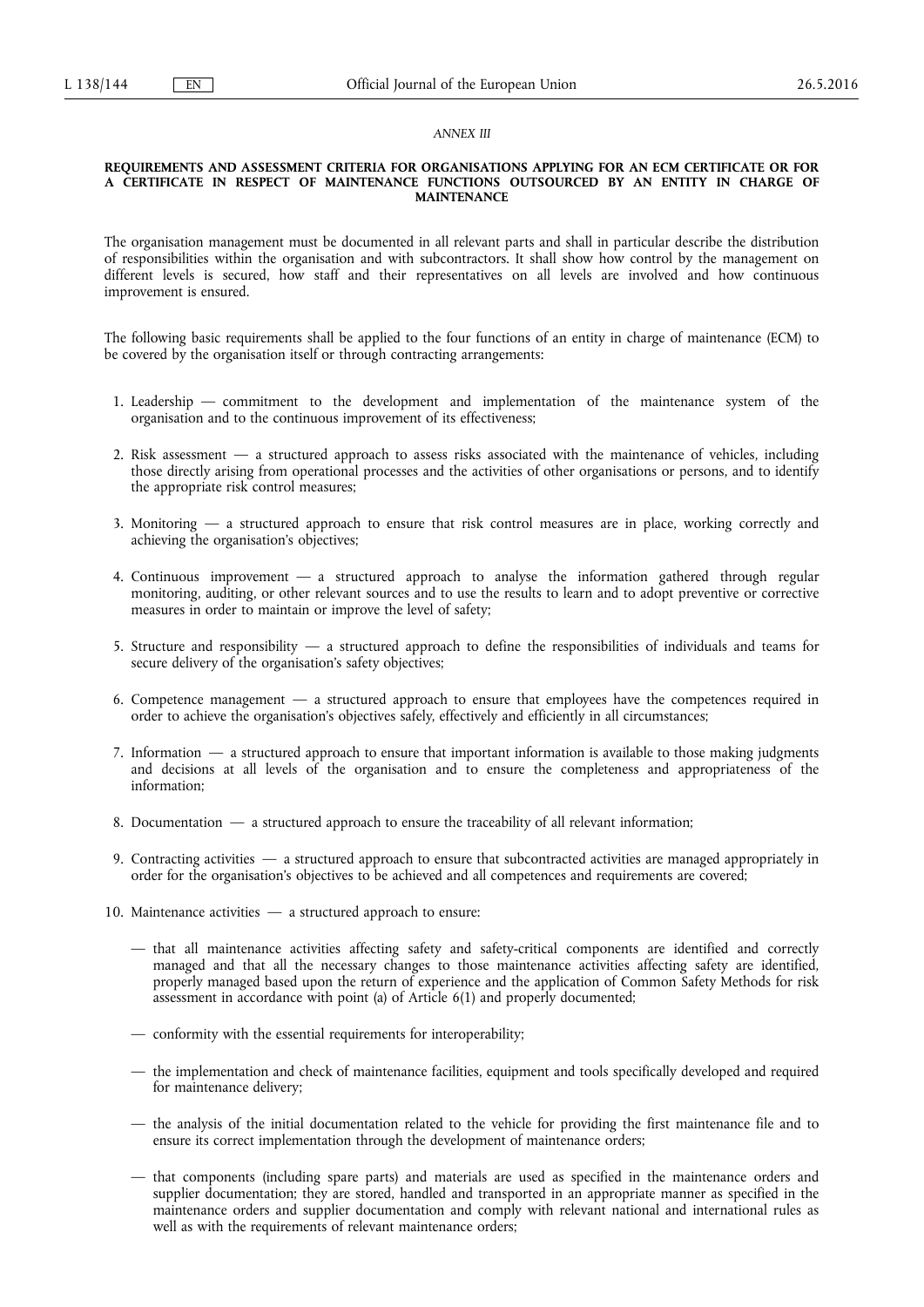- that suitable and adequate facilities, equipment and tools are determined, identified, provided, recorded and kept available to enable to deliver the maintenance services in accordance with maintenance orders and other applicable specifications, ensuring the safe delivery of maintenance, ergonomics and health protection;
- that the organisation have processes to ensure that its measuring equipment, all facilities, equipment and tools are correctly used, calibrated, preserved and maintained in accordance with documented processes;
- 11. Control activities a structured approach to ensure:
	- that vehicles are removed from operation for scheduled, conditional or corrective maintenance in due time, or whenever defects or other needs have been identified;
	- the necessary quality control measures;
	- that maintenance tasks are performed in accordance with the maintenance orders and to issue the notice to return to operation that includes eventual restrictions of use;
	- that possible instance of non-compliance in the application of the management system that might result in accidents, incidents, near-misses or other dangerous occurrences are reported, investigated and analysed and that necessary preventive measures are taken in compliance with the common safety method for monitoring provided in point (c) of Article 6(1);
	- recurrent internal auditing and monitoring process compliant with the common safety method for monitoring provided in point (c) of Article 6(1).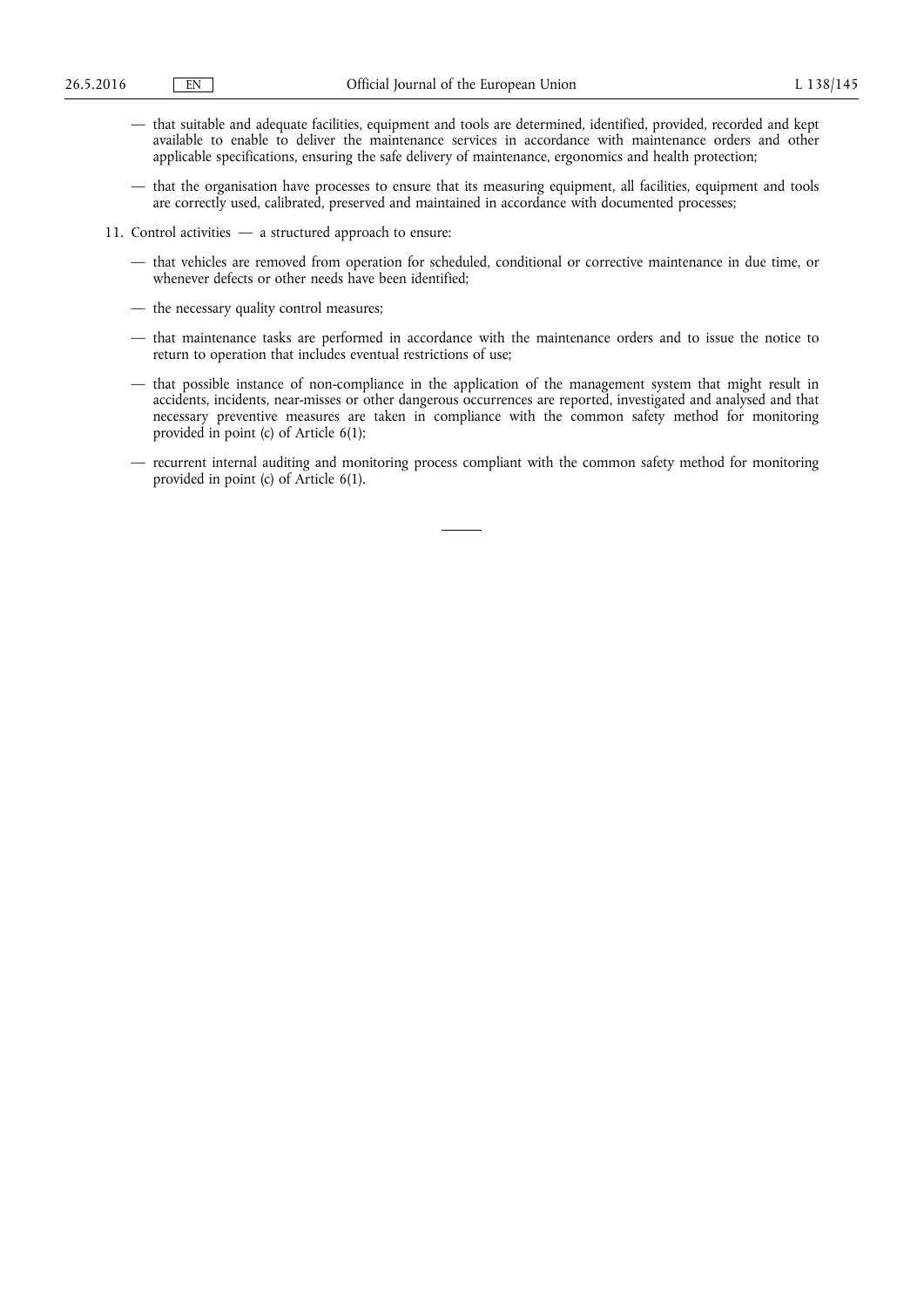# *ANNEX IV*

# PART A

# **Repealed Directive with a list of the successive amendments thereto**

(referred to in Article 34)

| Directive 2004/49/EC             | (OJ L 164, 30.4.2004, p. 44)  |
|----------------------------------|-------------------------------|
| Directive 2008/57/EC             | (OJ L 191, 18.7.2008, p. 1)   |
| Directive 2008/110/EC            | (OJ L 345, 23.12.2008, p. 62) |
| Commission Directive 2009/149/EC | (OJ L 313, 28.11.2009, p. 65) |
| Corrigendum, 2004/49/EC          | (OJ L 220, 21.6.2004, p. 16)  |
| Commission Directive 2014/88/EU  | (OJ L 201, 10.7.2014, p. 9)   |

# PART B **Time limits for transposition into national law**

(referred to in Article 34)

| Directive                        | Deadline for transposition |
|----------------------------------|----------------------------|
| 2004/49/EC                       | 30 April 2006              |
| 2008/57/EC                       | 19 July 2010               |
| 2008/110/EC                      | 24 December 2010           |
| Commission Directive 2009/149/EC | 18 June 2010               |
| Commission Directive 2014/88/EU  | 30 July 2015               |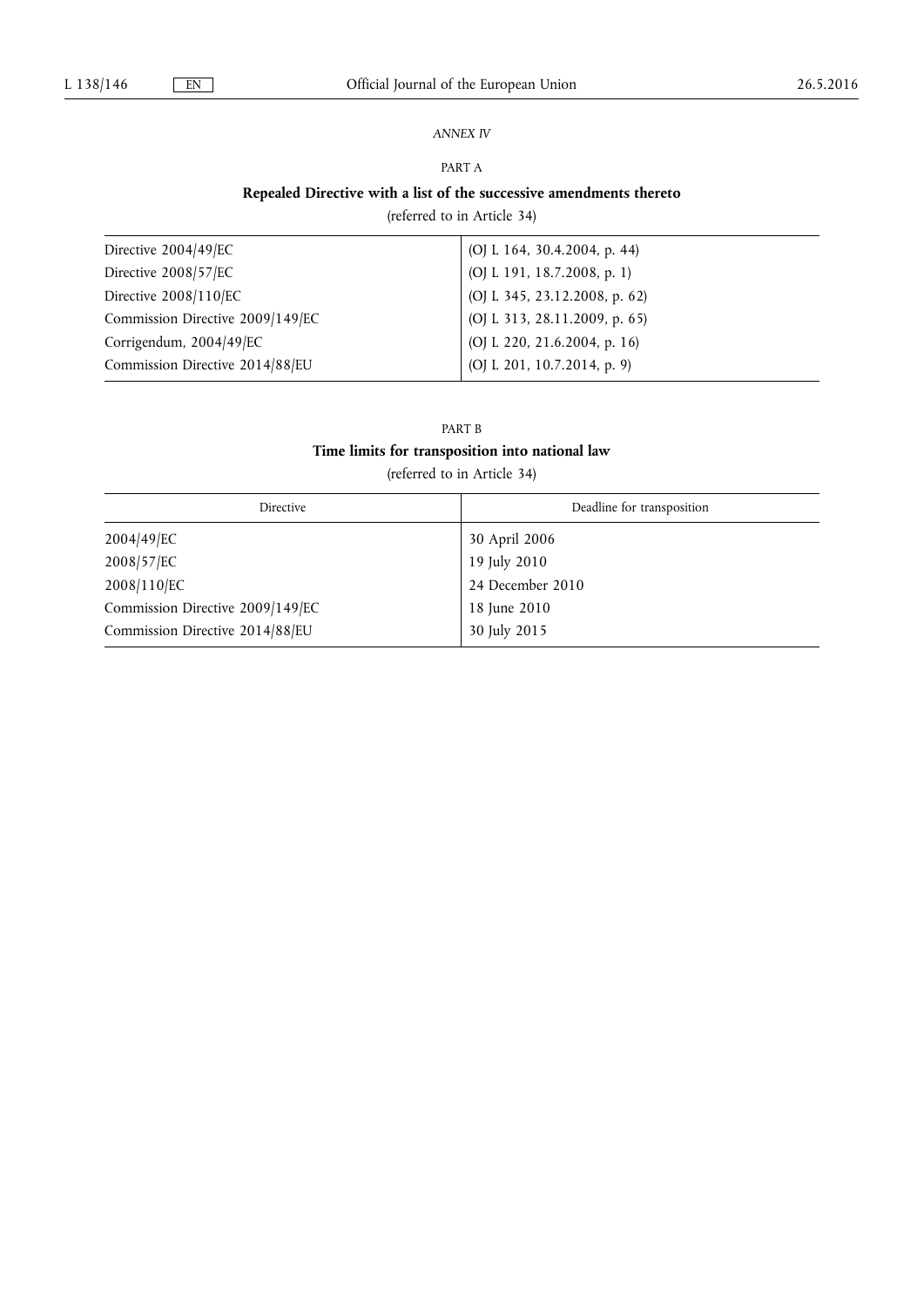# *ANNEX V*

# **Correlation table**

| Directive 2004/49/EC      | This Directive           |
|---------------------------|--------------------------|
| Article 1                 | Article 1                |
| Article 2                 | Article 2                |
| Article 3                 | Article 3                |
| Article 4                 | Article 4                |
| Article 5                 | Article 5                |
| Article 6                 | Article 6                |
| Article 7                 | Article 7                |
| Article 8                 | Article 8                |
| Article 9                 | Article 9                |
| Article 10                | Article 10               |
|                           | Article 11               |
| Article 11                | Article 12               |
| Article 12                | $\overline{\phantom{0}}$ |
| Article 13                | Article 13               |
| Article $14a(1)$ to $(7)$ | Article 14               |
| Article 14a(8)            | Article 15               |
| Article 15                | —                        |
| Article 16                | Article 16               |
|                           | Article 17               |
| Article 17                | Article 18               |
| Article 18                | Article 19               |
| Article 19                | Article 20               |
| Article 20                | Article 21               |
| Article 21                | Article 22               |
| Article 22                | Article 23               |
| Article 23                | Article 24               |
| Article 24                | Article 25               |
| Article 25                | Article 26               |
| Article 26                |                          |
|                           | Article 27               |
| Article 27                | Article 28               |
| Article 28                |                          |
| Article 29                |                          |
| Article 30                |                          |
| Article 31                | Article 29               |
| Article 32                | Article 30               |
|                           | Article 31               |
|                           | Article 32               |
| Article 33                | Article 33               |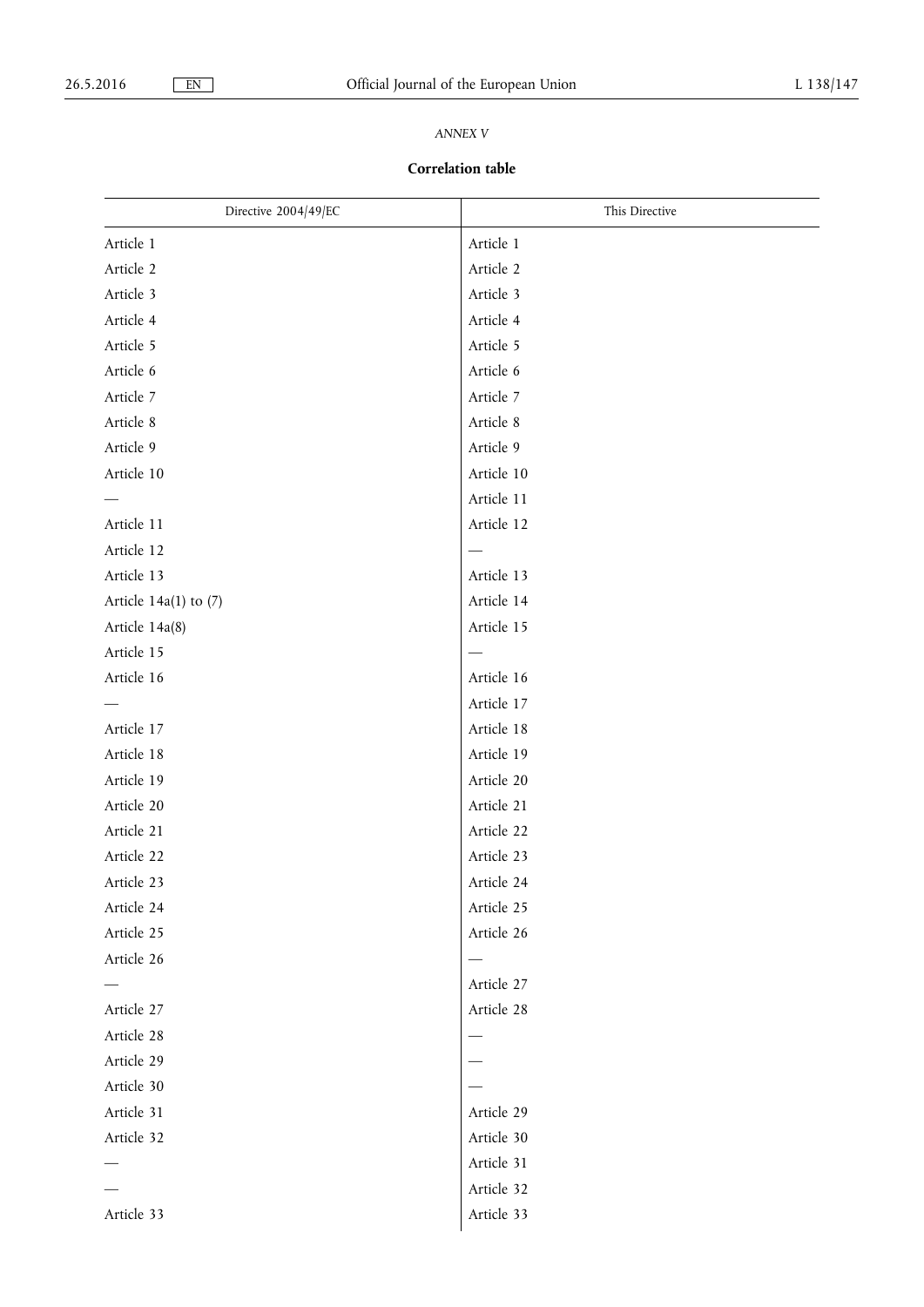| Directive 2004/49/EC | This Directive |  |
|----------------------|----------------|--|
|                      |                |  |
|                      | Article 34     |  |
| Article 34           | Article 35     |  |
| Article 35           | Article 36     |  |
| Annex I              | Annex I        |  |
| Annex II             | Annex II       |  |
| Annex III            |                |  |
| Annex IV             |                |  |
| Annex V              |                |  |
|                      | Annex III      |  |